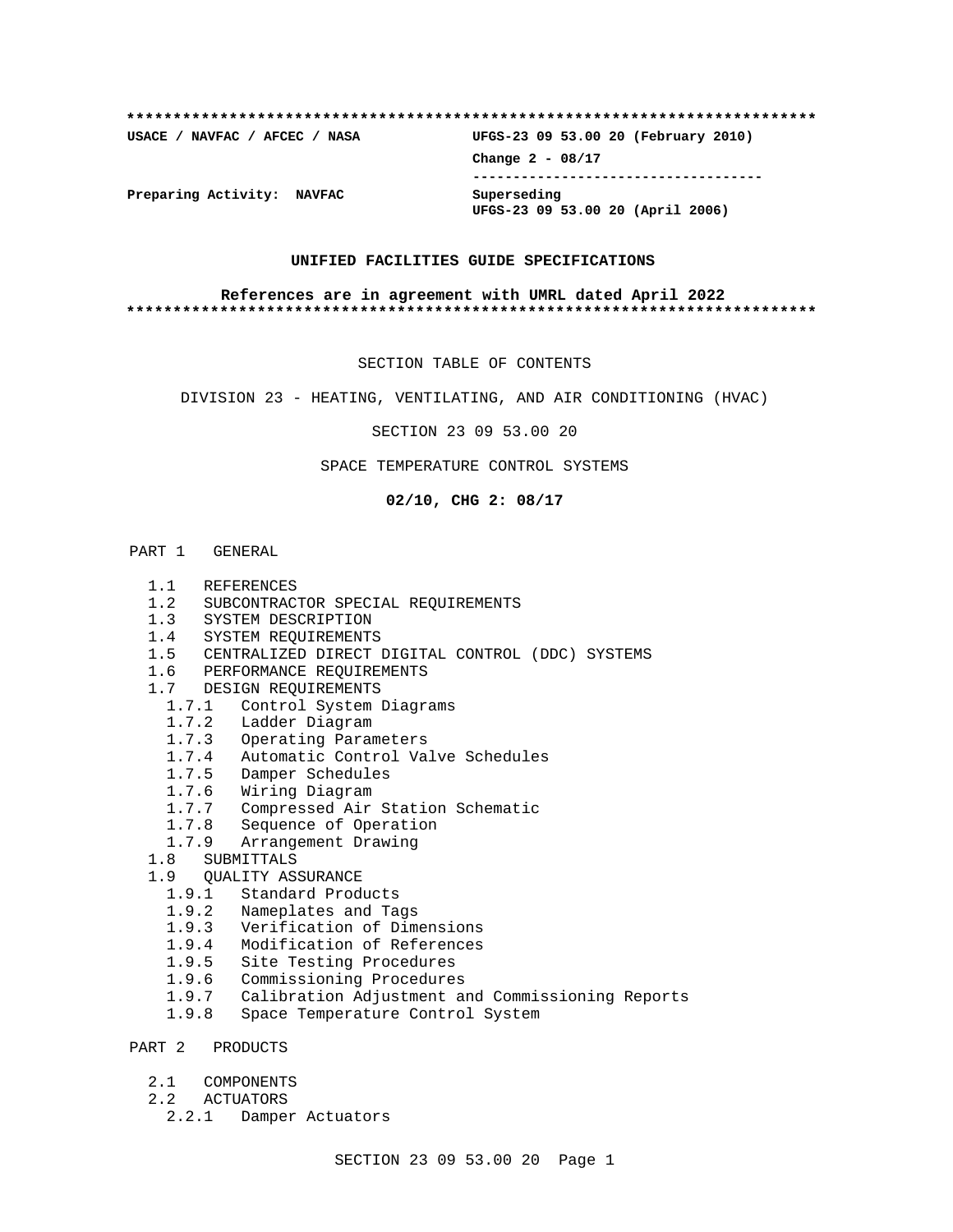- 2.2.2 Valve Actuators
- 2.2.3 Positive Positioners
- 2.3 AUTOMATIC CONTROL VALVES
	- 2.3.1 Valve Assembly
	- 2.3.2 Butterfly Valve Assembly
	- 2.3.3 Two-Way Valves
	- 2.3.4 Three-Way Valves
	- 2.3.5 Duct-Coil and Terminal-Unit-Coil Valves
	- 2.3.6 Valves for Chilled Water, Condenser Water, and Glycol Service
	- 2.3.7 Valves for Hot Water Service
	- 2.3.8 Valves for Steam Service
	- 2.3.9 Valves for High Temperature Hot Water Service
	- 2.3.10 Valves for Compressed Air Service
- 2.4 DAMPERS
	- 2.4.1 Damper Assembly
	- 2.4.2 Operating Links
- 2.5 FIRE PROTECTION DEVICES
	- 2.5.1 Smoke Detectors
	- 2.5.2 Smoke Dampers [and Combination Smoke/Fire Dampers]
- 2.6 SENSORS
	- 2.6.1 Spans and Ranges
	- 2.6.2 Temperature Sensors
		- 2.6.2.1 Resistance Temperature Detectors (RTD's)
		- 2.6.2.2 Continuous Averaging RTD's
		- 2.6.2.3 RTD Transmitter
		- 2.6.2.4 Pneumatic Temperature Transmitter
	- 2.6.3 Relative Humidity Instruments
	- 2.6.3.1 Relative Humidity Sensor
	- 2.6.4 Dew Point Instruments
	- 2.6.5 Airflow Sensors
		- 2.6.5.1 Electronic Airflow Measurement Stations and Transmitters
	- 2.6.5.2 Pitot Tube Airflow Measurement Stations and Transmitters<br>2.6.6 Pressure Sensors
	- 2.6.6 Pressure Sensors
- 2.7 THERMOWELLS
- 2.8 THERMOSTATS
	- 2.8.1 Ranges
	- 2.8.2 Nonmodulating Electric Room Thermostats
	- 2.8.3 Microprocessor-Based Room Thermostats
	- 2.8.4 Nonmodulating Capillary Thermostats and Aquastats
	- 2.8.5 Low-Temperature Protection Thermostats (Freezestats)
	- 2.8.6 Modulating Capillary Thermostats
	- 2.8.7 Modulating Pneumatic Room Thermostats
	- 2.8.8 Modulating, Insertion, Immersion, & Averaging Pneumatic Thermostats
- 2.8.9 Nonmodulating Pneumatic Thermostats<br>2.9 SUNSHIELDS
- SUNSHIELDS
- 2.10 PRESSURE SWITCHES AND SOLENOID VALVES
	- 2.10.1 Pressure Switches
	- 2.10.2 Differential Pressure Switches
	- 2.10.3 Pneumatic Electric (PE) Switches
	- 2.10.4 Solenoid Operated Pneumatic (EP) Valves
- 2.11 INDICATING DEVICES
	- 2.11.1 Thermometers
- 2.11.2 Pressure Gages
- 2.12 LOW-DIFFERENTIAL PRESSURE GAGES
- 2.13 CONTROLLERS
	- 2.13.1 Single-Loop Controllers
		- 2.13.1.1 Controller Features
		- 2.13.1.2 Controller Parameter Input and Display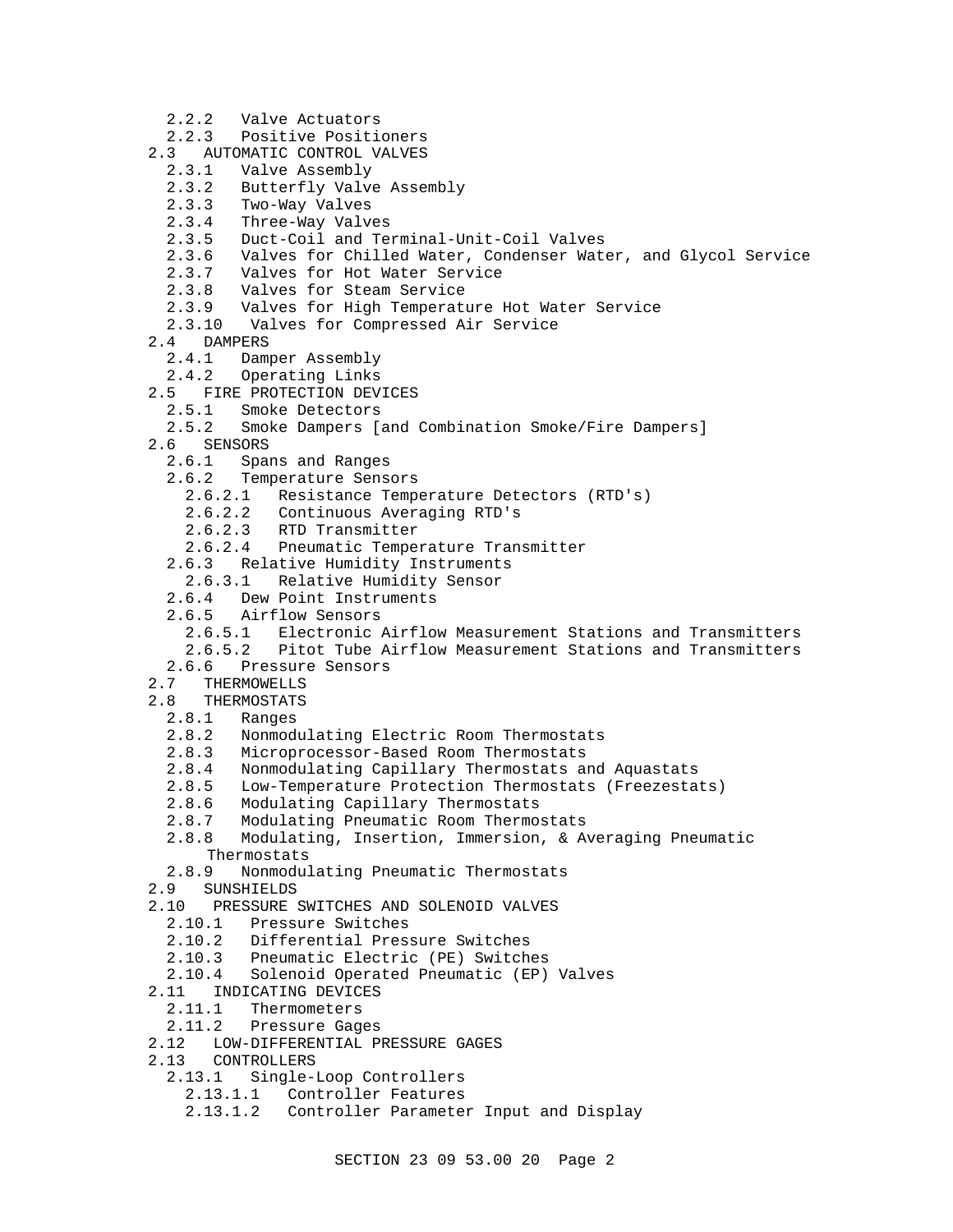- 2.13.1.3 Controller Electrical Requirements
- 2.13.1.4 Controller Accuracy
- 2.13.1.5 Controller Self Tuning
- 2.13.1.6 Controller Manual Tuning
- 2.13.2 Pneumatic Controllers
- 2.13.3 Analog Electronic Controllers<br>2.13.4 Initary Control Systems
- 2.13.4 Unitary Control Systems
- 2.13.5 Pneumatic Low-Range Pressure Controllers for Ductwork Applications
- 2.13.6 Pneumatic Differential Pressure Controllers for Liquid Applications
- 2.14 CONTROL DEVICES AND ACCESSORIES
	- 2.14.1 Function Modules
		- 2.14.1.1 Minimum Position Switches and Temperature Setpoint Devices
		- 2.14.1.2 Signal Inverter Modules
		- 2.14.1.3 High-Low Signal Selector Modules
		- 2.14.1.4 Sequencer Modules
	- 2.14.2 Relays
	- 2.14.3 Time-Delay Relays<br>2.14.4 Time Clocks
	- Time Clocks
	- 2.14.5 Override Timer
	- 2.14.6 Current-to-Pneumatic (IP) Transducers
	- 2.14.7 Regulated Power Supplies
	- 2.14.8 Transformers
	- 2.14.9 Pilot Lights and Manual Switches
- 2.15 HVAC SYSTEM CONTROL PANELS
	- 2.15.1 Panel Assembly
	- 2.15.2 Panel Electrical Requirements
	- 2.15.3 Enclosures
- 2.15.4 Mounting and Labeling
- 2.15.5 Wiring and Tubing
	- 2.16 COMPRESSED AIR STATIONS
		- 2.16.1 Air Compressor Assembly
		- 2.16.2 Compressed Air Station Specialties
	- 2.17 ELECTRONIC VARIABLE AIR VOLUME VAV TERMINAL UNIT CONTROLS
		- 2.17.1 VAV Terminal Units
		- 2.17.2 Terminal Unit Controls
	- 2.18 CONTROL TUBING AND WIRING
		- 2.18.1 Tube and Fittings
			- 2.18.1.1 Copper Tubing
			- 2.18.1.2 Polyethylene Tubing
		- 2.18.2 Wiring

## PART 3 EXECUTION

## 3.1 INSTALLATION

- 3.1.1 Sensors
	- 3.1.1.1 Room Sensors
	- 3.1.1.2 Duct Temperature Sensors
	- 3.1.1.3 Immersion Temperature Sensors
	- 3.1.1.4 Strap-on Temperature Sensors
	- 3.1.1.5 Outside Air Temperature Sensors
	- 3.1.1.6 Low-Temperature Protection Thermostats (Freezestats)
- 3.1.2 Thermometers
- 3.1.3 Pressure Sensors
	- 3.1.3.1 Duct Static Pressure
	- 3.1.3.2 Steam Pressure
	- 3.1.4 Pressure Gages
	- 3.1.5 Valves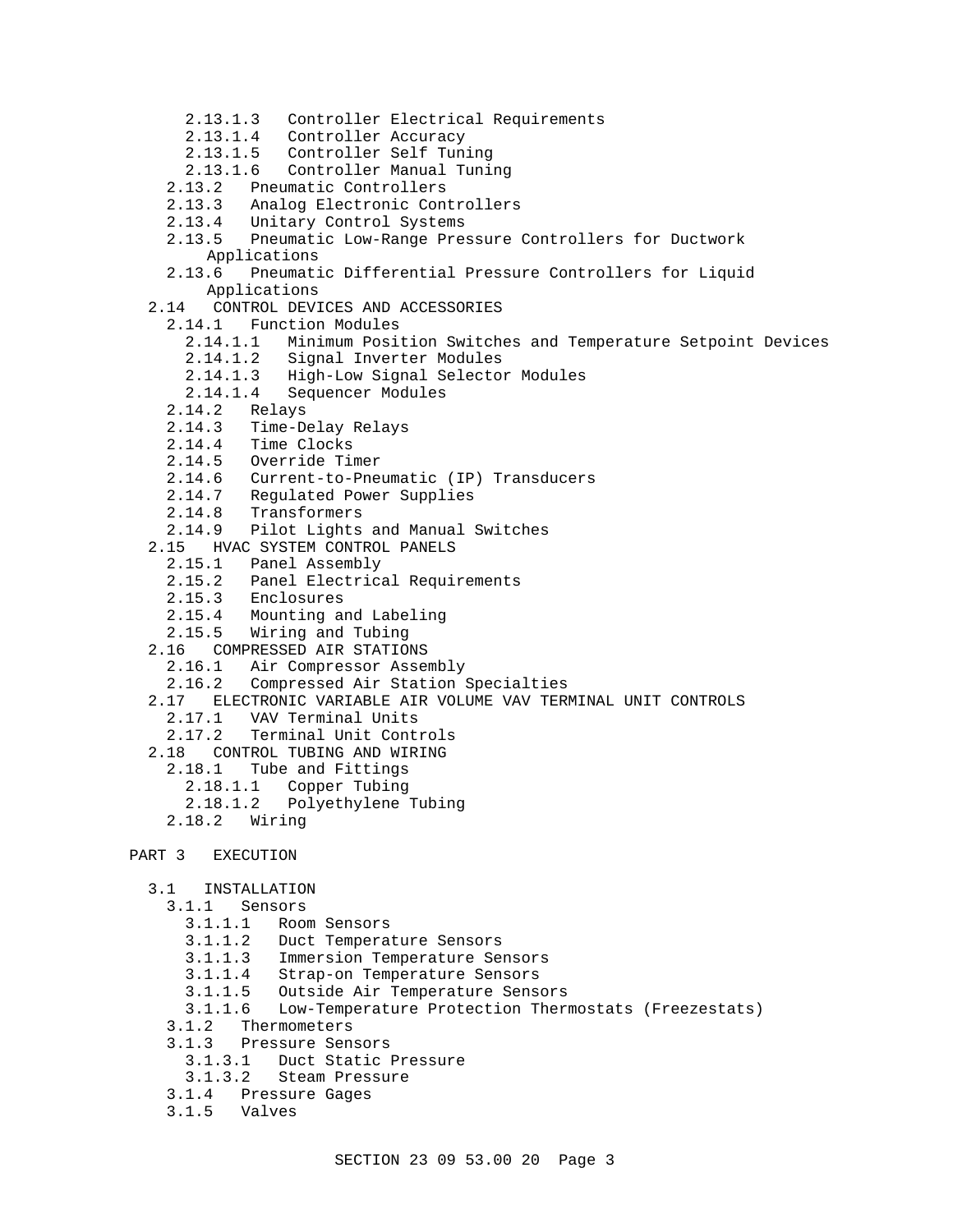- 3.1.6 Damper Actuators
- 3.1.7 Access Doors
- 3.1.8 Tubing<br>3.1.9 Wiring
- Wiring
- 3.1.10 Foundations and Housekeeping Pads
- 3.1.11 Compressed Air Stations
- 3.1.12 Control Drawings
	- 3.2 ADJUSTMENTS
	- 3.3 FIELD QUALITY CONTROL
		- 3.3.1 Test Reporting
		- 3.3.2 Contractor's Field Testing
			- 3.3.2.1 Tubing and Wiring Integrity Tests
			- 3.3.2.2 System Inspection
			- 3.3.2.3 Calibration Accuracy and Operation of Input Test
			- 3.3.2.4 Operation of Output Test
			- 3.3.2.5 Actuator Range Adjustment
- 3.3.3 Coordination With HVAC System Balancing
- 3.3.4 Field Test Documentation
	- 3.3.5 Performance Verification Test
	- 3.3.6 Opposite Season Test
	- 3.4 TRAINING
		- 3.4.1 Training Course Documentation
		- 3.4.2 Operator Training I
		- 3.4.3 Operator Training II
		- 3.4.4 Operator Training III
		- 3.4.5 System Maintenance Training
	- 3.5 QUALIFIED SERVICE ORGANIZATION LIST
	- 3.6 COMMISSIONING
	- 3.7 SCHEDULE
- -- End of Section Table of Contents --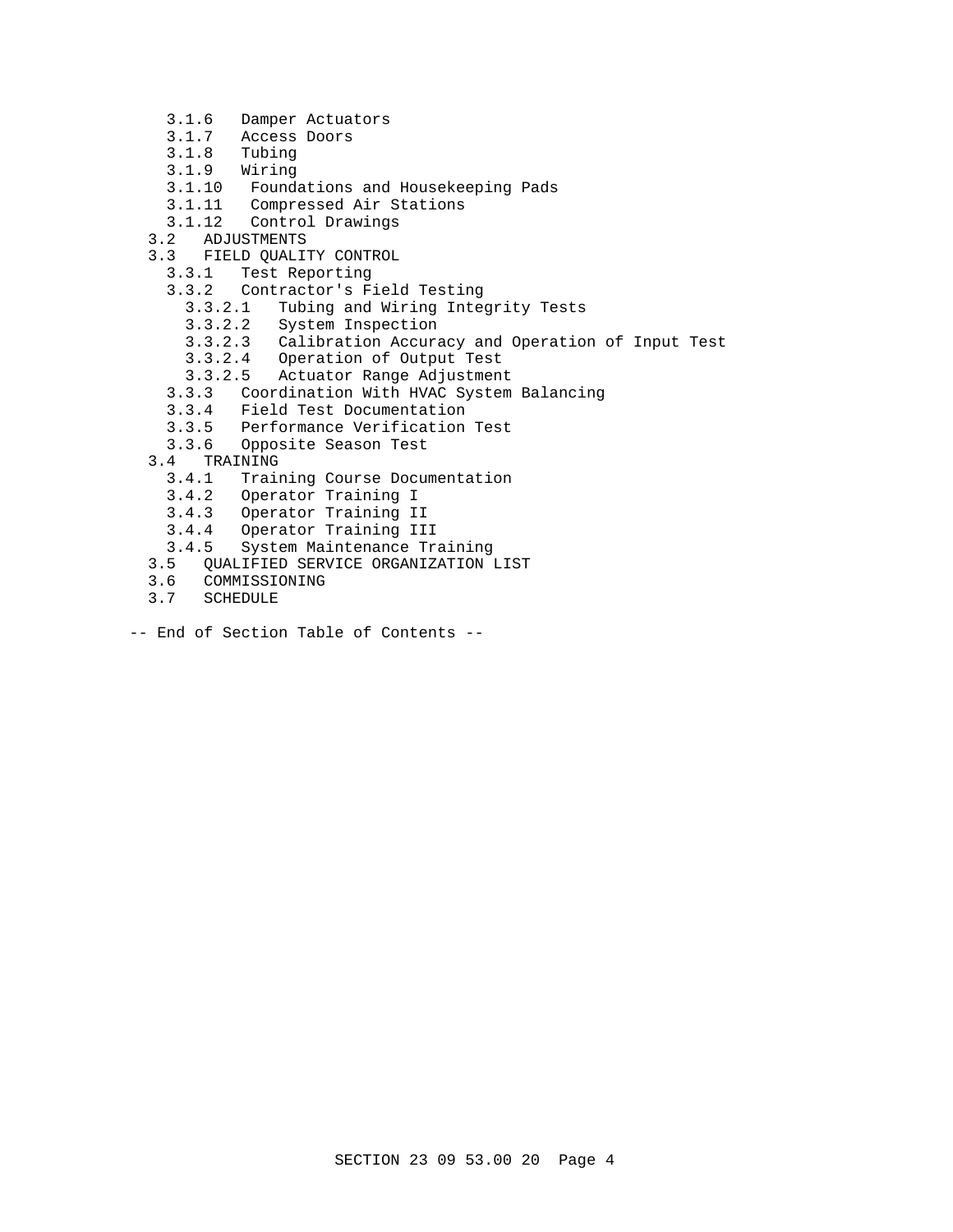USACE / NAVFAC / AFCEC / NASA

UFGS-23 09 53.00 20 (February 2010) Change  $2 - 08/17$ ------------------------------------Superseding

UFGS-23 09 53.00 20 (April 2006)

Preparing Activity: NAVFAC

### UNIFIED FACILITIES GUIDE SPECIFICATIONS

References are in agreement with UMRL dated April 2022 

SECTION 23 09 53.00 20

SPACE TEMPERATURE CONTROL SYSTEMS 02/10, CHG 2: 08/17

NOTE: This guide specification covers the requirements for space temperature control systems of the electric, analog electronic, and pneumatic type for heating, ventilating, and cooling system.

Adhere to UFC 1-300-02 Unified Facilities Guide Specifications (UFGS) Format Standard when editing this guide specification or preparing new project specification sections. Edit this guide specification for project specific requirements by adding, deleting, or revising text. For bracketed items, choose applicable item(s) or insert appropriate information.

Remove information and requirements not required in respective project, whether or not brackets are present.

Comments, suggestions and recommended changes for this guide specification are welcome and should be submitted as a Criteria Change Request (CCR). 

NOTE: If there are questions concerning system design, The Engineering Field Division, Naval Facilities Engineering Command, Mechanical Engineering and Design Branch, and Electrical Engineering and Design Branch should be consulted. 

NOTE: The following information shall be shown on the project drawings:

1. Complete HVAC mechanical flow diagram depicting individual HVAC components being controlled. Relative position of sensors and actuators, including dampers, valves, thermostats, and wall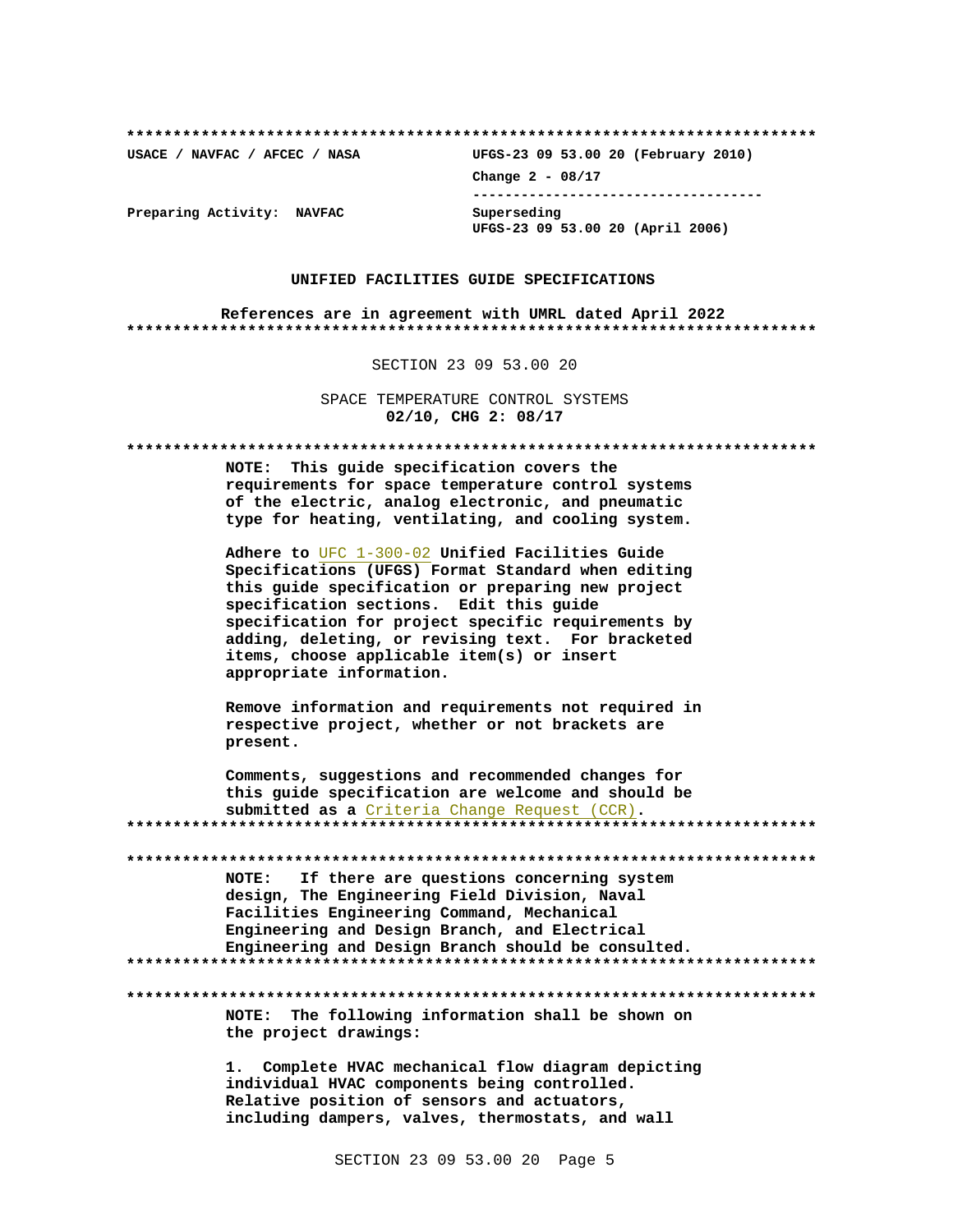**mounted switches.**

**2. Complete ATC schematics including flow diagrams, connection diagrams, wiring interlock diagrams, setpoints, and sequences of operation. Indicate control and operating ranges to clarify control sequences. Indicate manual-off-auto local controls on the locally mounted motor starters and in control panel(s) for remote motor starters; wire all safety controls to protect during both local manual and auto operation. Indicate electric elementary diagrams of motor starters, control device actuators, and control sensors.**

**3. Location and types of automatic dampers, including smoke dampers, e.g., opposed or parallel blade.**

**4. Control valve nominal sizes, flow capacities, inlet pressures, controlled fluid, maximum and minimum pressure drops at the designed flow, and calculated Cv. Select valves for smallest Cv within available pressure constraints, pipe velocities, economy of design, and noise criteria.**

**5. Required controller parameters:**

**a. Throttling range, setpoint, and controller action, direct or reverse.**

**b. Differential for two-position controllers.**

**c. Specify the dead-band range for heating and cooling applications and the cascade control range or remote setpoint adjustment.**

**6. Special controller parameters:**

**a. Fixed setpoint and fixed differential controllers.**

**b. Adjustable damping and damping rate.**

**c. Proportional-integral-derivative mode constant settings.**

**7. Scale the range of temperature and pressure indicators. Location of temperature wells and pressure taps.**

**8. Initial time switch settings for each zone.**

**9. Smoke detection systems and location of key-operated override switches, when required, along with the zoning arrangements for these systems.**

**10. Define which indicators and gages are mounted on the panel face and which are located inside the**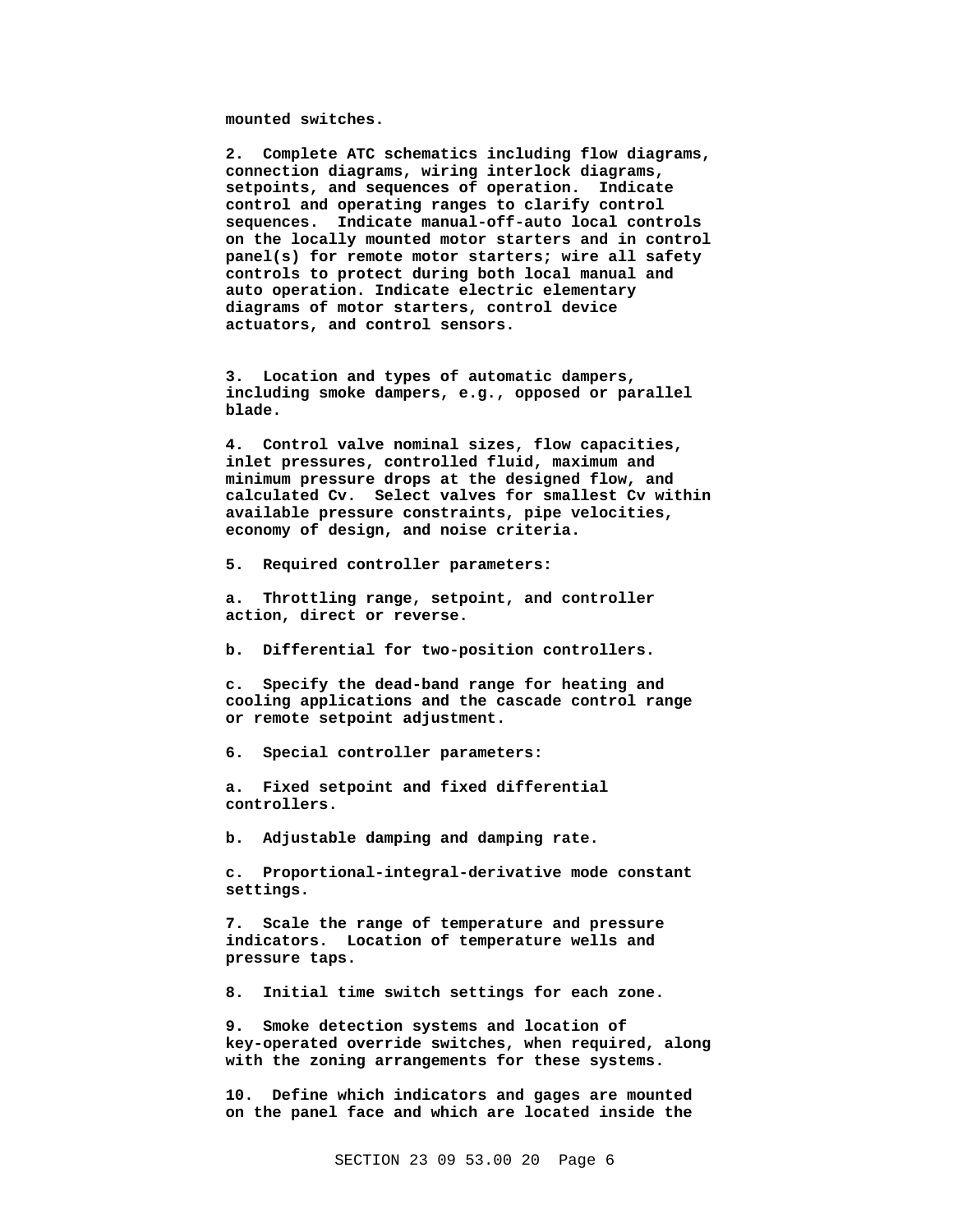panel. Provide a complete layout of the panel faces where a unique arrangement is necessary for efficient operation.

11. Location of room sensors and outdoor sensors.

12. Location of pneumatic compressors and refrigerated air dryers when required.

13. Write sequence of operation to include conventional control operations (e.g., temperature and pressure control loops), time clock operations, energy management functions (e.g., night setback and reset schedules), pushbutton overrides, safety devices, and emergency conditions. 

PART 1 GENERAL

#### $1.1$ REFERENCES

### 

NOTE: This paragraph is used to list the publications cited in the text of the guide specification. The publications are referred to in the text by basic designation only and listed in this paragraph by organization, designation, date, and title.

Use the Reference Wizard's Check Reference feature when you add a Reference Identifier (RID) outside of the Section's Reference Article to automatically place the reference in the Reference Article. Also use the Reference Wizard's Check Reference feature to update the issue dates.

References not used in the text will automatically be deleted from this section of the project specification when you choose to reconcile references in the publish print process. 

The publications listed below form a part of this specification to the extent referenced. The publications are referred to within the text by the basic designation only.

AIR MOVEMENT AND CONTROL ASSOCIATION INTERNATIONAL, INC. (AMCA)

AMCA 500-D

(2018) Laboratory Methods of Testing Dampers for Rating

AMERICAN SOCIETY OF HEATING, REFRIGERATING AND AIR-CONDITIONING ENGINEERS (ASHRAE)

| ASHRAE FUN IP |  | (2021) Fundamentals Handbook, I-P Edition |  |
|---------------|--|-------------------------------------------|--|
| ASHRAE FUN SI |  | (2021) Fundamentals Handbook, SI Edition  |  |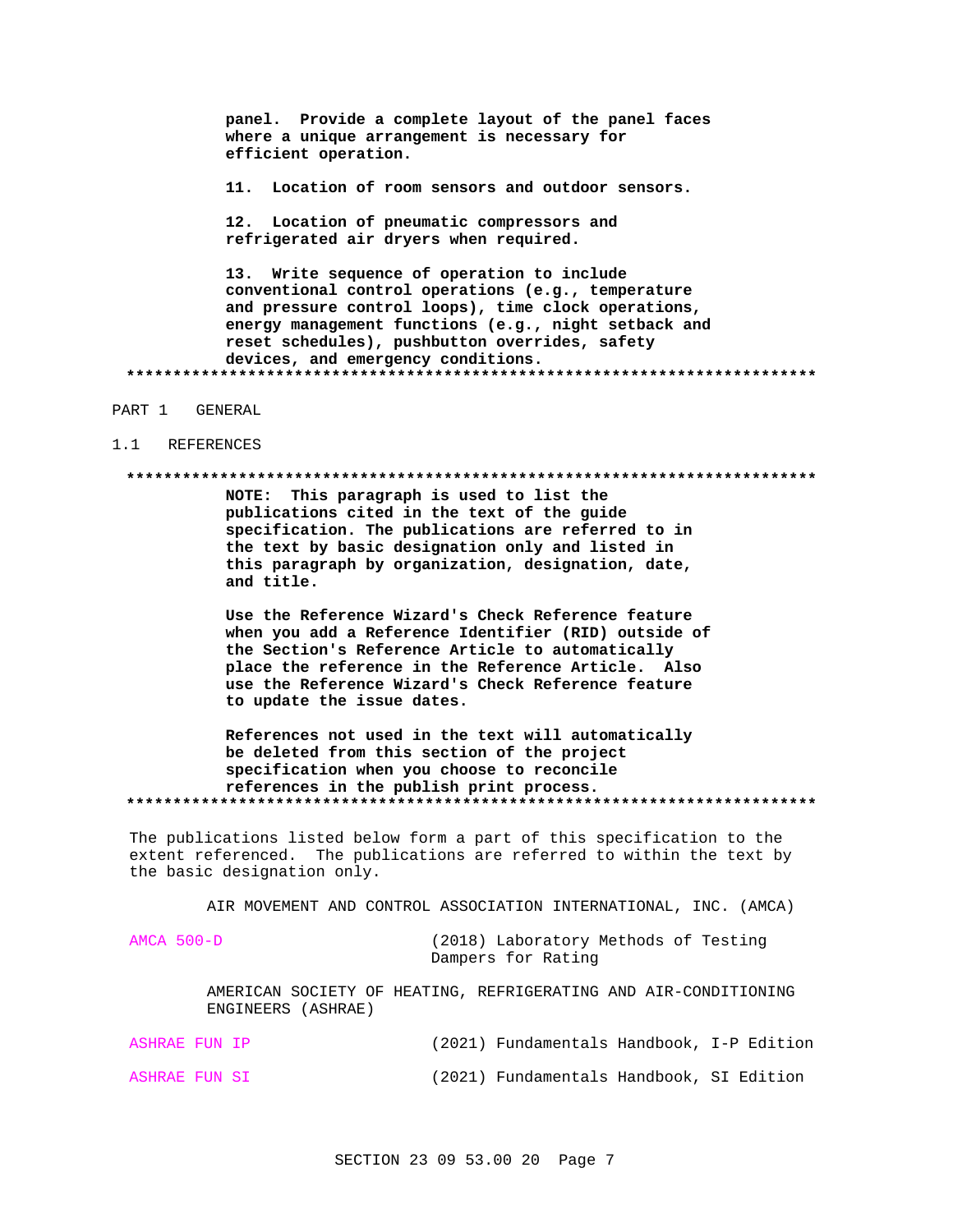# AMERICAN SOCIETY OF MECHANICAL ENGINEERS (ASME)

|          | <b>ASME B16.1</b>         | (2020) Gray Iron Pipe Flanges and Flanged<br>Fittings Classes 25, 125, and 250                                               |
|----------|---------------------------|------------------------------------------------------------------------------------------------------------------------------|
|          | <b>ASME B16.5</b>         | (2020) Pipe Flanges and Flanged Fittings<br>NPS 1/2 Through NPS 24 Metric/Inch Standard                                      |
|          | <b>ASME B16.15</b>        | (2018) Cast Copper Alloy Threaded Fittings<br>Classes 125 and 250                                                            |
|          | <b>ASME B16.18</b>        | (2021) Cast Copper Alloy Solder Joint<br>Pressure Fittings                                                                   |
|          | <b>ASME B16.22</b>        | (2018) Standard for Wrought Copper and<br>Copper Alloy Solder Joint Pressure Fittings                                        |
|          | <b>ASME B16.26</b>        | (2018) Standard for Cast Copper Alloy<br>Fittings for Flared Copper Tubes                                                    |
|          | <b>ASME B16.34</b>        | (2021) Valves - Flanged, Threaded and<br>Welding End                                                                         |
|          | <b>ASME B31.1</b>         | (2020) Power Piping                                                                                                          |
|          | <b>ASME B31.5</b>         | (2020) Refrigeration Piping and Heat<br>Transfer Components                                                                  |
|          | <b>ASME B40.100</b>       | (2013) Pressure Gauges and Gauge<br>Attachments                                                                              |
|          |                           |                                                                                                                              |
|          | <b>ASME BPVC</b>          | (2010) Boiler and Pressure Vessels Code                                                                                      |
|          | ASTM INTERNATIONAL (ASTM) |                                                                                                                              |
|          | ASTM A126                 | (2004; R 2019) Standard Specification for<br>Gray Iron Castings for Valves, Flanges,<br>and Pipe Fittings                    |
| ASTM B32 |                           | (2020) Standard Specification for Solder<br>Metal                                                                            |
|          | ASTM B75/B75M             | (2020) Standard Specification for Seamless<br>Copper Tube                                                                    |
| ASTM B88 |                           | (2020) Standard Specification for Seamless<br>Copper Water Tube                                                              |
|          | <b>ASTM B88M</b>          | (2020) Standard Specification for Seamless<br>Copper Water Tube (Metric)                                                     |
|          | ASTM D635                 | (2018) Standard Test Method for Rate of<br>Burning and/or Extent and Time of Burning<br>of Plastics in a Horizontal Position |
|          | ASTM D638                 | (2014) Standard Test Method for Tensile<br>Properties of Plastics                                                            |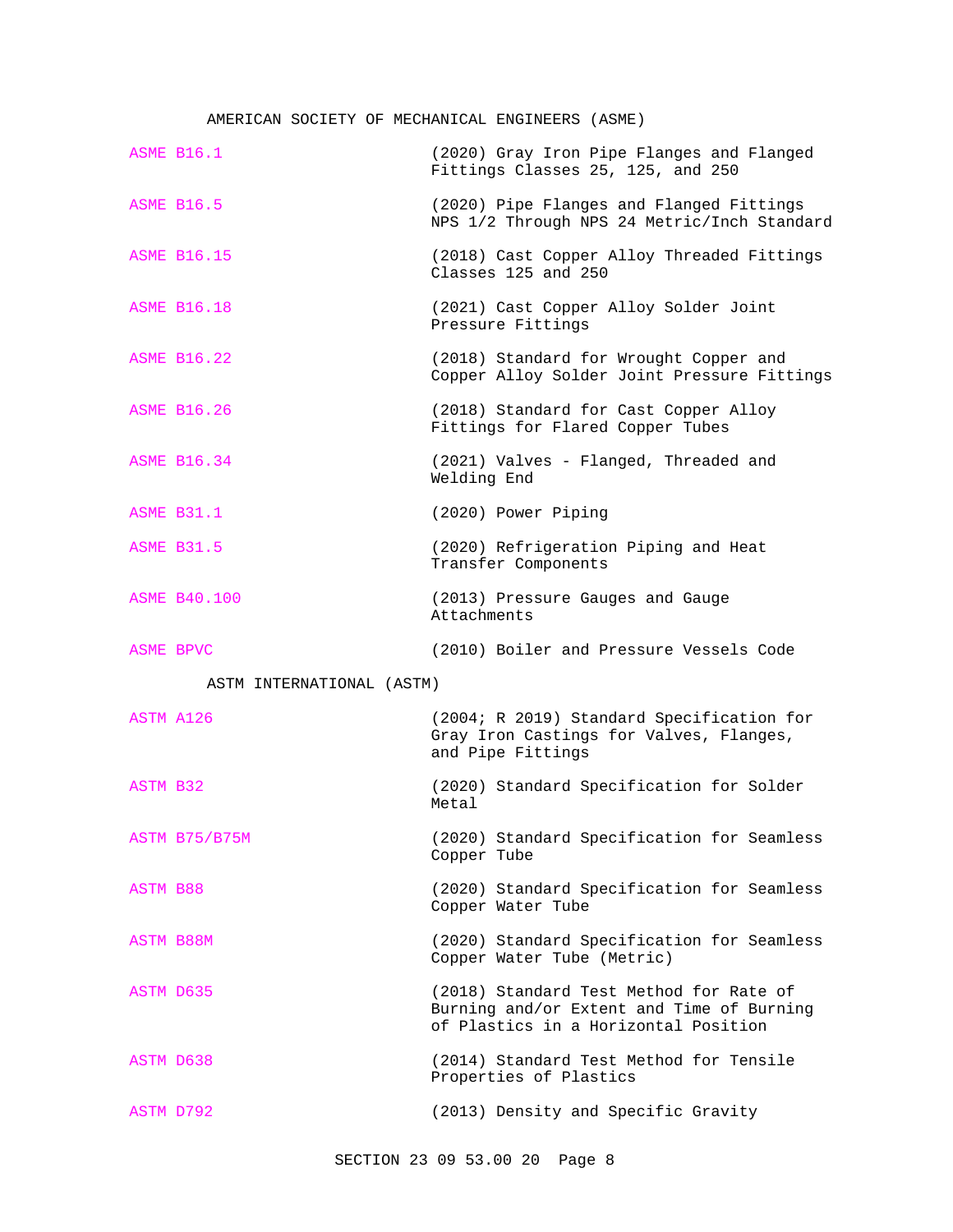|                                                      | (Relative Density) of Plastics by<br>Displacement                                                                     |  |  |  |  |  |  |
|------------------------------------------------------|-----------------------------------------------------------------------------------------------------------------------|--|--|--|--|--|--|
| ASTM D1238                                           | (2013) Melt Flow Rates of Thermoplastics<br>by Extrusion Plastometer                                                  |  |  |  |  |  |  |
| ASTM D1693                                           | (2015) Standard Test Method for<br>Environmental Stress-Cracking of Ethylene<br>Plastics                              |  |  |  |  |  |  |
| NATIONAL ELECTRICAL MANUFACTURERS ASSOCIATION (NEMA) |                                                                                                                       |  |  |  |  |  |  |
| NEMA 250                                             | (2020) Enclosures for Electrical Equipment<br>(1000 Volts Maximum)                                                    |  |  |  |  |  |  |
| NEMA ST 1                                            | (1988; R 1994; R 1997) Specialty<br>Transformers (Except General Purpose Type)                                        |  |  |  |  |  |  |
| NATIONAL FIRE PROTECTION ASSOCIATION (NFPA)          |                                                                                                                       |  |  |  |  |  |  |
| NFPA 70                                              | (2020; ERTA 20-1 2020; ERTA 20-2 2020; TIA<br>$20-1;$ TIA $20-2;$ TIA $20-3;$ TIA $20-4)$<br>National Electrical Code |  |  |  |  |  |  |
| NFPA 90A                                             | (2021) Standard for the Installation of<br>Air Conditioning and Ventilating Systems                                   |  |  |  |  |  |  |
| (SMACNA)                                             | SHEET METAL AND AIR CONDITIONING CONTRACTORS' NATIONAL ASSOCIATION                                                    |  |  |  |  |  |  |
| SMACNA 1780                                          | (2002) HVAC Systems - Testing, Adjusting<br>and Balancing, 3rd Edition                                                |  |  |  |  |  |  |
| SMACNA 1966                                          | (2020) HVAC Duct Construction Standards<br>Metal and Flexible, 4th Edition                                            |  |  |  |  |  |  |
| U.S. FEDERAL COMMUNICATIONS COMMISSION (FCC)         |                                                                                                                       |  |  |  |  |  |  |
| FCC Part 15                                          | Radio Frequency Devices (47 CFR 15)                                                                                   |  |  |  |  |  |  |
| UNDERWRITERS LABORATORIES (UL)                       |                                                                                                                       |  |  |  |  |  |  |
| <b>UL 508</b>                                        | (2018; Reprint Jul 2021) UL Standard for<br>Safety Industrial Control Equipment                                       |  |  |  |  |  |  |
| UL 555S                                              | (2014; Reprint Oct 2020) UL Standard for<br>Safety Smoke Dampers                                                      |  |  |  |  |  |  |
| <b>UL 916</b>                                        | (2015; Reprint Oct 2021) UL Standard for<br>Safety Energy Management Equipment                                        |  |  |  |  |  |  |
|                                                      |                                                                                                                       |  |  |  |  |  |  |

# 1.2 SUBCONTRACTOR SPECIAL REQUIREMENTS

Perform all work in this section in accordance with the paragraph SUBCONTRACTOR SPECIAL REQUIREMENTS in Section 01 30 00 ADMINISTRATIVE REQUIREMENTS. The paragraph specifies that all contract requirements of this section shall be accomplished directly by a first tier subcontractor. No work required shall be accomplished by a second tier subcontractor.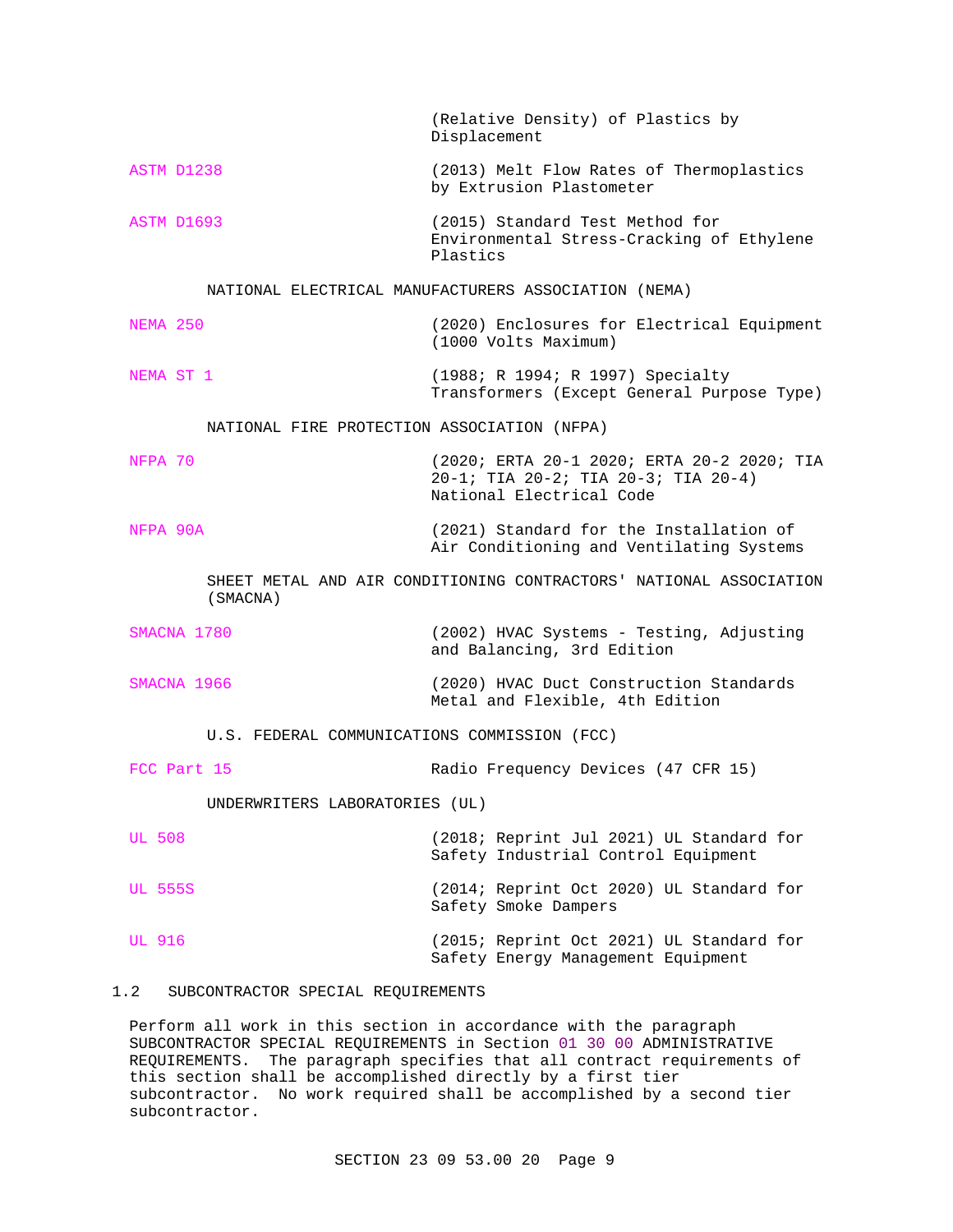#### $1.3$ SYSTEM DESCRIPTION

Provide [new and modify existing] space temperature control systems complete and ready for operation.

#### SYSTEM REOUIREMENTS  $1\quad 4$

# NOTE: Indicate which control systems or control devices must be of a particular type for reasons of safety, control accuracy, or other technical reasons.

Provide control systems composed of any combination of electric, analog electronic or pneumatic devices. Indicated control system devices of a particular type do not intend a requirement for the device unless the requirement is specifically indicated. Requirements apply to field installed control systems.

## NOTE: Regarding the text below, indicate the manufacturer's name when there is an existing control system.

[ Existing control system was manufactured by [\_\_\_\_]. Provide new equipment compatible with the existing control system to the extent that the direct interface uses the same control signal type and level over the same calibrated range as the existing equipment.  $\mathbf{1}$ 

# NOTE: Regarding the text below, indicate portions of existing systems that are to be reused.

[ Inspect and test reused portions of existing control systems, and furnish a report to the Government identifying all inoperative components or system deficiencies. The report shall include a cost estimate to correct deficiencies, scheduled need dates for equipment shutdown for repairs and connection to existing controls and systems. Proceed with repairs only after receipt of Government approval. Diagnose and report any malfunctions of existing control system device that occurs after the work commences. The Government is responsible for maintenance and repair of Government equipment. The Contractor shall be held responsible for repair costs due to Contractor negligence or abuse of Government equipment.

#### CENTRALIZED DIRECT DIGITAL CONTROL (DDC) SYSTEMS  $]1.5$

# NOTE: If DDC is being used, use Section 23 09 00 INSTRUMENTATION AND CONTROL FOR HVAC in lieu of this section.

DDC systems are not permitted. Microprocessor-based single-loop controllers, unitary control system, variable-air-volume (VAV) boxes, and room thermostats may be used provided that the devices are manually configurable by the use of device firmware and require no software written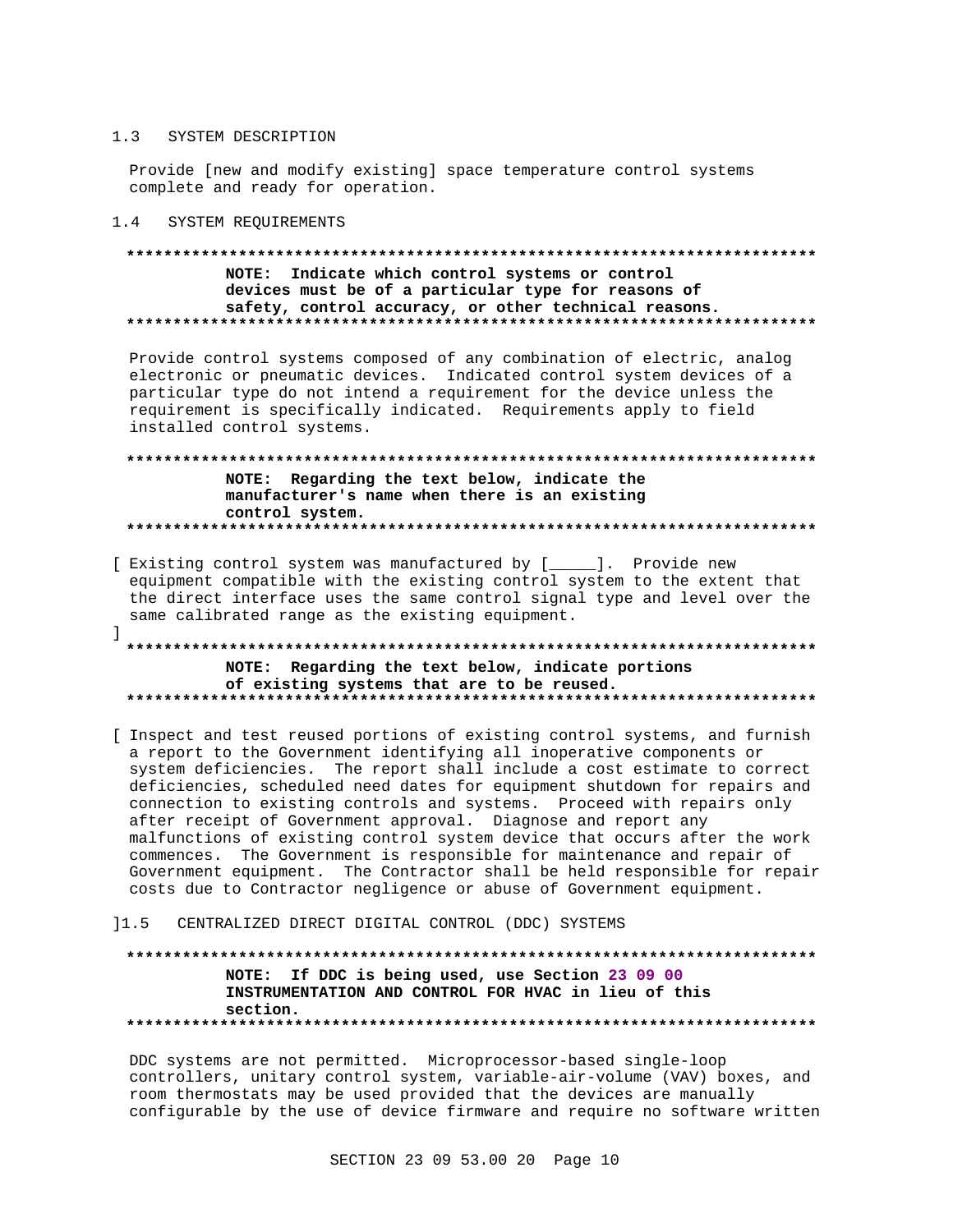by the Contractor for their application and use.

# 1.6 PERFORMANCE REQUIREMENTS

Provide control systems to maintain the required heating, ventilating, and cooling (HVAC) conditions by performing the functions and sequences of operations indicated. Control systems shall be complete, including all equipment and appurtenances, and ready for operation. Control systems shall be furnished, installed, tested, calibrated, and started up by, or under the supervision of trained technicians certified by the Contractor as qualified and regularly employed in such work. Control system equipment, valves, panels and dampers shall bear the manufacturer's nameplate.

# 1.7 DESIGN REQUIREMENTS

### 1.7.1 Control System Diagrams

For each system, indicate HVAC process flow and location of devices relative to flow and to the HVAC control panel, the connections of control devices in control loops, references of control device contacts and device operating coils to line numbers of a ladder diagram and sequencing diagrams showing the operation of valves, dampers, and contacts relative to controller output, and HVAC process variables.

## 1.7.2 Ladder Diagram

Indicate connections and interlocks to control system devices and other devices such as starters, drives, HVAC control system panels, and HVAC equipment panels. Diagram shall be coordinated by line number and device number with each control system diagram.

# 1.7.3 Operating Parameters

Indicate operating parameters for devices shown on the control system diagram such as setpoints, ranges, limits, differentials, outside air temperature schedules, contact operating points, and HVAC equipment operating time schedules.

# 1.7.4 Automatic Control Valve Schedules

Indicate valve size, Cv, flow rate, pressure drop, top size, spring range, positioner range, operating signal characteristics, and power source.

## 1.7.5 Damper Schedules

Indicate damper sizes, quantities and sizes of actuators, spring ranges, positioner ranges, operating signal characteristics, and power source.

# 1.7.6 Wiring Diagram

Indicate terminal blocks, wire marker identification, connections to control system devices, external and internal power sources, and connections to external devices, starters, drives, control panels, jumpers, and ground connections.

### 1.7.7 Compressed Air Station Schematic

Indicate compressors, motors and horsepower rating, voltage, starter,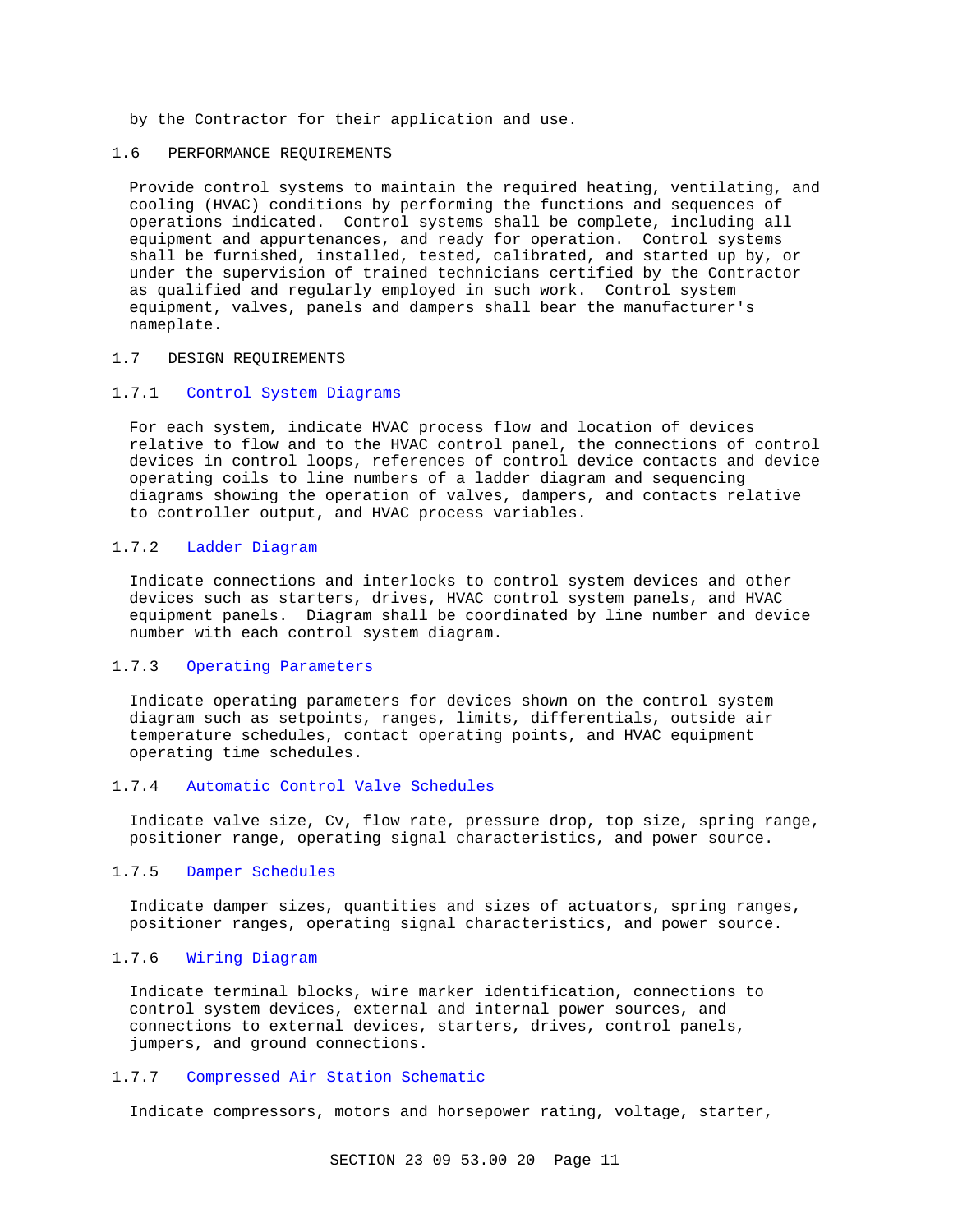isolators, manual bypasses, tubing sizes, drain piping and drain traps, reducing valves, dryer, manufacturers' names and model numbers, mounting, access, and clearance requirements. Also include control panel schematics for pneumatic control.

## 1.7.8 Sequence of Operation

Sequence of operation for each HVAC control system coordinated with device identifiers on control system diagram and ladder diagram.

### 1.7.9 Arrangement Drawing

Arrangement diagram of each HVAC control system panel coordinated with device identifiers on the control system diagram and the ladder diagram.

# 1.8 SUBMITTALS

**\*\*\*\*\*\*\*\*\*\*\*\*\*\*\*\*\*\*\*\*\*\*\*\*\*\*\*\*\*\*\*\*\*\*\*\*\*\*\*\*\*\*\*\*\*\*\*\*\*\*\*\*\*\*\*\*\*\*\*\*\*\*\*\*\*\*\*\*\*\*\*\*\*\***

**NOTE: Review Submittal Description (SD) definitions in Section 01 33 00 SUBMITTAL PROCEDURES and edit the following list, and corresponding submittal items in the text, to reflect only the submittals required for the project. The Guide Specification technical editors have classified those items that require Government approval, due to their complexity or criticality, with a "G." Generally, other submittal items can be reviewed by the Contractor's Quality Control System. Only add a "G" to an item if the submittal is sufficiently important or complex in context of the project.**

**For Army projects, fill in the empty brackets following the "G" classification, with a code of up to three characters to indicate the approving authority. Codes for Army projects using the Resident Management System (RMS) are: "AE" for Architect-Engineer; "DO" for District Office (Engineering Division or other organization in the District Office); "AO" for Area Office; "RO" for Resident Office; and "PO" for Project Office. Codes following the "G" typically are not used for Navy, Air Force, and NASA projects.**

**The "S" classification indicates submittals required as proof of compliance for sustainability Guiding Principles Validation or Third Party Certification and as described in Section 01 33 00 SUBMITTAL PROCEDURES.**

**Choose the first bracketed item for Navy, Air Force, and NASA projects, or choose the second bracketed item for Army projects. \*\*\*\*\*\*\*\*\*\*\*\*\*\*\*\*\*\*\*\*\*\*\*\*\*\*\*\*\*\*\*\*\*\*\*\*\*\*\*\*\*\*\*\*\*\*\*\*\*\*\*\*\*\*\*\*\*\*\*\*\*\*\*\*\*\*\*\*\*\*\*\*\*\***

Government approval is required for submittals with a "G" or "S" classification. Submittals not having a "G" or "S" classification are [for Contractor Quality Control approval.][for information only. When used, a code following the "G" classification identifies the office that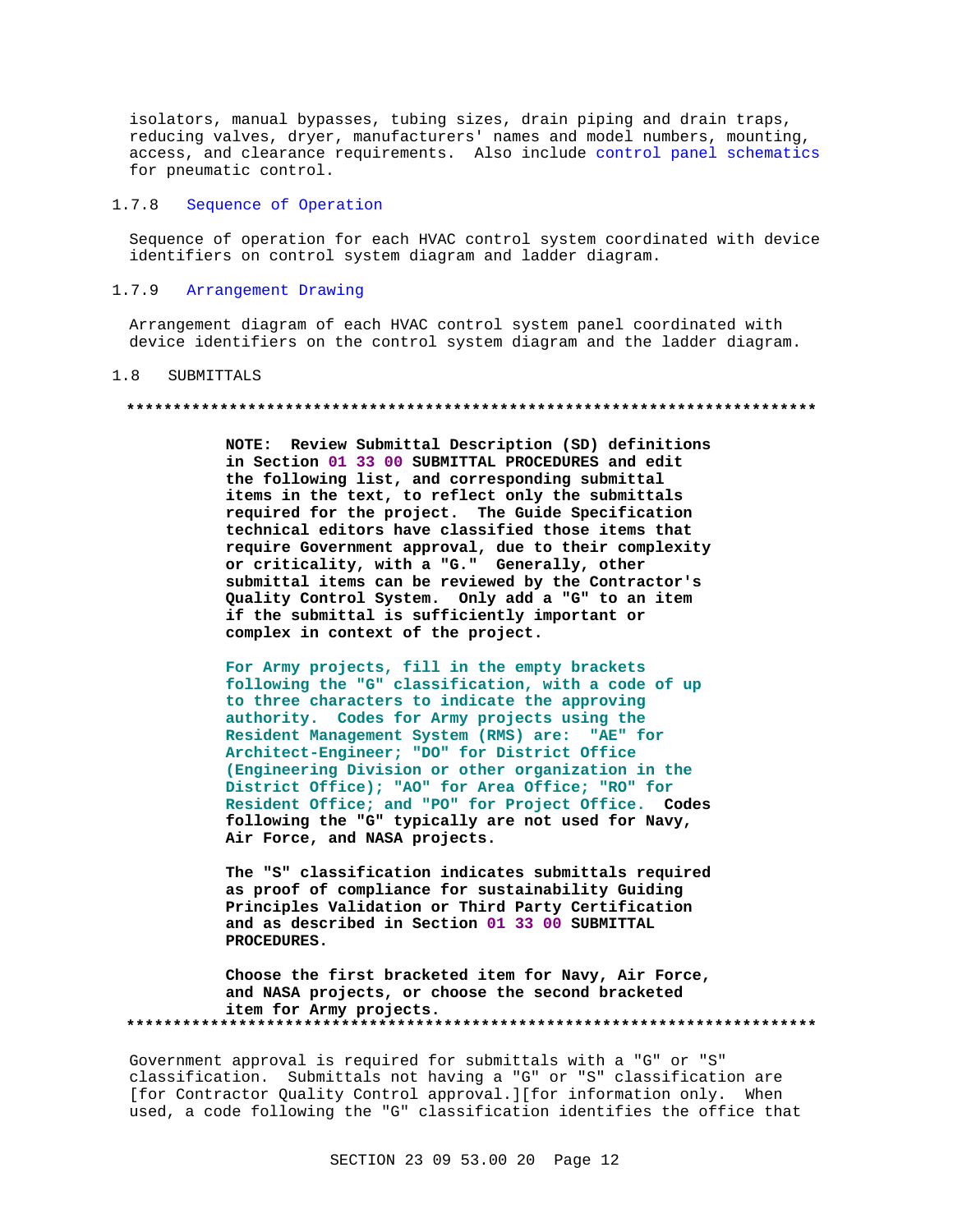will review the submittal for the Government.] Submit the following in accordance with Section 01 33 00 SUBMITTAL PROCEDURES:

SD-02 Shop Drawings

```
Control System Diagrams for each HVAC system; G[, [_____]]
    Ladder Diagram; G[, [____]]
    Operating Parameters; G[, [____]]
    Automatic Control Valve Schedules; G[, [_____]]
    Damper Schedules; G[, [____]]
    Sequence of Operation; G[, [____]]
    Arrangement Drawing; G[, [____]]
    Wiring Diagram; G[, [____]]
    Compressed Air Station Schematic; G[, [_____]]
    Control Panel Schematics for pneumatic control; G[, [_____]]
SD-03 Product Data
    Actuators; G[, [_____]]
    Valves; G[, [_____]]
    Dampers; G[, [____]]
    Fire Protection Devices; G[, [____]]
    Sensors; G[, [_____]]
    Thermostats; G[, [____]]
    Sunshields; G[, [_____]]
    Pressure Switches; G[, [____]]
    Indicating Devices; G[, [_____]]
    Controllers; G[, [_____]]
    Pressure Gages; G[, [____]]
    Control Panels; G[, [_____]]
    Air Compressor; G[, [____]]
    Refrigerated Air Dryer; G[, [____]]
    Air Filtration System; G[, [____]]
    Compressed Air Station Specialties; G[, [_____]]
```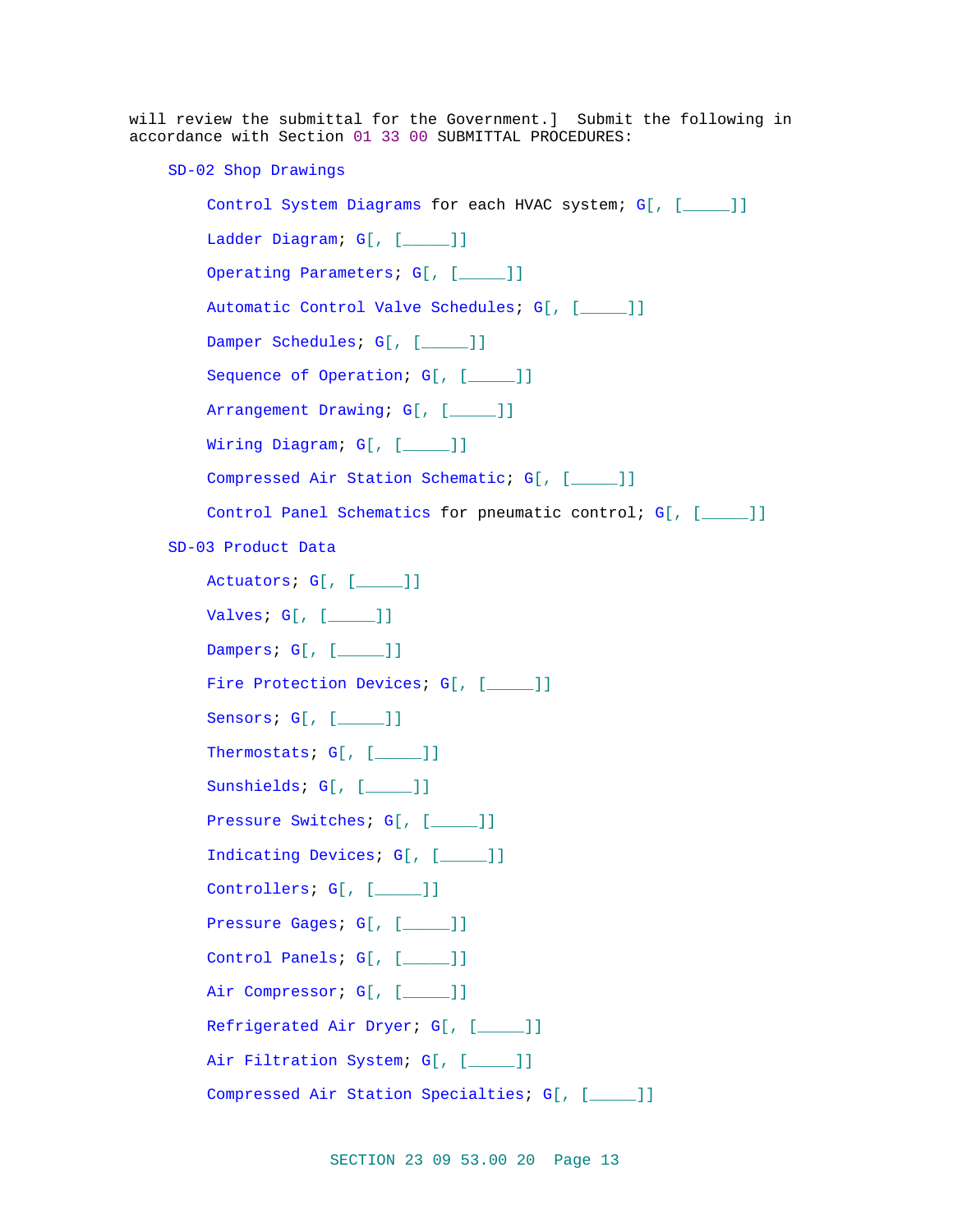VAV Terminal Unit Controls; G[, [\_\_\_\_\_]] SD-06 Test Reports Commissioning Procedures; G[, [\_\_\_\_\_]] Calibration Adjustment And Commissioning Reports; G[, [  $\qquad$  ]] Site Testing Procedures Identifying Each Item Tested and Describing Each Test; G[, [\_\_\_\_]] Performance Verification Test plans and procedures; G[, [\_\_\_\_]] SD-07 Certificates Certification of Completion; G[, [\_\_\_\_]] SD-08 Manufacturer's Instructions Training Course Documentation; G[, [\_\_\_\_\_]] SD-10 Operation and Maintenance Data Space Temperature Control System, Data Package 3; G[, [\_\_\_\_\_]] Submit in accordance with Section 01 78 23 OPERATION AND MAINTENANCE DATA. SD-11 Closeout Submittals Qualified Service Organization List; G[, [\_\_\_\_\_]]

# 1.9 QUALITY ASSURANCE

## 1.9.1 Standard Products

a. Material and equipment shall be standard products of manufacturers regularly engaged in the manufacturing of such products, using similar materials, design and workmanship. The standard products shall have been in satisfactory commercial or industrial use for 2 years prior to bid opening. The 2-year use shall include applications of similarly sized equipment and materials used under similar circumstances.

 The 2 years experience must be satisfactorily completed by a product which has been sold or is offered for sale on the commercial market through advertisements, manufacturers' catalogs, or brochures. Products having less than a 2-year field service record will be acceptable if a certified record of satisfactory field operation, for not less than 6000 hours exclusive of the manufacturer's factory tests, can be shown.

b. The equipment items shall be supported by a service organization.

## 1.9.2 Nameplates and Tags

a. Provide nameplates bearing legends as shown and tags bearing device unique identifiers as shown shall have engraved or stamped characters. Nameplates shall be mechanically attached to HVAC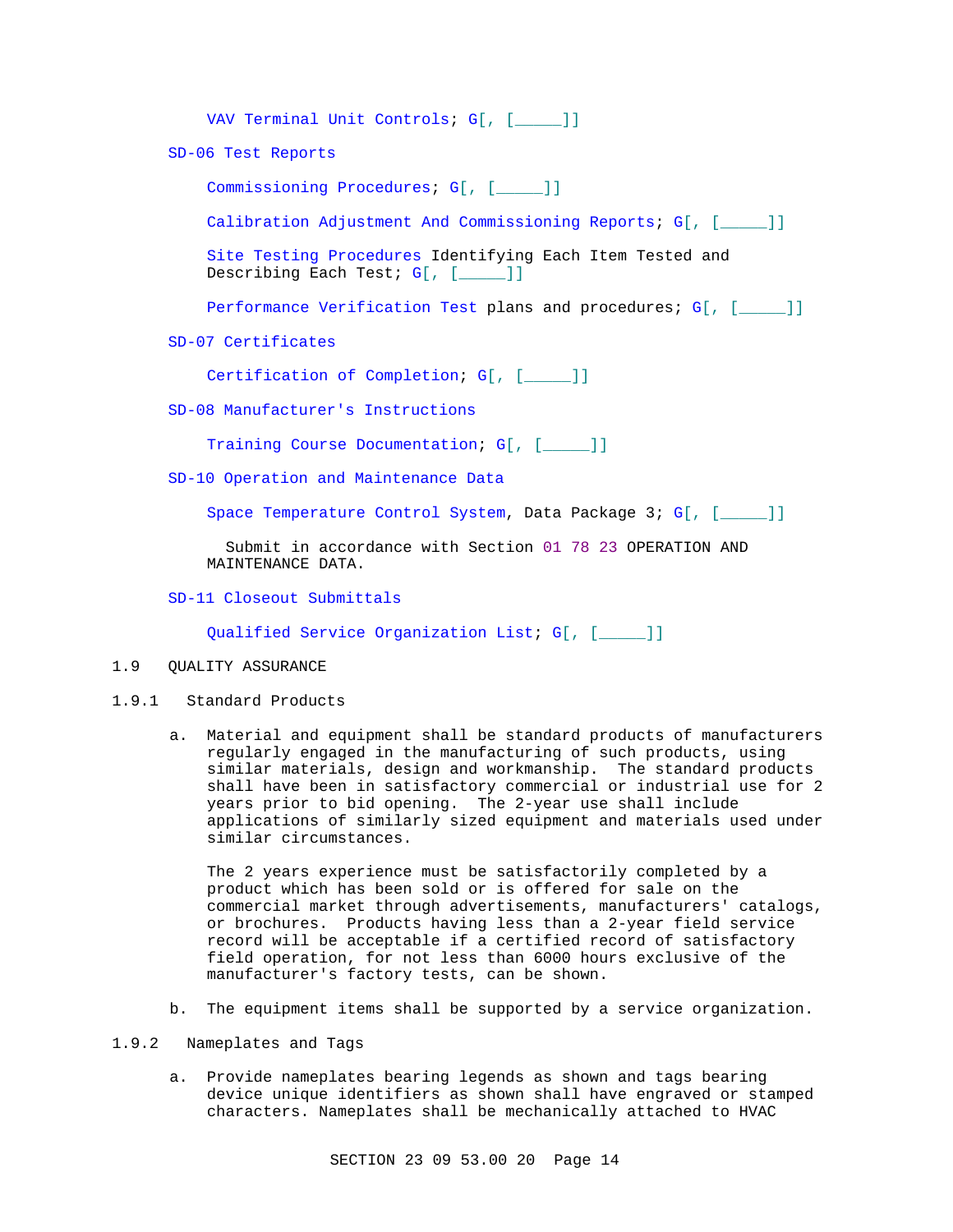control panel doors.

- b. A plastic or metal tag shall be mechanically attached directly to each field-mounted device or attached by a metal chain or wire.
- c. Each airflow measurement station shall have a tag showing flow rate range for signal output range, duct size, and device identifier where shown.
- 1.9.3 Verification of Dimensions

Contractor shall become familiar with details of work, shall verify dimensions in the field, and shall advise Contracting Officer of any discrepancy before performing work.

1.9.4 Modification of References

Accomplish work in accordance with ASME B31.1, ASME B31.5, NFPA 70, and NFPA 90A, except as modified herein or indicated otherwise for equipment, materials, installation, examination, inspection, and testing. Consider the advisory or recommended provisions to be mandatory, as though the word "shall" had be substituted for the words "should" or "could" or "may," wherever they appear. Interpret reference to "authority having jurisdiction" and "owner" to mean the Contracting Officer.

## 1.9.5 Site Testing Procedures

Indicate test equipment to be used including manufacturers' names and model numbers, date of last calibration, and accuracy of calibration.

## 1.9.6 Commissioning Procedures

Define procedures specific to each control system including instructions on how to set control parameters and setpoints, proportional, integral and derivative mode constants, contact output settings, positioner range adjustments, and calibration checks of transmitters

# 1.9.7 Calibration Adjustment and Commissioning Reports

Submit specific to each HVAC control system, including settings adjustments and results of calibration checks

## 1.9.8 Space Temperature Control System

In addition to the requirements specified in the paragraph SUBMITTALS, meet the following requirements. Submit Operation and Maintenance Manuals for items of equipment listed under paragraph PRODUCT DATA. Manual shall contain full hardware support documentation, which shall include but not be limited to the following:

- a. General description and specifications
- b. Installation and initial checkout procedures
- c. Detailed electrical and logical description
- d. Troubleshooting procedures, diagrams, and guidelines
- e. Alignment and calibration procedures for components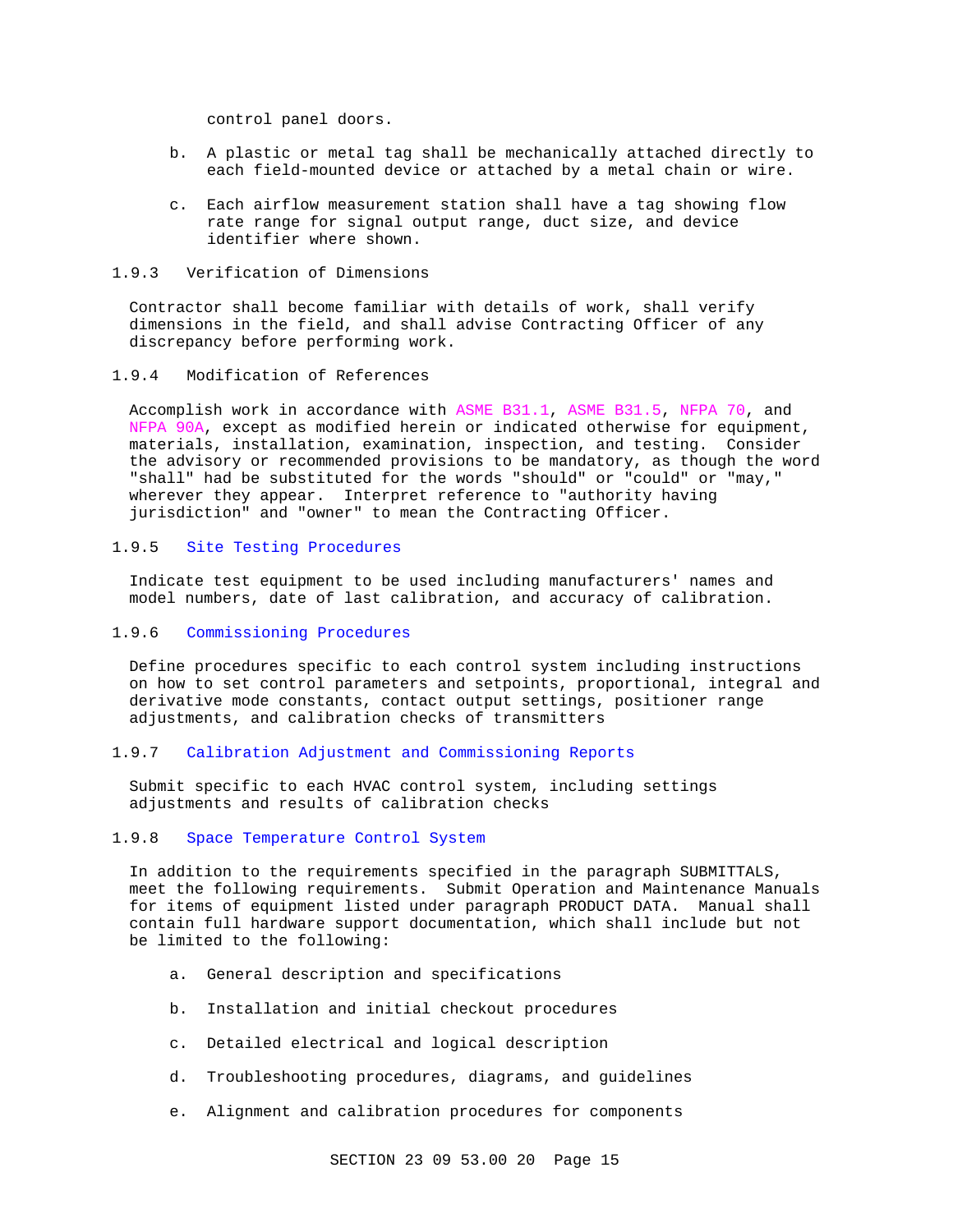- f. Preventive maintenance requirements and a maintenance checklist
- g. Detailed schematics and assembly drawings
- h. Spare parts list data, including required tool kits and suggested method of repairs such as field repair, factory repair, or item replacement
- i. Signal identification and timing diagrams
- j. Complete as-built control drawings, schedules, and sequence of operation
- k. Controller configuration and parameter setting procedures
- Step-by-step procedures required for each HVAC control systems 1. startup, operation, shutdown, recovery, and fault diagnosis
- m. Manufacturer supplied operator manuals for equipment
- n. Qualified service organization list

## PART 2 PRODUCTS

### 

NOTE: In order to comply with UFC 1-200-02, designs must achieve energy consumption levels that are at least 30 percent below the baseline established in the 2010 publication of ASHRAE 90.1. The Designer of Record must design control systems that assist in achieving this requirement. 

### 2.1 COMPONENTS

# NOTE: Indicate control devices that must be in enclosures with more stringent requirements than that covered by NEMA 250 Type 1 and state the requirements.

Provide components factory ordered for this project. Rebuilt equipment, warehoused equipment, or earlier generation equipment shall not be acceptable. Electrical, electronic, and electropneumatic devices not located within control panels shall have a NEMA 250 Type 1 enclosure in accordance with NEMA 250 unless otherwise specified. Actuators and positive positioners, and transmitters shall operate within temperature limit ratings of plus 2 to 66 degrees C 35 to 150 degrees F. Panel mounted instruments shall operate within limit ratings of 2 to 49 degrees C 35 to 120 degrees F and 10 percent to 95 percent relative humidity, noncondensing. Devices installed outdoors shall operate within limit ratings of minus 2 to 66 degrees C 35 to 150 degrees F.

#### $2.2$ **ACTUATORS**

Provide pneumatic, electric, or electronic actuators. Actuators shall function as required within 85 to 110 percent of their power supply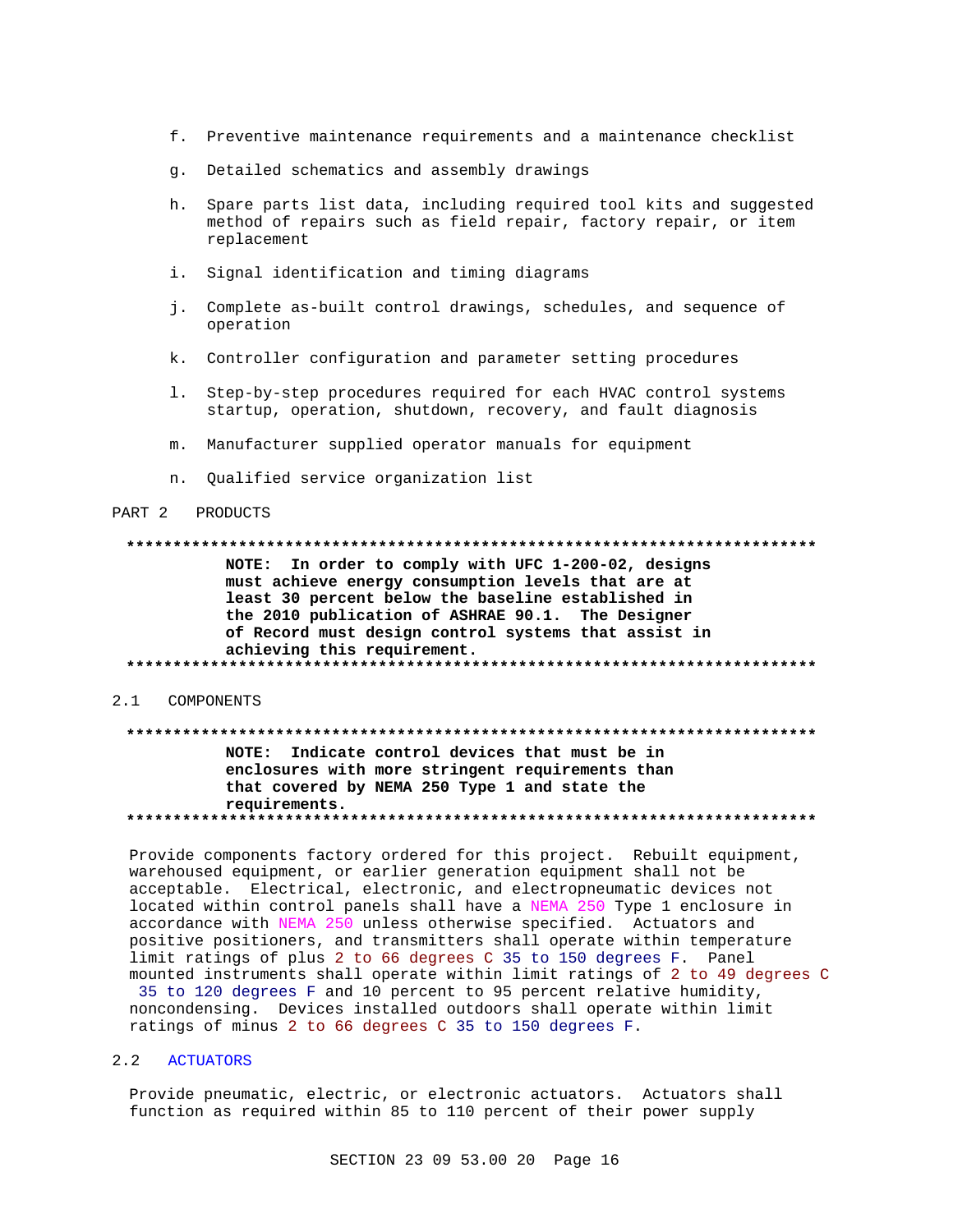rating. Actuators shall fail to their spring return positions on signal or power failure unless indicated as timed, power return actuators. Actuators shall have visible position indicators. Where actuators do not have positive spring returns for fail-safe operation, provide capacity tanks, restrictors, check valves, and relays, or reserve power as required to achieve proper timed positioning for up to 4 minutes after primary power failure. Actuators shall open or close the devices to which they are applied within 60 seconds after a full scale signal input change. Pneumatic actuators shall be rated for 172 kPa (gage) 25 psig operating pressure except for high pressure cylinder type actuators.

## 2.2.1 Damper Actuators

Damper actuators shall be rated for at least 125 percent of the motive power necessary to operate the connected damper. The actuator stroke shall be limited by an adjustable stop in the direction of the return stroke. Actuators shall be provided with mounting and connecting hardware.

## 2.2.2 Valve Actuators

Valve actuators shall be rated for at least 125 percent of the motive power necessary to operate the valves over their full range of operation against the total and differential pressures.

## 2.2.3 Positive Positioners

Positive positioners shall be pneumatic relays with mechanical feedback mechanisms, adjustable operating ranges, and starting points.

### 2.3 AUTOMATIC CONTROL VALVES

Provide automatic control valves.

### **\*\*\*\*\*\*\*\*\*\*\*\*\*\*\*\*\*\*\*\*\*\*\*\*\*\*\*\*\*\*\*\*\*\*\*\*\*\*\*\*\*\*\*\*\*\*\*\*\*\*\*\*\*\*\*\*\*\*\*\*\*\*\*\*\*\*\*\*\*\*\*\*\*\***

**NOTE: Avoid selection of oversized control valves. Select valve Cv so that maximum pressure drops are used within constraints of available pressures, pipe velocities, economy of design, and noise criteria. Select steam valves using critical pressure drop (.45 of absolute pressure) where available, and select connected equipment using resultant pressure on downstream side of valve. List calculated Cv and flow rate in schedules (not manufacturer's listed Cv) to allow bidders to personally select valves. \*\*\*\*\*\*\*\*\*\*\*\*\*\*\*\*\*\*\*\*\*\*\*\*\*\*\*\*\*\*\*\*\*\*\*\*\*\*\*\*\*\*\*\*\*\*\*\*\*\*\*\*\*\*\*\*\*\*\*\*\*\*\*\*\*\*\*\*\*\*\*\*\*\***

## 2.3.1 Valve Assembly

Valves shall have stainless steel stems and stuffing boxes with extended necks to clear the piping insulation. Valve bodies shall be designed for not less than 862 kPa (gage) 125 psig working pressure or 150 percent of the system operating pressure, whichever is greater. Maximum rated shutoff pressure of the valve shall exceed the rated deadhead pressure of the pump that supplies it. Valve leakage rating shall be 0.01 percent of rated Cv for soft-seated valves and 0.05 percent for metal-to-metal seated valves. Class 125 copper alloy valve bodies and Class 150 steel or stainless steel valves shall conform to ASME B16.5 as a minimum. Components of cast iron valves shall conform to ASTM A126 Class B or C as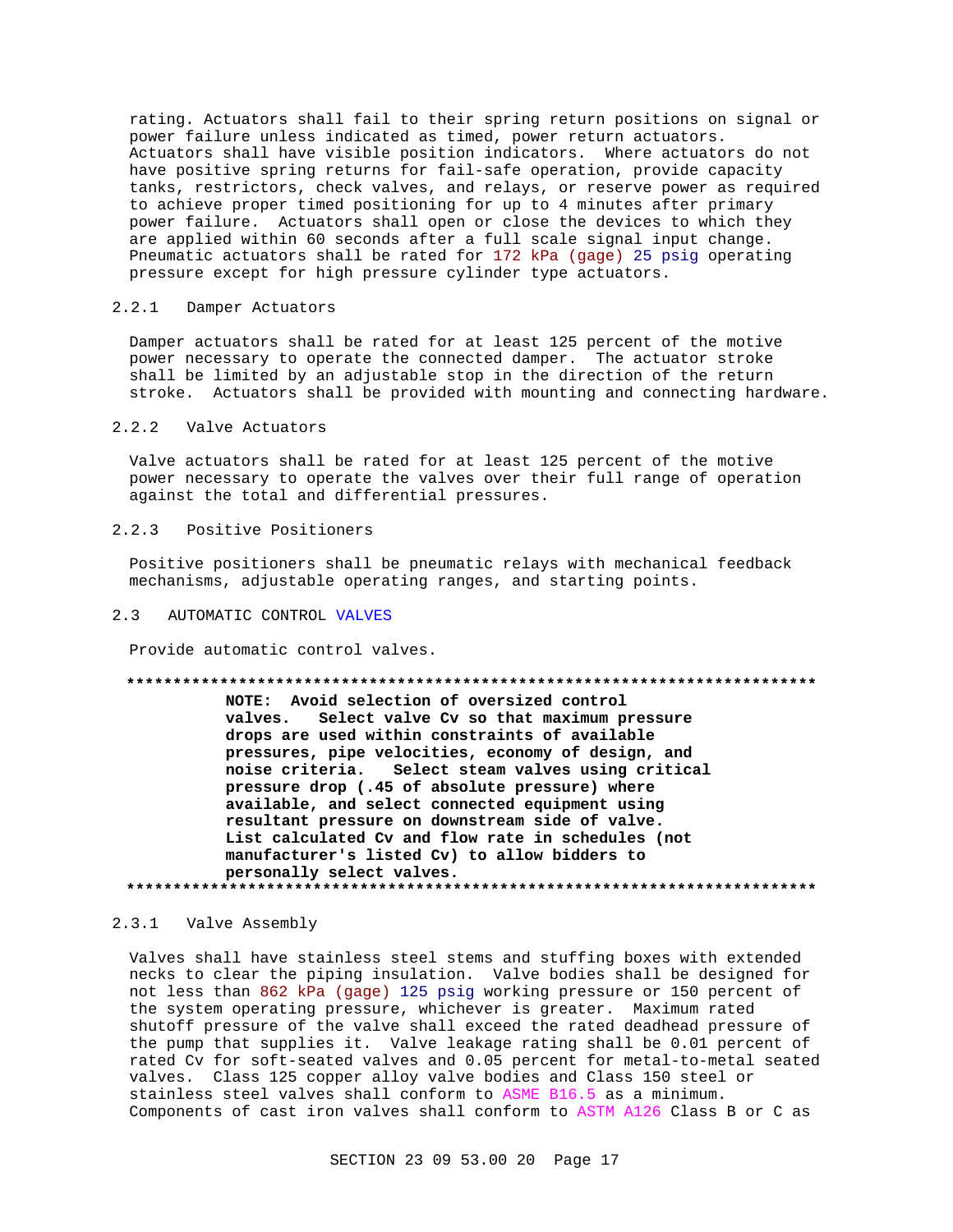a minimum.

2.3.2 Butterfly Valve Assembly

Butterfly valves shall be threaded lug type suitable for dead-end service, and for modulation to the fully closed position, with carbon steel bodies or cast iron Class 125 and noncorrosive discs, stainless steel shafts supported by bearings, and EPDM seats suitable for temperatures from minus 29 degrees to plus 121 degrees C.20 degrees to plus 250 degrees F. Valves shall have a manual means of operation independent of the actuator.

### 2.3.3 Two-Way Valves

Two-way modulating valves shall have equal percentage characteristics.

2.3.4 Three-Way Valves

Three-way valves shall provide constant total flow throughout full plug travel.

2.3.5 Duct-Coil and Terminal-Unit-Coil Valves

Control valves with either flare-type or solder-type ends shall be provided for duct or terminal-unit coils. Flare nuts shall be provided for each flare-type end valve.

2.3.6 Valves for Chilled Water, Condenser Water, and Glycol Service

ASME B16.1. Bodies for valves 50 mm 2 inches and smaller shall be brass or bronze, with threaded-end or union-end connections. Bodies for valves from 65 mm 2.5 inches and larger shall be cast iron. Bodies for valves 65 mm 2.5 inches and larger shall have flanged-end connections. Internal valve trim shall be brass or bronze except that valve stems may be Type 316 stainless steel. Water valves shall be sized for a [21 kPa] [3 psi] [\_\_\_\_\_] differential through the valve at rated flow, except as indicated otherwise. Select valve flow coefficient (Cv) for an actual pressure drop not less than 50 percent or greater than 125 percent of the design pressure drop at design flow. Valves 100 mm 4 inches and larger shall be butterfly valves.

2.3.7 Valves for Hot Water Service

Valves for hot water service below 121 degrees C 250 Degrees F shall conform to ASME B16.1. Bodies for valves 50 mm 2 inches and smaller shall be brass or bronze, with threaded-end or union-end connections. Bodies for valves 65 mm 2.5 inches and larger shall be cast iron. Bodies for 65 mm 2.5 inches and larger shall have flanged-end connections. Water valves shall be sized for a [21 kPa] [3 psi] [\_\_\_\_\_] differential through the valve at rated flow, except as indicated otherwise. Select valve flow coefficient (Cv) for an actual pressure drop not less than 50 percent or greater than 125 percent of the design pressure drop at design flow. Internal trim, including seats, seat rings, modulating plugs, and springs, of valves controlling water hotter than 99 degrees C 210 degrees F shall be Type 316 stainless steel. Internal trim for valves controlling water 99 degrees C 210 degrees F or less shall be brass or bronze. Non-metallic parts of hot water control valves shall be suitable for a minimum continuous operating temperature of 121 degrees C or 10 degrees C 250 degrees F or 50 degrees F above the system design temperature, whichever is higher. Valves 100 mm 4 inches and larger shall be butterfly valves.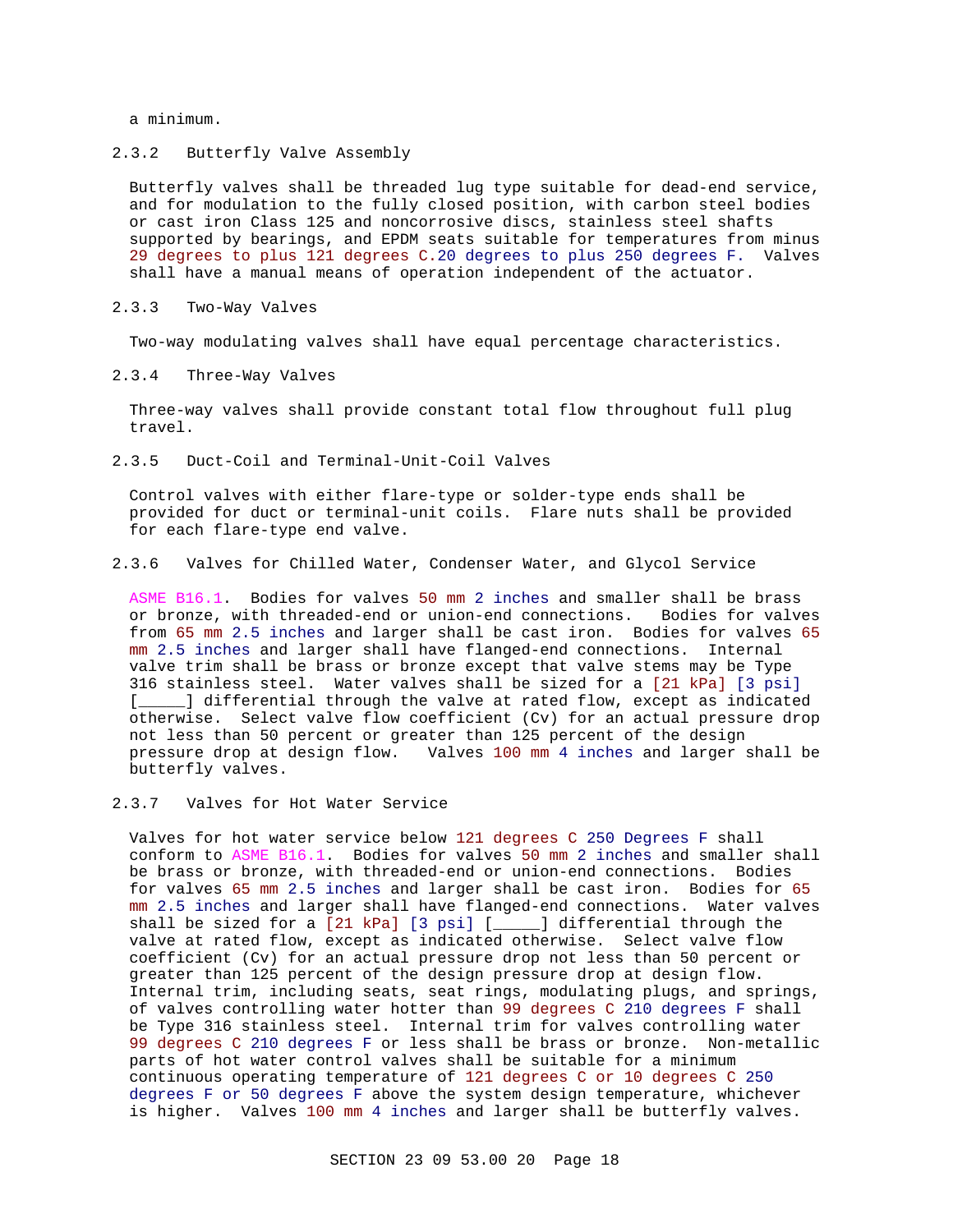## 2.3.8 Valves for Steam Service

ASME B16.1. Bodies for valves 40 mm 1.5 inches and smaller shall be brass or bronze, with threaded or union ends. Bodies for valves 50 to 80 mm 2 to 3 inches inclusive shall be brass, bronze, or cast iron. Bodies for valves 100 mm 4 inches and larger shall be cast iron. Bodies for 50 mm 2 inch valves shall have threaded ends. Bodies for valves 65 mm 2.5 inches and larger shall be provided with flanged-end connections. Internal valve trim shall be Type 316 stainless steel. Steam valves shall be sized for [103 kPa (gage)] [15 psig] [\_\_\_\_\_] inlet steam pressure with a maximum [90 kPa] [13 psi] [\_\_\_\_\_] differential through the valve at rated flow, except as indicated otherwise.

## 2.3.9 Valves for High Temperature Hot Water Service

Valves for high temperature hot water service above 121 degrees C 250 degrees F. Valve bodies shall conform to ASME B16.34 Class 300. Valve and actuator combination shall be normally closed. Bodies shall be carbon steel, globe type with welded ends on valves 25 mm one inch and larger. Valves smaller than 25 mm one inch shall have socket-weld ends. Packing shall be virgin polytetrafluoroethylene (PTFE). Internal valve trim shall be Type 316 stainless steel. Water valves shall be sized for a [21 kPa] [3 psi] [\_\_\_\_\_] differential pressure through the valve at rated flow, except as indicated otherwise. Select valve flow coefficient (Cv) for an actual pressure drop not less than 50 percent or greater than 125 percent of the design pressure drop at design flow.

## 2.3.10 Valves for Compressed Air Service

Valves used for switching compressed air supplied to pneumatic systems shall be brass body, three-way valves which shall conform to ASME B16.15 Class 250.

### 2.4 DAMPERS

Provide dampers in air ducts.

**\*\*\*\*\*\*\*\*\*\*\*\*\*\*\*\*\*\*\*\*\*\*\*\*\*\*\*\*\*\*\*\*\*\*\*\*\*\*\*\*\*\*\*\*\*\*\*\*\*\*\*\*\*\*\*\*\*\*\*\*\*\*\*\*\*\*\*\*\*\*\*\*\*\* NOTE: Use parallel blade dampers for mixing boxes and where two-position control is required. Use opposed blade dampers for modulating applications for face and bypass control. \*\*\*\*\*\*\*\*\*\*\*\*\*\*\*\*\*\*\*\*\*\*\*\*\*\*\*\*\*\*\*\*\*\*\*\*\*\*\*\*\*\*\*\*\*\*\*\*\*\*\*\*\*\*\*\*\*\*\*\*\*\*\*\*\*\*\*\*\*\*\*\*\*\***

## 2.4.1 Damper Assembly

Damper shall conform to SMACNA 1966. A single damper section shall have blades no longer than 1219 mm 48 inches and shall be no higher than 1829 mm 72 inches. Maximum damper blade width shall be 200 mm 8 inches. Larger sizes shall consist of a combination of sections. Dampers shall be steel or other materials where indicated. Flat blades shall be made rigid by folding the edges. Provide blades with compressible seals at points of contact. Provide channel frames of dampers with jamb seals to minimize air leakage. Dampers shall not leak in excess of 51 L/s per square meter 10 cfm per square foot at 996 Pa 4 inches water gage static pressure when closed. Seals shall be suitable for an operating temperature range of minus 40 degrees C to 93 degrees C 40 degrees F to 200 degrees F. Dampers shall be rated at not less than 10 m/s 2000 fpm air velocity. Moving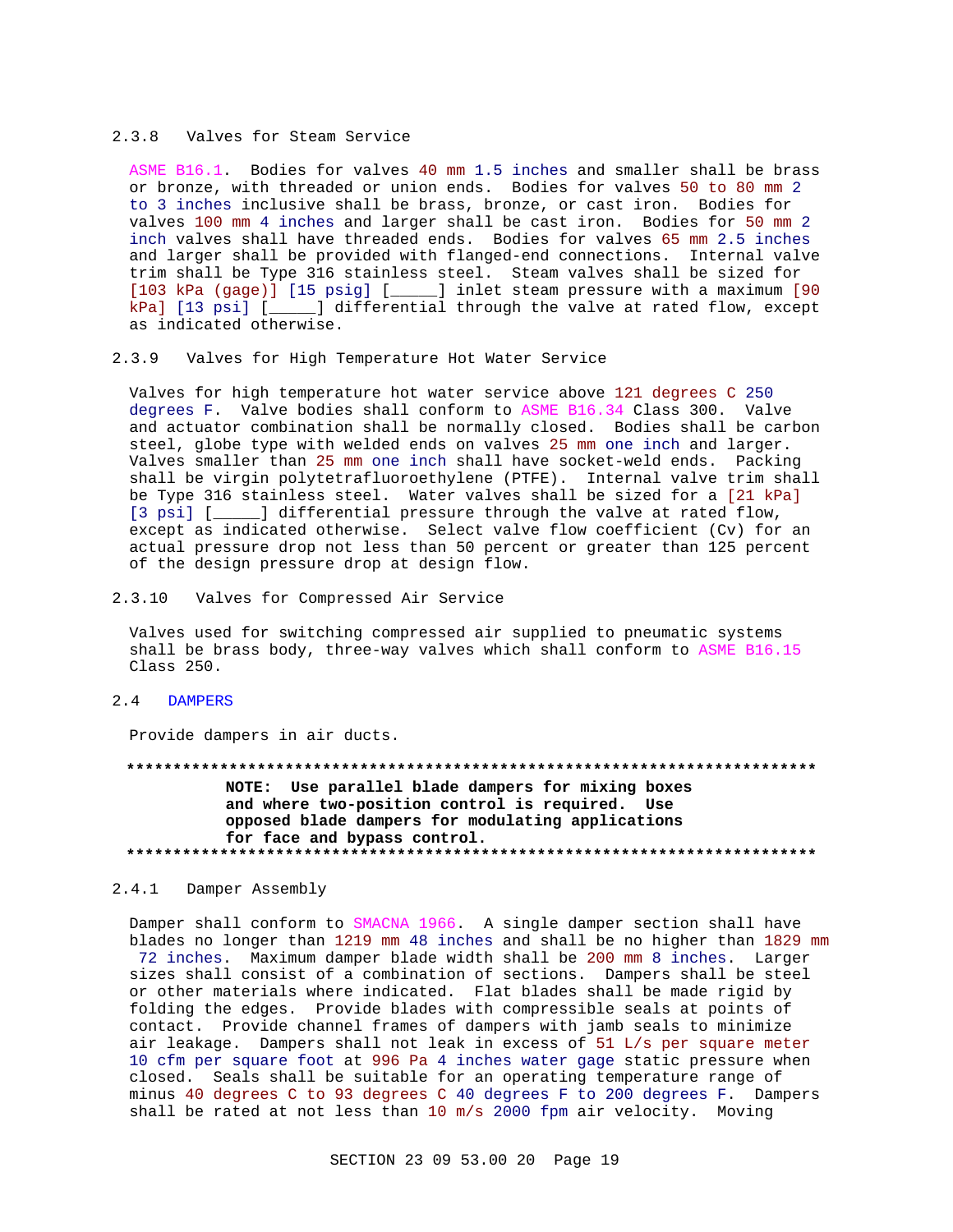parts of the operating linkage in contact with each other shall consist of dissimilar materials. Damper axles shall be 13 mm 0.5 inch minimum plated steel rods supported in the damper frame by stainless steel or bronze bearings. Blades mounted vertically shall be supported by a non-ferrous dissimilar thrust bearings. Pressure drop through dampers shall not exceed 12 Pa 0.05 inch water gage at 5 m/s 1,000 fpm in the wide-open position. Frames shall not be less than 51 mm 2 inches wide. Dampers shall be tested in accordance with AMCA 500-D.

#### $2.4.2$ Operating Links

Operating links external to dampers, such as crankarms, connecting rods, and line shafting for transmitting motion from damper actuators to dampers, shall withstand a load equal to at least twice the maximum required damper-operating force. Rod lengths shall be adjustable. Links shall be brass, bronze, zinc-coated steel, or stainless steel. Mating parts shall consist of dissimilar materials. Working parts of joints and clevises shall be brass, bronze, or stainless steel. Adjustments of crankarms shall control the open and closed position of dampers.

#### $2.5$ FIRE PROTECTION DEVICES

Provide smoke detectors in return and supply air ducts on the downstream side of the filters in accordance with NFPA 90A, except as otherwise indicated. Provide UL listed or FM approved detectors for duct installation.

#### $2.5.1$ Smoke Detectors

NOTE: Choose one of the following options. NOTE: Regarding the text below, use this paragraph if project has [Section 28 31 60 INTERIOR FIRE ALARM SYSTEM, NON-ADDRESSABLE] [Section 28 31 66 INTERIOR FIRE ALARM AND MASS NOTIFICATION SYSTEM, NON-ADDRESSABLE] [Section 28 31 70 INTERIOR FIRE ALARM SYSTEM, ADDRESSABLE] [Section 28 31 76 INTERIOR FIRE ALARM AND MASS NOTIFICATION SYSTEM, ADDRESSABLE1. 

[ Provide in each air-handling system with supply air capacity greater than 944 L/s 2000 cfm in accordance with NFPA 90A. Locate downstream of the supply air filters and prior to any branch connection in accordance with NFPA 72. Provide in each air-handling system, serving more than one story, and having a return air capacity greater than 7079 L/s 15000 cfm in accordance with NFPA 90A. Locate at each story prior to connection to common return and at return connection to air handler prior to any fresh air inlet connection and prior to any recirculation connection in accordance with NFPA 72. Smoke control and exhaust systems shall have provision for automatic and manual operation by means of a key-operated switch to override any other shutdown features and shall be located [adjacent to the fire alarm system control panel] [as indicated].  $\mathbf{1}$ 

NOTE: Regarding the text below: Use this paragraph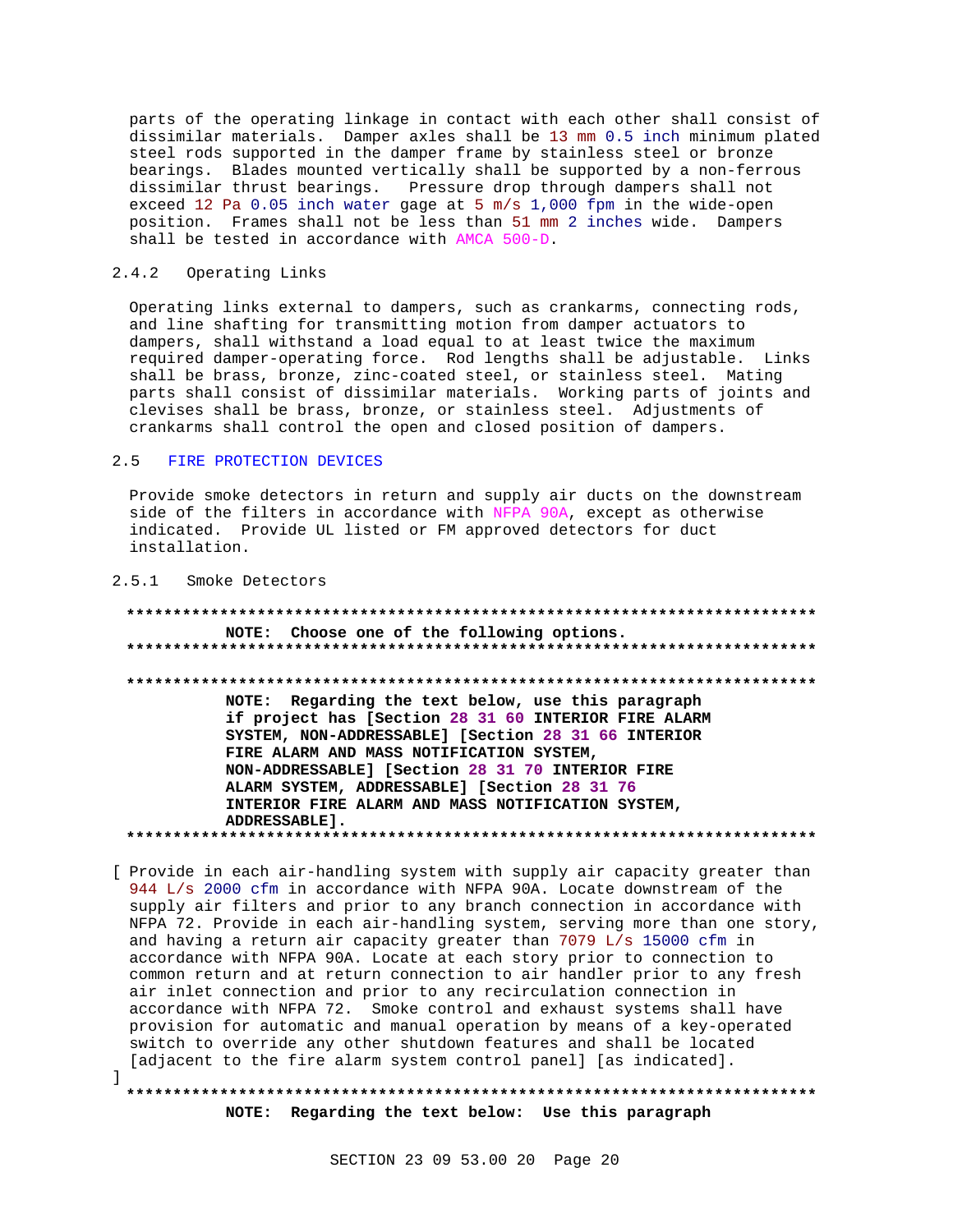**if building has an existing fire evacuation alarm system. For connection to existing system, designer must determine if the existing fire alarm control panel is compatible with smoke detectors and has spare zone capacity. Edit accordingly. When in doubt leave choice of connection to fire alarm panel or a separate control unit in paragraph. For some antiquated alarm systems, it may be necessary to replace the control panel in which case [Section 28 31 60 INTERIOR FIRE ALARM SYSTEM, NON-ADDRESSABLE] [Section 28 31 66 INTERIOR FIRE ALARM AND MASS NOTIFICATION SYSTEM, NON-ADDRESSABLE] [Section 28 31 70 INTERIOR FIRE ALARM SYSTEM, ADDRESSABLE] [Section 28 31 76 INTERIOR FIRE ALARM AND MASS NOTIFICATION SYSTEM, ADDRESSABLE] must be included in project and the first option should be used.**

**\*\*\*\*\*\*\*\*\*\*\*\*\*\*\*\*\*\*\*\*\*\*\*\*\*\*\*\*\*\*\*\*\*\*\*\*\*\*\*\*\*\*\*\*\*\*\*\*\*\*\*\*\*\*\*\*\*\*\*\*\*\*\*\*\*\*\*\*\*\*\*\*\*\***

[ Provide in each air-handling system with supply air capacity greater than 944 L/s 2000 cfm in accordance with NFPA 90A. Locate downstream of the supply air filters and prior to any branch connection in accordance with NFPA 72.

Provide in each air-handling system, serving more than one story, and having a return air capacity greater than 7079 L/s 15000 cfm in accordance with NFPA 90A. Locate at each story prior to connection to common return and at return connection to air handler prior to any fresh air inlet connection and prior to any recirculation connection in accordance with NFPA 72. Design for detection of abnormal smoke densities by the [ionization] [or] photoelectric principle, responsive to both invisible and visible particles of combustion, and not susceptible to undesired operation by changes to relative humidity.

Provide UL listed or FM approved detectors for duct installation. Provide duct detectors with an approved duct housing, mounted exterior to the duct, and with perforated sampling tubes extending across the width of the duct. Provide permanent descriptive zone labels indicating in which air-handling units the detectors in alarm are located.

Provide detectors with a test port [, test switch] [and] [or] [, remote keyed test device]. Provide control and power modules required for operation of detectors [in their own control unit] [or] [integral with the main building fire alarm control panel]. A ground fault or single break or open condition in electrical circuitry to any detector or its control or power units shall cause activation of building fire alarm control panel trouble signals.

Electrical supervision of wiring used exclusively for air-handling unit shutdown is not required provided a break in wiring would cause shutdown of the associated unit. Equipment and devices shall be compatible and operable in all respects with, and shall in no way impair reliability or operational functions of, the existing building fire alarm system. The existing fire alarm control panel was manufactured by [\_\_\_\_\_].

Smoke control and exhaust systems shall have provisions for [automatic and] manual operation by means of a key-operated switch to override any other shutdown features and shall be located [adjacent to the fire alarm system control panel] [as indicated].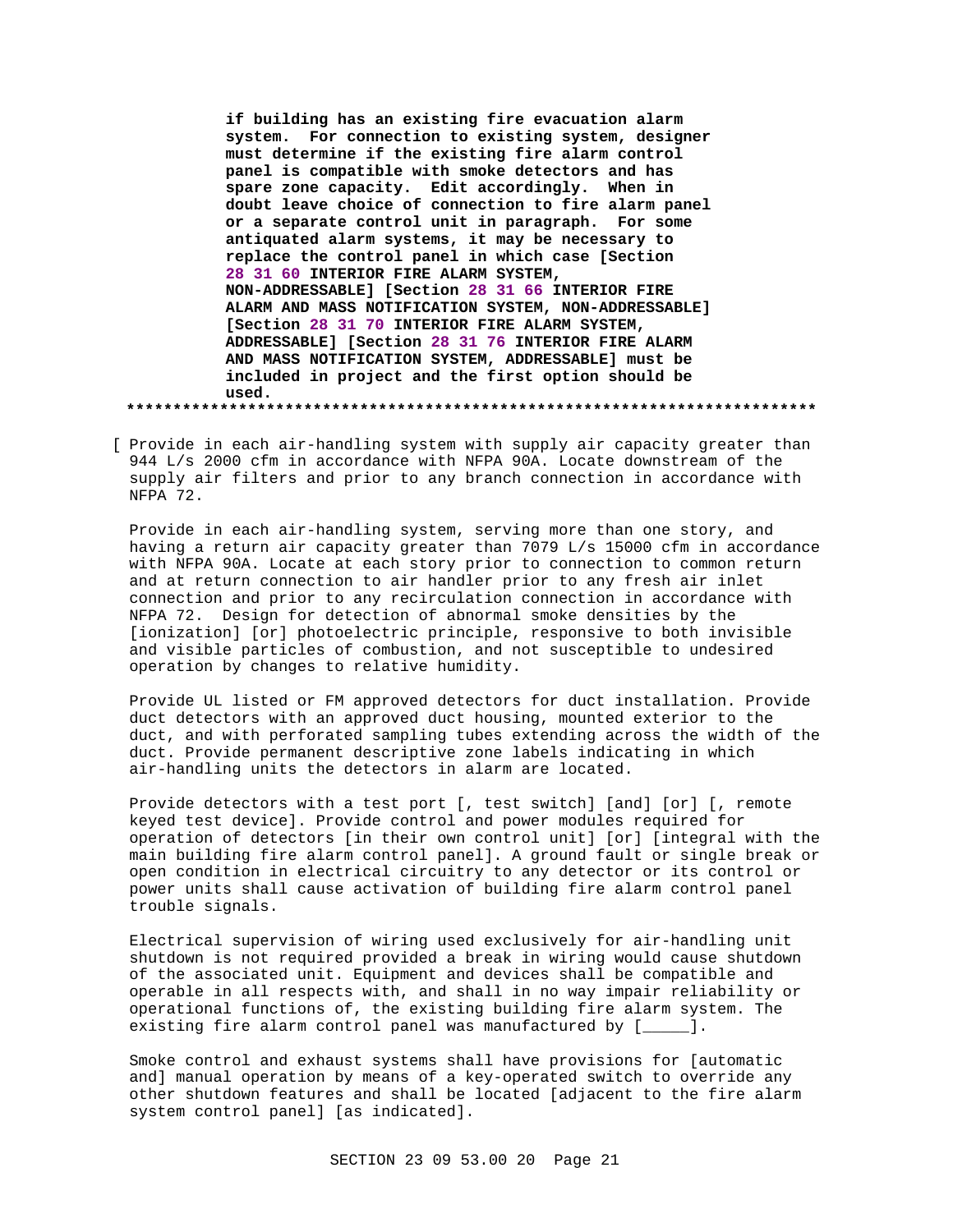$\mathbf{1}$ NOTE: Regarding the text below: Use this paragraph only with specific approval of the Engineering Field Division Fire Protection Engineer. Approval will normally be granted only if the building has no fire alarm system and none is required. When in doubt, contact the Fire Protection Engineer. 

[ Provide in each air-handling system with supply air capacity greater than 944 L/s 2000 cfm in accordance with NFPA 90A. Locate downstream of the supply air filters and prior to any branch connection in accordance with NFPA 72. Provide in each air-handling system, serving more than one story, and having a return air capacity greater than 7079 L/s 15000 cfm in accordance with NFPA 90A. Locate at each story prior to connection to common return and at return connection to air handler prior to any fresh air inlet connection and prior to any recirculation connection in accordance with NFPA 72.

Design for detection of abnormal smoke densities by the [ionization] [or] [photoelectric] principle, responsive to both invisible and visible particles of combustion, and not susceptible to undesired operation by changes in relative humidity. Provide UL listed or FM approved detectors for duct installation. Provide duct detectors with an approved duct housing, mounted exterior to the duct, and with perforated sampling tubes extending across the width of the duct.

Provide 115 Vac power supply unit integral with duct housing. Obtain power from [the source to the air-handling unit or air-handling unit controls] [the location indicated]. Detectors shall have test port or test switch. [Provide remote alarm indicator [and keyed test] device at [\_\_\_\_] [the location indicated].] Provide each detector with a visible indicator lamp that lights when the detector is activated.

Activation of duct detector shall cause shutdown of the associated air-handling unit [and closing of dampers] [and shall sound an alarm bell, with minimum 152 mm 6 inch diameter, in a normally occupied area] located [as directed] [as indicated]. [Provide a separate bell with an engraved plastic or metal label indicating which unit each bell annunciates for each air-handling unit.]

 $12.5.2$ Smoke Dampers [and Combination Smoke/Fire Dampers]

# NOTE: Use combination smoke/fire dampers only where required by NFPA and design manuals.

Smoke dampers and actuator assemblies as required in accordance with NFPA 90A shall meet the Class II leakage requirements of UL 555S. Dampers shall be factory fabricated, galvanized steel or stainless steel with lubricated bearings, linkages, and seals to withstand temperatures from minus 29 to 121 degrees C 20 to 250 degrees F. Provide replaceable seals. [Combination smoke/fire dampers shall have a UL 1.5 hour rating and shall be equipped with electric/thermal links which close the damper at

74 degrees C 165 degrees F and then automatically reset after normal temperature is restored by cycling damper actuator.] Equip dampers with pneumatic or electric actuators which close smoke dampers tightly when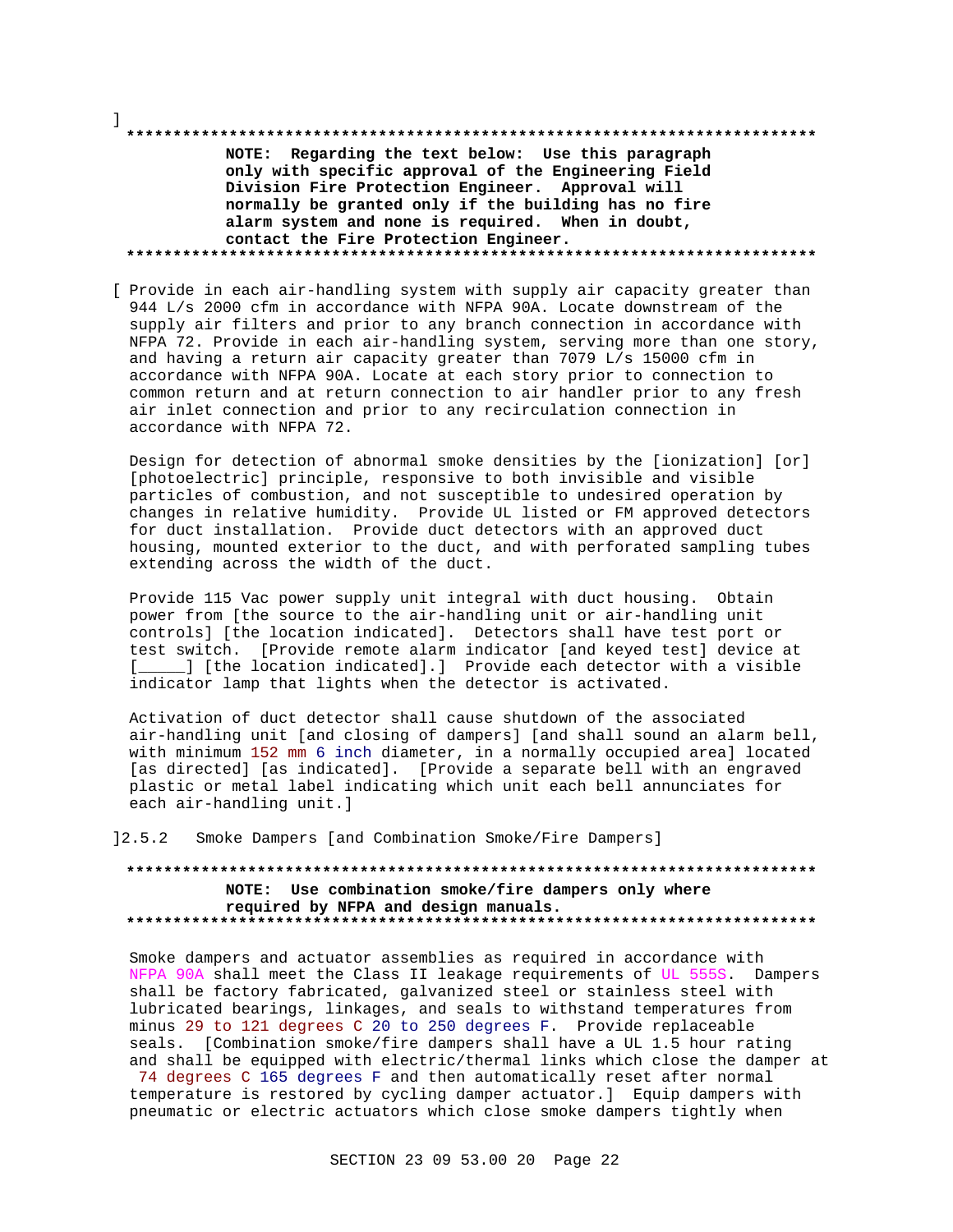activated. After the smoke has cleared, the dampers shall automatically reset.

#### **SENSORS**  $2.6$

NOTE: Use smallest span sufficient to cover the operating range. Use 0.06 degrees C 0.10 degree F allowable tolerance sensors where small temperature changes will have large impact on energy consumption; e.g., chilled water, where the span is nominally 4.44 to 6.67 degrees C 8 to 12 degrees F. The normal 0.28 degree C 0.5 degree F sensor would have an error of 3 to 6 percent: 0.28 degree C 0.5 degree F divided by 4.44 degree C 8 degrees F equals .06 or 6 percent. NOTE: Indicate outside air sensors mounted on a north wall if possible; a fan-type air aspirator if necessary to avoid effects of wind, rain, solar radiation, and building outside air film; and also

indicate a power source for the aspirator.

 $2.6.1$ Spans and Ranges

Transmitters shall be calibrated to provide an electric or electronic output signal of 4 to 20 mA electric or electronic and 21 to 103 kPa 3 to 15 psi output for pneumatics over the indicated span or range.

- $\mathbb{I}$ a. Conditioned space temperature, from 10 to 38 degrees C 50 to 100 degrees F.
- $\overline{\phantom{a}}$ b. Duct temperature, from 4 to 60 degrees C 40 to 140 degrees F.
- $\overline{11}$ High temperature hot-water temperature, from 93 to 260 degrees C  $\mathbf c$ . 200 to 500 degrees F.
- $1<sup>1</sup>$ d. Chilled water temperature, from minus one to 27 degrees C 30 to 80 degrees F.
- $\overline{11}$ e. Dual temperature water, from minus one to 116 degrees C 30 to 240 degrees F.
- $\Gamma$ f. Heating hot water temperature, from 38 to 121 degrees C 100 to 250 degrees F.
- $1<sup>1</sup>$ g. Condenser water temperature, from minus one to 54 degrees C 30 to 130 degrees F.
- $\overline{\phantom{a}}$ h. Outside air temperature, from minus 34 to 54 degrees C 30 to 130 degrees F.
- $1<sup>1</sup>$ i. Relative humidity, from 0 to 100 percent for high/low limit applications; from 20 to 80 percent for space applications.
- $\overline{\phantom{a}}$ j. Differential pressure for VAV supply duct static pressure from 0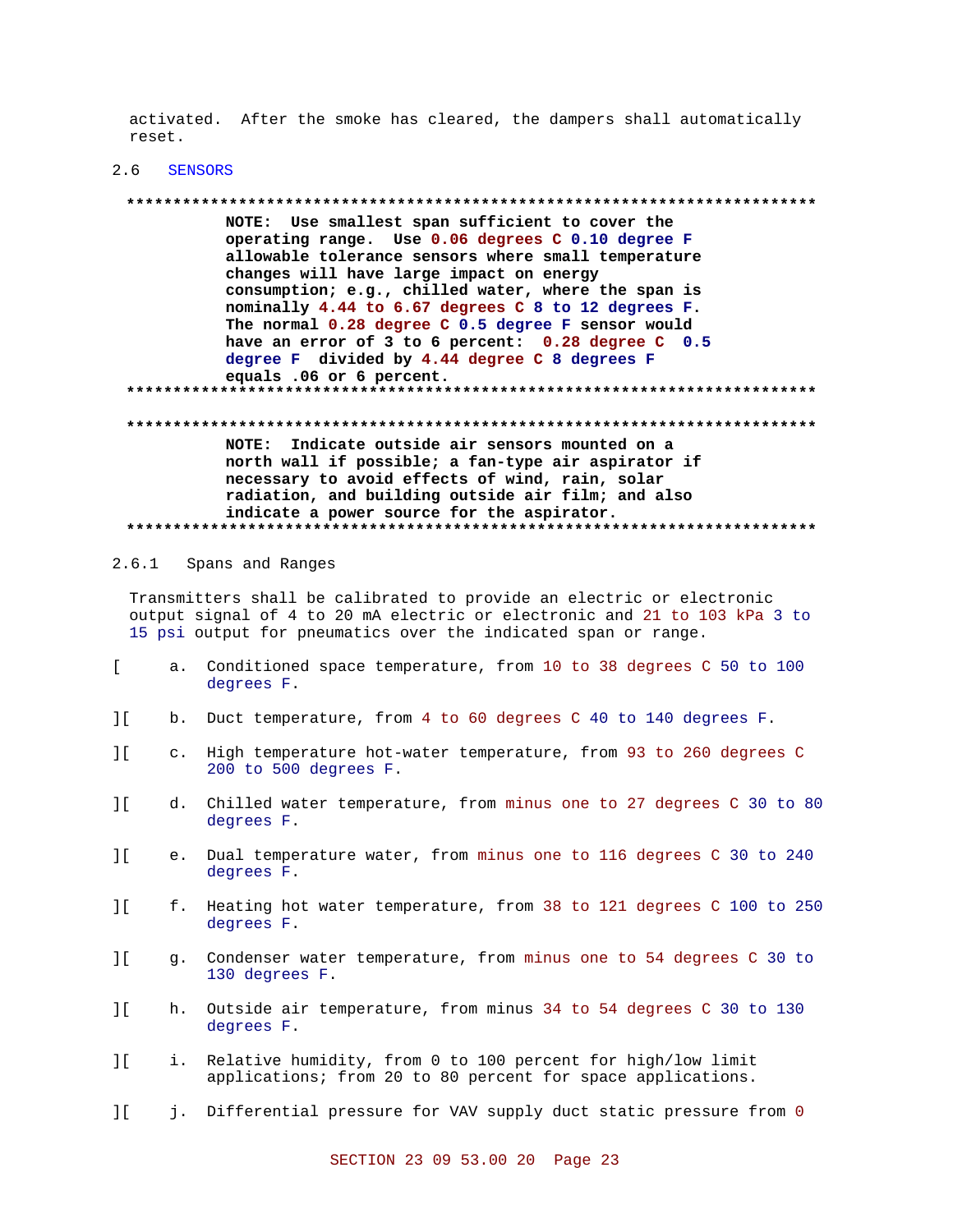to 498 Pa 0 to 2.0 inches water gage.

- ][ k. Pitot tube airflow measurement station and transmitter, from 0 to 25 Pa 0 to 0.1 inch water gage for flow velocities of 2.50 to 6 m/s 500 to 1200 fpm, 0 to 62 Pa 0 to 0.25 inch water gage for velocities of 2.50 to 9 m/s 500 to 1800 fpm, or 0 to 124 Pa 0 to 0.5 inch water gage for velocities of 2.50 to 13 m/s 500 to 2500 fpm, or 0 to 374 Pa 0 to 1.5 inches water gage for velocities of 7.5 to 23 m/s 1500 to 4500 fpm, or 0 to 498 Pa 0 to 2 inches water gage for velocities of 15 to 30 m/s 3000 to 6000 fpm as required by the duct system.
- ][ l. Electronic airflow measurement station and transmitter, from 0.64 to 13 m/s 125 to 2500 fpm, 7.5 to 23 m/s 1500 to 4500 fpm, or 15 to 30 m/s 3000 to 6000 fpm as required by the duct system.
- ]2.6.2 Temperature Sensors
- 2.6.2.1 Resistance Temperature Detectors (RTD's)

RTD shall be platinum with a tolerance of plus or minus 0.25 percent at 0 degrees C 32 degrees F, and shall be encapsulated in epoxy, Series 300 stainless steel, anodized aluminum, or copper. RTD shall be furnished with RTD transmitter as specified, integrally-mounted unless otherwise indicated.

2.6.2.2 Continuous Averaging RTD's

Continuous averaging RTD's shall have a tolerance of plus or minus 0.55 degrees C 1.0 degrees F at the reference temperature, and shall be of sufficient length to ensure that the resistance represents an average over the cross section in which it is installed. Sensing element shall have a bendable copper sheath. Averaging RTD shall be furnished with RTD transmitter as specified, to match the resistance range of the averaging RTD. Element length shall be a minimum of 3280 mm per square meter one linear foot per square foot of coil face area.

2.6.2.3 RTD Transmitter

# **\*\*\*\*\*\*\*\*\*\*\*\*\*\*\*\*\*\*\*\*\*\*\*\*\*\*\*\*\*\*\*\*\*\*\*\*\*\*\*\*\*\*\*\*\*\*\*\*\*\*\*\*\*\*\*\*\*\*\*\*\*\*\*\*\*\*\*\*\*\*\*\*\*\* NOTE: Indicate where transmitters are required and not required. \*\*\*\*\*\*\*\*\*\*\*\*\*\*\*\*\*\*\*\*\*\*\*\*\*\*\*\*\*\*\*\*\*\*\*\*\*\*\*\*\*\*\*\*\*\*\*\*\*\*\*\*\*\*\*\*\*\*\*\*\*\*\*\*\*\*\*\*\*\*\*\*\*\***

RTD transmitter shall be selected to match the resistance range of the RTD. Transmitter shall be a two-wire, loop-powered device. Transmitter shall produce a linear 4 to 20 mA dc output corresponding to required temperature measurement. Output error shall not exceed 0.1 percent of the calibrated measurement. Transmitter shall include offset and span adjustments.

## 2.6.2.4 Pneumatic Temperature Transmitter

**\*\*\*\*\*\*\*\*\*\*\*\*\*\*\*\*\*\*\*\*\*\*\*\*\*\*\*\*\*\*\*\*\*\*\*\*\*\*\*\*\*\*\*\*\*\*\*\*\*\*\*\*\*\*\*\*\*\*\*\*\*\*\*\*\*\*\*\*\*\*\*\*\*\* NOTE: Use smallest span sufficient to cover operating range. This provides smallest allowable deviation, improving control accuracy. \*\*\*\*\*\*\*\*\*\*\*\*\*\*\*\*\*\*\*\*\*\*\*\*\*\*\*\*\*\*\*\*\*\*\*\*\*\*\*\*\*\*\*\*\*\*\*\*\*\*\*\*\*\*\*\*\*\*\*\*\*\*\*\*\*\*\*\*\*\*\*\*\*\***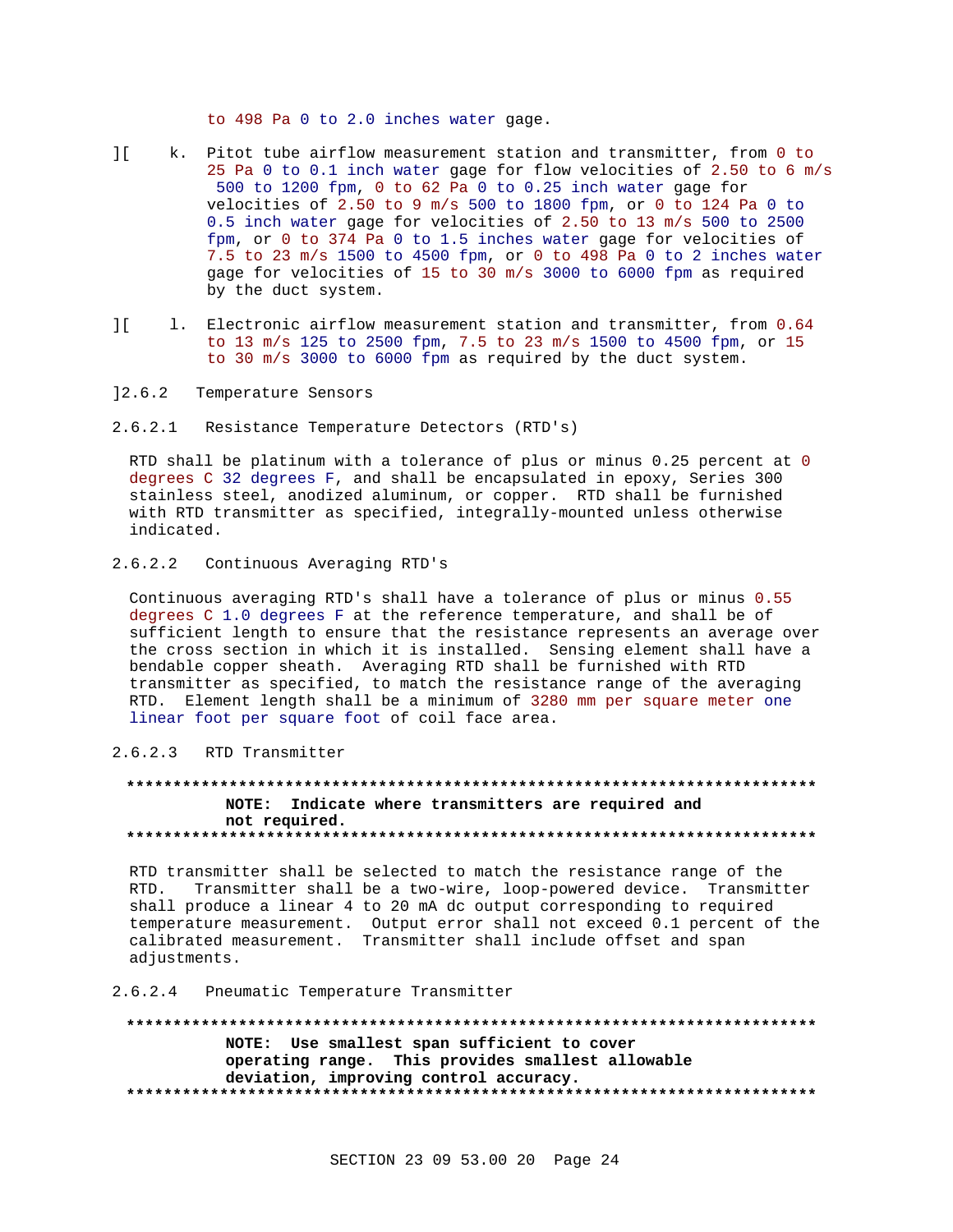Transmitting sensing elements shall be bi-metal, averaging element and capillary, rod and tube, or bulb and capillary. Transmitters shall operate within the range of 4 to 116 degrees C 40 to 240 degrees F. Provide the following spans and allowable deviations for applications listed.

- a. Room sensors, minus 4 degrees C 25 degrees F, plus or minus 0.28 degrees C 0.5 degrees F
- b. Room, chilled water, dew point, return air sensors, 10 degrees C 50 degrees F, plus or minus 0.42 degree C 0.75 degree F
- c. Outside air, hot water, coil discharge sensors, 38 degrees C 100 degrees F, plus or minus 0.56 degree C 1.0 degree F
- d. High temperature hot water, chilled hot water system sensors, 93 degrees C 200 degrees F, plus or minus 1.11 degrees C 2.0 degrees F.
- Relative Humidity Instruments  $263$
- 2.6.3.1 Relative Humidity Sensor

# NOTE:

1. Measuring dew point temperature and relative humidity with accuracy and repeatability using "commercial" controls is difficult. It is recommended that the designer plan the control system to eliminate the need to control dew point temperature or relative humidity including eliminating enthalpy control. Dry bulb temperatures should be used to control outside, return, and exhaust air dampers in economizer applications. Only use humidity control when the space has specific humidity requirements.

2. Indicate a fan powered type aspirating cabinet, an electronic relative humidity sensing element, a transmitter for outside air relative humidity sensing applications, and a power source for the cabinet. 

Provide relative humidity sensor. Use nonsaturating sensing elements capable of withstanding a saturated condition without permanently affecting calibration or sustaining damage. Sensing elements shall be bulk polymer or thin film polymer. Sensing elements shall have an accuracy of plus or minus 2 percent of full scale within the range of 20 to 80 percent relative humidity. Provide a two-wire, loop-powered transmitter located at the sensing elements to convert the sensing elements output to a linear 4 to 20 mA dc output corresponding to required humidity measurement. Output error shall not exceed 0.1 percent of calibrated measurement. Transmitter shall include offset and span adjustments. Transmitter shall have ability to be calibrated electronically by using a one-point, in-situ method which allows for error correction with a single potentiometer.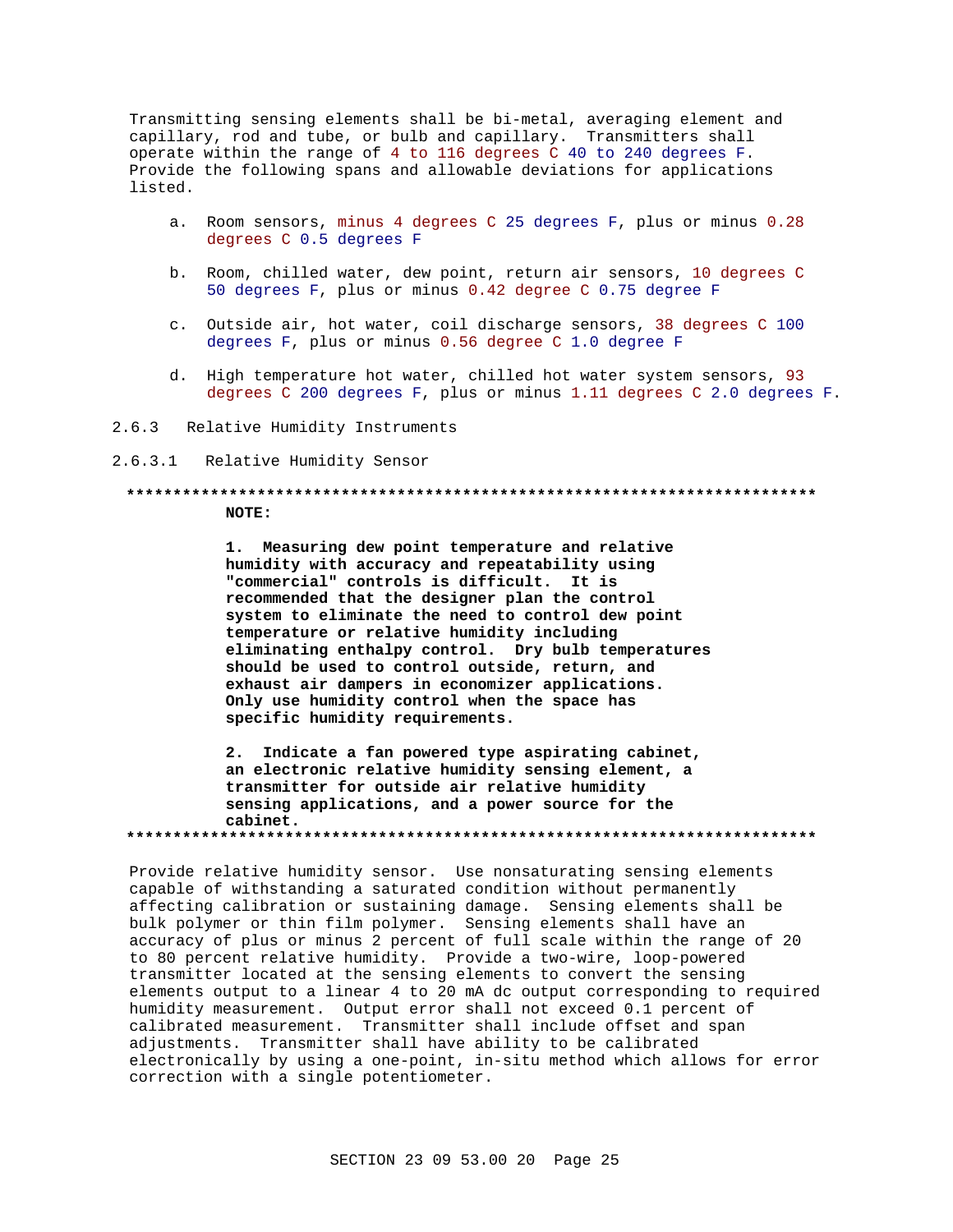## 2.6.4 Dew Point Instruments

# NOTE: Provide 2 degrees C 3 degree F dew point allowable deviation for normal control, as in commissary refrigerated display case, anti-sweat heater controls; provide a 0.55 degree C one degree F deviation for critical occupied space, as in computer rooms.

Provide analog salt-phase transition or dual chilled, mirror type sensor. Sensor shall have an allowable deviation of plus or minus [0.55] [2] degrees C [one] [3] degrees F dew point over the range of minus 12 to plus 27 degrees C 10 to 80 degrees F dew point.

#### $2.6.5$ Airflow Sensors

Provide airflow sensors.

NOTE: Use only where necessary. Airflow sensors are high maintenance items. 

## 2.6.5.1 Electronic Airflow Measurement Stations and Transmitters

- a. Stations shall contain an array of velocity sensing elements and straightening vanes inside a flanged sheet metal casing. Velocity sensing elements shall be RTD or thermistor type, with linearizing means. Sensing elements shall be distributed across the duct cross section in the quantity and pattern set forth for measurements and instruments in accordance with ASHRAE FUN SI ASHRAE FUN IP and SMACNA 1780, for traversing of ducted airflows. Resistance to airflow through the airflow measurement station shall not exceed 20 Pa 0.08 inch water gage at airflow of 10 m/s 2000 fpm. Station construction shall be suitable for operation at airflows of up to 25.40 m/s 5000 fpm over a temperature range of 4 to 49 degrees C 40 to 120 degrees F, and accuracy shall be plus or minus 3 percent over a range of 0.64 to 12.70 m/s 125 to 2500 fpm scaled to air volume. Use stations if required velocity measurement is below 2.50 meters per second 500 feet per minute.
- b. Transmitters shall produce a linear, temperature compensated 4 to 20 mA dc output corresponding to required velocity pressure measurement. Transmitters shall be a two-wire, loop-powered device. Output error of transmitters shall not exceed 0.5 percent of calibrated measurement. Transmitters shall have offset and span adjustments.

#### $2.6.5.2$ Pitot Tube Airflow Measurement Stations and Transmitters

a. Stations shall contain an array of velocity sensing elements and straightening vanes inside a flanged sheet metal casing. Velocity sensing elements shall be multiple pitot tube type with averaging manifolds. Sensing elements shall be distributed across the duct cross section in the quantity and pattern set forth for measurements and instruments in accordance with ASHRAE FUN SI ASHRAE FUN IP or SMACNA 1780, for traversing of ducted airflows.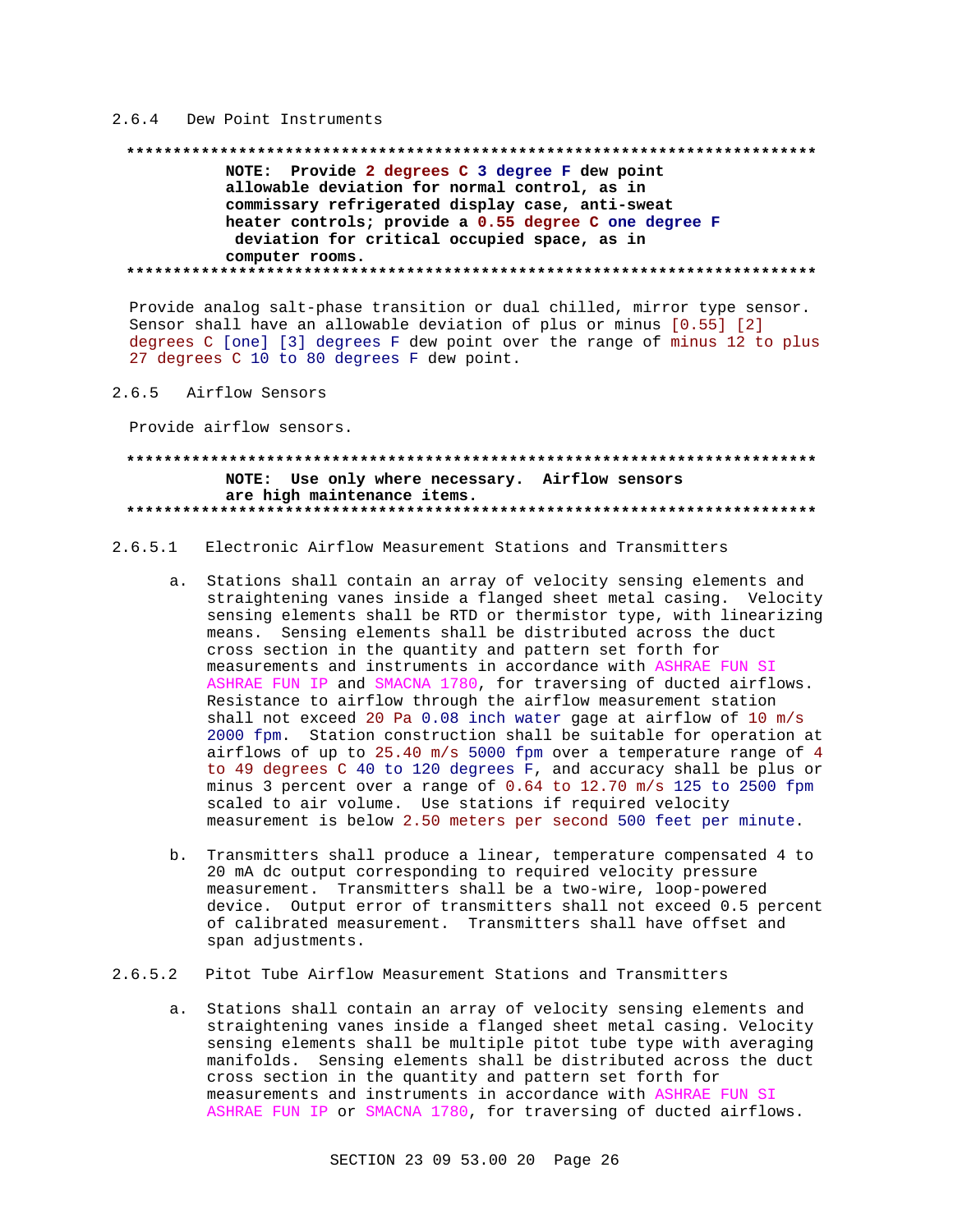Resistance to airflow through the airflow measurement station shall not exceed 20 Pa 0.08 inch water gage at airflow of 10 m/s 2000 fpm. Station construction shall be suitable for operation at airflows of up to 25.40 m/s 5000 fpm over a temperature range of 4 to 49 degrees C 40 to 120 degrees F, and accuracy shall be plus or minus 3 percent over a range of 2.5 to 12.7 m/s 500 to 2500 fpm scaled to air volume. Do not use stations if required velocity measurement is below 2.50 meters per second 500 feet per minute.

b. Transmitters shall produce a linear 4 to 20 mA dc output corresponding to the required velocity pressure measurement. Each transmitter shall have a low-range differential pressure sensing element and a square root extractor. The transmitter shall be a two-wire, loop powered device. Sensing element accuracy shall be plus or minus 1 percent of full scale, and overall transmitter accuracy shall be plus or minus 0.25 percent of the calibrated measurement. Each transmitter shall have offset and span adjustments.

## 2.6.6 Pressure Sensors

## **\*\*\*\*\*\*\*\*\*\*\*\*\*\*\*\*\*\*\*\*\*\*\*\*\*\*\*\*\*\*\*\*\*\*\*\*\*\*\*\*\*\*\*\*\*\*\*\*\*\*\*\*\*\*\*\*\*\*\*\*\*\*\*\*\*\*\*\*\*\*\*\*\*\* NOTE: Indicate spare pressure taps where in-piping calibration is required. \*\*\*\*\*\*\*\*\*\*\*\*\*\*\*\*\*\*\*\*\*\*\*\*\*\*\*\*\*\*\*\*\*\*\*\*\*\*\*\*\*\*\*\*\*\*\*\*\*\*\*\*\*\*\*\*\*\*\*\*\*\*\*\*\*\*\*\*\*\*\*\*\*\***

Provide electronic pressure sensor and transmitter. Sensor shall be a pressure transmitter with an integral sensing element. Sensor over pressure rating shall be 172 kPa (gage) 25 psig above its normal operating range. Sensing element accuracy shall be plus or minus one percent of full scale. Transmitter accuracy shall be plus or minus 0.1 percent of the calibrated measurement. Transmitter shall be a two-wire, loop-powered device. Transmitter shall produce a linear 4 to 20 mA dc output corresponding to required pressure measurement. Transmitter shall have offset and span adjustments.

### 2.7 THERMOWELLS

Provide brass or Series 300 stainless steel thermowells with threaded brass plug and chain, 50 mm 2 inch lagging neck and extension type well, and inside diameter and insertion length as required for the application. Provide thermowells for immersion sensors with conducting material inside the well.

# 2.8 THERMOSTATS

Provide thermostats.

**\*\*\*\*\*\*\*\*\*\*\*\*\*\*\*\*\*\*\*\*\*\*\*\*\*\*\*\*\*\*\*\*\*\*\*\*\*\*\*\*\*\*\*\*\*\*\*\*\*\*\*\*\*\*\*\*\*\*\*\*\*\*\*\*\*\*\*\*\*\*\*\*\*\* NOTE:**

> **1. Use a recessed aspirating type mounting in public areas where it is necessary to make the thermostat less obvious to minimize vandalism. Do not use aspirating or concealed mountings in family housing. Use adjustable thermostats in family housing.**

> **2. Locate room thermostats on interior walls where**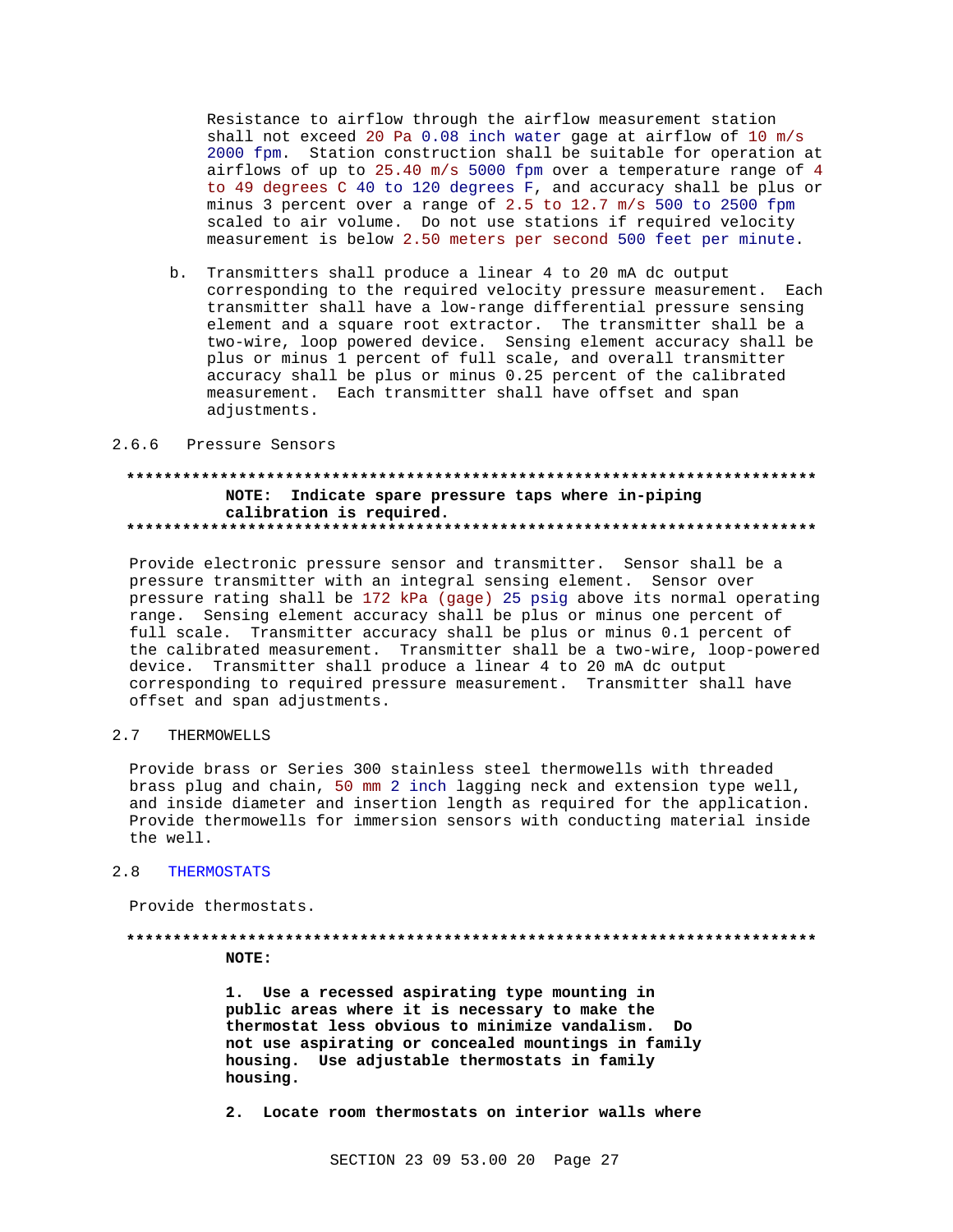they will respond to average conditions in the rooms. Thermostats shall not be mounted on exterior walls if other locations are available. If mounted on exterior walls, thermostats shall be indicated with an insulating subbase. Thermostats for comfort cooling that are occupant controlled (indicate the limits) shall have fixed factory temperature limits. Indicate centerline of room thermostat at 1.50 meters 5 feet above finished floor.

 $\overline{3}$ . Indicate switch differential for each contact and between each contact on multistage switches; also, indicate whether the differential is adjustable or fixed. 

#### $2.8.1$ Ranges

Thermostat ranges shall be selected so that the setpoint is adjustable [without tools] between plus or minus 5 degrees C plus or minus 10 degrees F of the setpoint indicated.

 $2.8.2$ Nonmodulating Electric Room Thermostats

Contacts shall be single-pole double-throw (SPDT), hermetically sealed, and wired to identified terminals. Maximum differential shall be one degree C 2 degrees F. Thermostat covers shall consist of locking metal or heavy-duty plastic, and shall be capable of being locked by an Allen wrench or special tool. Thermostats shall have manual switches as required by the application and a minimum range of 13 to 32 degrees C 55 to 90 degrees F.

#### $2.8.3$ Microprocessor-Based Room Thermostats

# NOTE: Use thermostats only for small split systems and packaged single-zone units.

Microprocessor-based room thermostats shall have built-in keypads for scheduling of day and night temperature settings. [Access to the scheduling mode shall be by password control code.] When out of the scheduling mode, thermostats shall have continuous 12-hour time display, with AM and PM indication, continuous display of day of the week, and either continuous display of room temperature with display of temperature setpoint on demand, or continuous display of temperature setpoint with display of room temperature on demand. In the programmable mode, use the display for setting and interrogating time program ON-OFF setpoints for each day of the week. The time program shall allow two separate temperature setback intervals per day. Thermostats shall have a means for temporary and manual override of program schedule, with automatic program restoration on the following day. Thermostats shall have a replaceable battery to maintain timing and to maintain the schedule in memory for one year in the event of a power outage. Maximum differential shall be one degree C 2 degrees F. Where used for heat pump applications, thermostat shall have an emergency heat switch.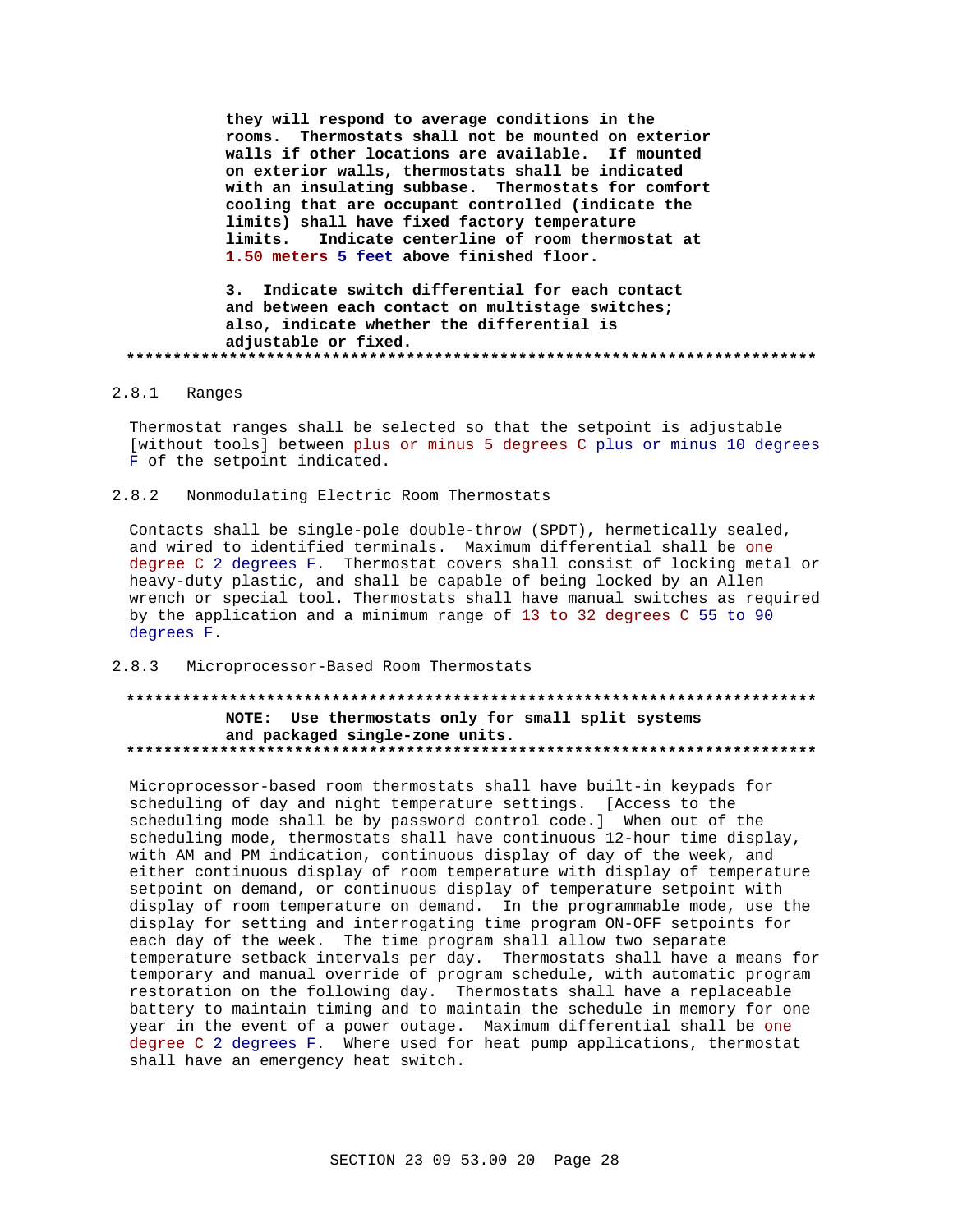- Nonmodulating Capillary Thermostats and Aquastats  $284$ 
	- a. Thermostat shall have a capillary length of at least 1 1/2 meters 5 feet, adjustable direct reading scales for both setpoint and differential, and a differential adjustable from 3 to 9 degrees C 6 to 16 degrees F.
	- b. Aquastats shall be strap-on type, with 5.50 degrees C 10 degrees F fixed differential.
- 2.8.5 Low-Temperature Protection Thermostats (Freezestats)

# NOTE: Indicate capillary serpentined in a plane perpendicular to airflow to uniformly sense entire airflow.

Low-temperature protection thermostats shall be manually reset low-temperature safety thermostats, with NO and NC contacts or a two-position pneumatic output signal and a 6 meters 20 foot element which shall respond to the coldest 456 mm 18 inch segment.

 $2.8.6$ Modulating Capillary Thermostats

Thermostats shall have either one output signal, two output signals operating in unison, or two output signals operating in sequence, as required for the application. Thermostats shall have adjustable throttling ranges of 2 to 4 degrees C 4 to 8 degrees F for each output.

 $2.8.7$ Modulating Pneumatic Room Thermostats

Two-temperature combination thermostats shall be adjustable proportioning type with dual setpoints containing two temperature sensing elements: one for heating control and one for cooling control; two for heating control or two for cooling control. Changeover for two-temperature combination thermostats shall be accomplished by a change in control air supply pressure which selects proper setpoint and proper controller action. Single-temperature thermostats shall be adjustable proportioning type with one temperature sensing element: one setpoint and proper controller action. "Dead-band" thermostats shall have one adjustable proportioning type controller with two setpoints, adjustable dead-band, and one controller output or two adjustable proportioning type controllers mounted on a common backplate with two setpoints, adjustable dead-band, and two controller outputs. Temperature sensing elements shall be selected for proper controller action. Individual temperature-sensing elements shall have a separate adjustable throttling range of one to 5.50 degrees C 2 to 10 degrees F; thermostat shall have a minimum range of 13 to 32 degrees C 55 to 90 degrees F and minimum safe air input pressure of 172 kPa (gage) 25 psig. Dead-band setting shall have a minimum adjustable range of 2 to 8 degrees C 4 to 15 degrees F. Room thermostat shall have concealed setpoint dial [, covers with Allen screws] [, aspirator type wall box with flush plate and locking screws] [, built-in concealed thermometers] [, exposed adjustment covers with visible thermometers for family housing], and plug-in gage ports.

 $2.8.8$ Modulating, Insertion, Immersion, & Averaging Pneumatic Thermostats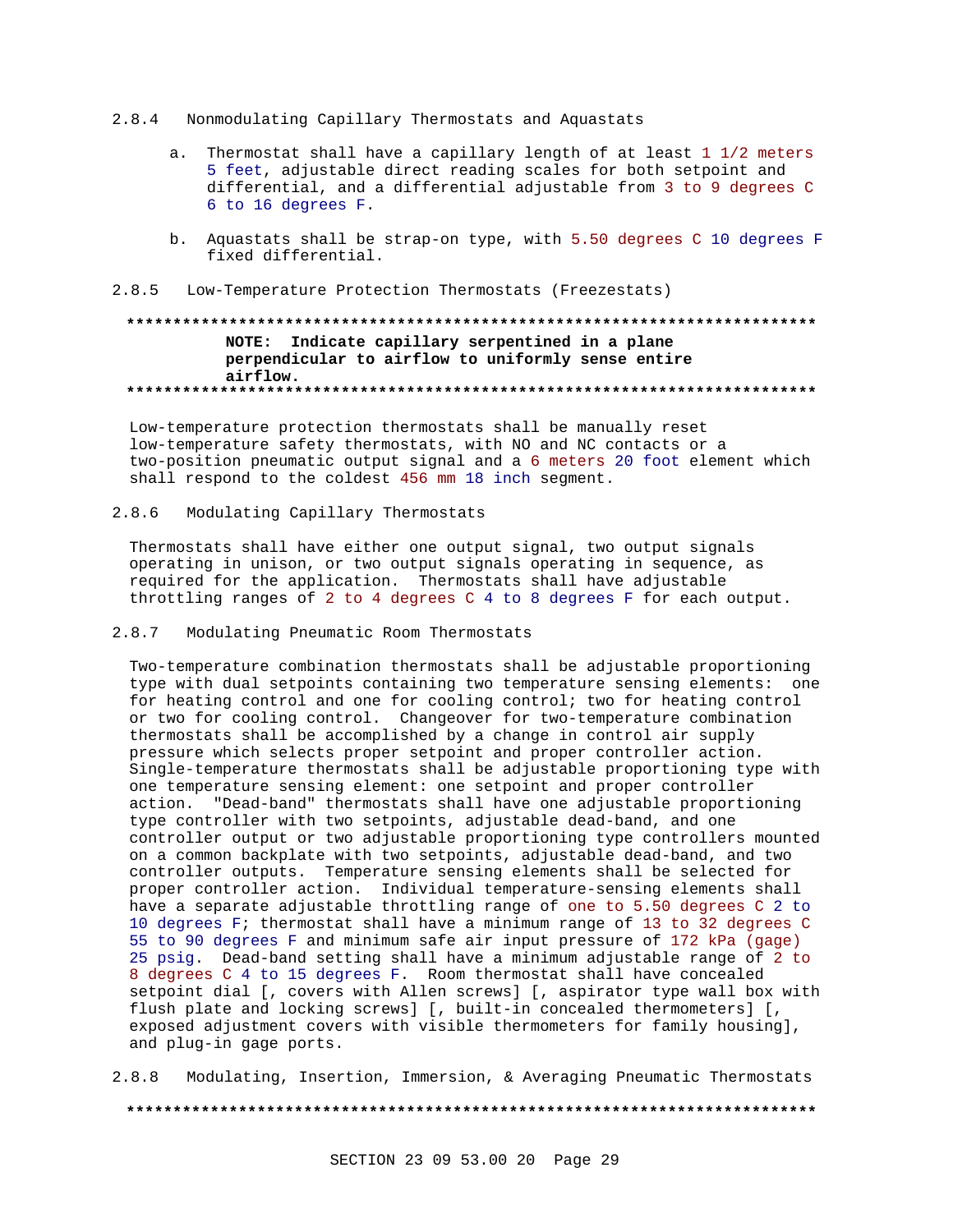## **NOTE: Indicate remote bulb return air thermostats in lieu of room thermostats where acceptable. \*\*\*\*\*\*\*\*\*\*\*\*\*\*\*\*\*\*\*\*\*\*\*\*\*\*\*\*\*\*\*\*\*\*\*\*\*\*\*\*\*\*\*\*\*\*\*\*\*\*\*\*\*\*\*\*\*\*\*\*\*\*\*\*\*\*\*\*\*\*\*\*\*\***

Thermostats shall be two-pipe, pilot-operated type with pneumatic feedback, proportional action and shall have an adjustable throttling range of one to 55 degrees C 2 to 100 degrees F with a minimum range of minus 12 to plus 121 degrees C 10 to 250 degrees F. Averaging elements shall be 825 mm 1 foot in length for each square meter 4 square feet of ductwork cross-sectional area with a minimum length of 2.44 meters 8 feet.

## 2.8.9 Nonmodulating Pneumatic Thermostats

Thermostats shall have integral positive acting relays, zero or maximum output pressure. Remote element thermostats shall have standard or averaging bulbs. Averaging bulbs shall be 825 mm one foot in length for each square meter 4 square feet of ductwork cross-sectional area and a minimum length of 2.44 meters 8 feet. Differential ranges shall be field adjustable. Remote element thermostat differential range shall be one to 14 degrees C 2 to 25 degrees F with minimum control ranges of minus 23 to plus 121 degrees C minus 10 to plus 250 degrees F. Room thermostat differential range shall be one to 5.50 degrees C 2 to 10 degrees F with minimum control ranges of 13 to 32 degrees C 55 to 90 degrees F.

## 2.9 SUNSHIELDS

Provide sunshields for outside air temperature sensing elements to prevent the sun from directly striking temperature sensing elements. Provide sunshields with adequate ventilation so that the sensing element responds to the ambient temperature of surroundings. The top of each sunshield shall have galvanized metal or aluminum rainshield projecting over the face of the sunshield. Sunshields shall be painted white or shall be unpainted aluminum.

## 2.10 PRESSURE SWITCHES AND SOLENOID VALVES

Provide pressure switches and solenoid valves.

# 2.10.1 Pressure Switches

Switches shall have an adjustable setpoint with visible setpoint scale. Range shall be as indicated. Differential adjustment shall span 20 to 40 percent of the range of the device.

# 2.10.2 Differential Pressure Switches

Switches shall be an adjustable diaphragm-operated device with [two SPDT] [one SPDT] contacts, with taps for sensing lines to be connected to duct pressure fittings designed to sense air pressure. Fittings shall be angled-tip type with tips pointing into the airstream. [Range shall be 125 to 1494 Pa 0.5 to 6 inches water gage. Differential shall be a maximum of 37 Pa 0.15 inch water gage at the low end of the range and 87 Pa 0.35 inch water gage at the high end of the range.]

## 2.10.3 Pneumatic Electric (PE) Switches

Switches shall have an adjustable setpoint range of 21 to 138 kPa (gage) 3 to 20 psig, and differential adjustable from [14 to 41] [7to 14] [2 to 7] kPa [2 to 6] [1 to 2] [0.25 to 1] psi.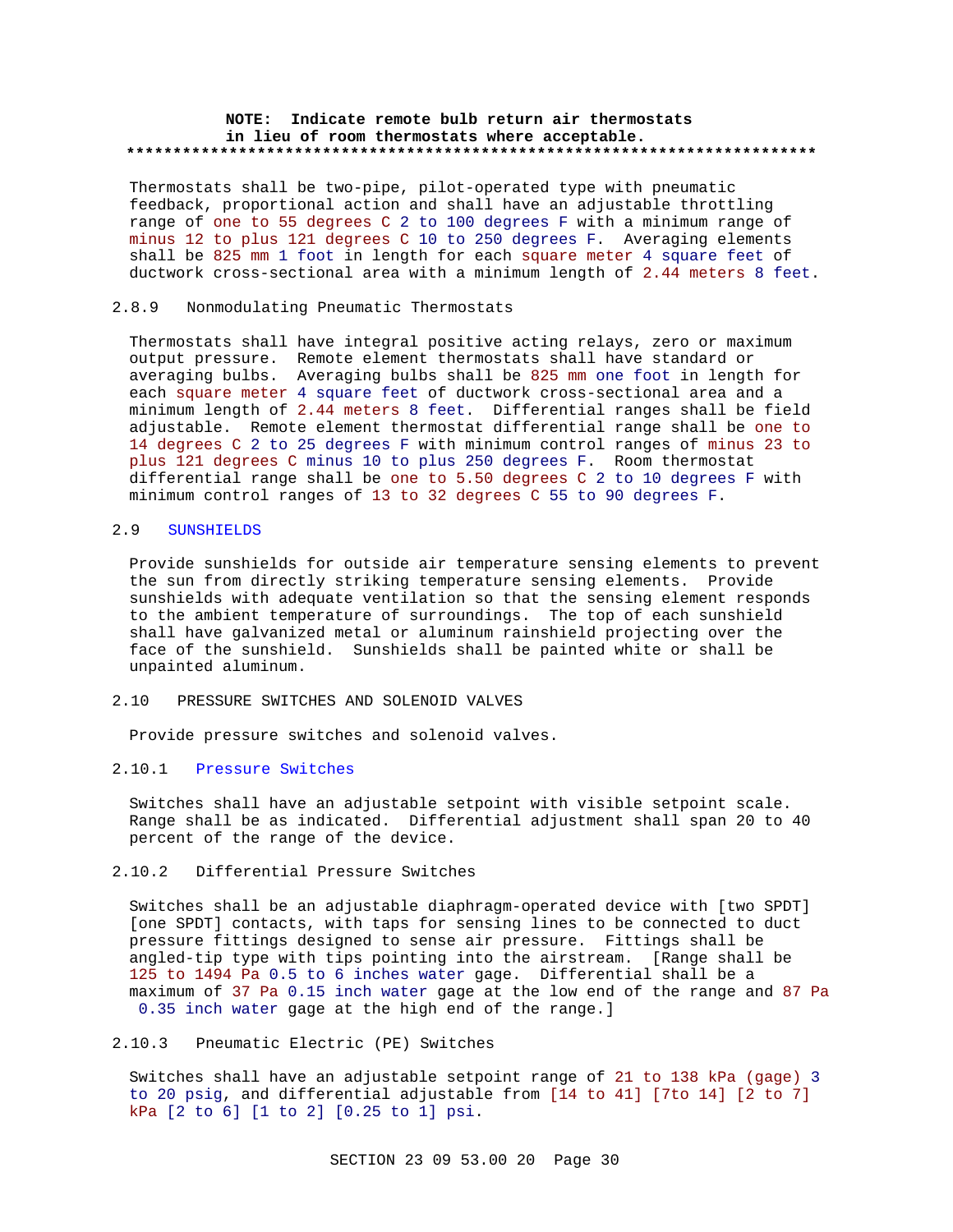## 2.10.4 Solenoid Operated Pneumatic (EP) Valves

Valves shall have three-port operation: common, normally open, and normally closed. Valves shall have an outer cast aluminum body. The air connection shall be a 6 mm 1/4 inch NPT threaded connection. Valves shall be rated for 345 kPa (gage) 50 psig where used in a control system which operates at 172 kPa (gage) 25 psig or less, or 1034 kpa (gage) 150 psig where used in a control system which operates in the range of 172 to 689 kPa (gage) 25 to 100 psig.

# 2.11 INDICATING DEVICES

Provide indicating devices.

# 2.11.1 Thermometers

- a. Thermometers for insertion in ductwork and piping systems shall have brass, malleable iron, or aluminum alloy case and frame, clear protective face, and permanently stabilized glass tube with an indicating fluid column, white face, black numbers, and a 229 mm 9 inch scale.
- b. Thermometers for piping systems shall have rigid stems with straight, angular, or inclined pattern.
- c. Thermometer stems shall have expansion heads as required to prevent breakage at extreme temperatures. On rigid stem thermometers, the space between bulb and stem shall be filled with a heat transfer medium.
- d. Air duct thermometers shall have perforated stem guards and 45 degree adjustable duct flanges with locking mechanisms.
- e. Averaging thermometers shall have 90 mm 3.5 inch (nominal) dial, with black legend on white background, and pointer traveling through a 270 degree arc.
- f. Thermometers shall have an accuracy of plus or minus one percent of scale range. Thermometers shall have the following ranges:

(1) Mixed air temperature: minus 18 to plus 38 degrees C in 1/2 degree C 0 to 100 degrees F in 1 degree F graduations.

(2) Return air temperature: minus 18 to plus 38 degrees C in 1/2 degrees C 0 to 100 degrees F in 1 degree F graduations.

(3) Cooling coil discharge temperature: minus 18 to plus 38 degrees C in 1/2 degree C 0 to 100 degrees F in 1 degree F graduations.

(4) Heating coil discharge temperature: minus one to plus 82 degrees C in one degree C 30 to 180 degrees F in 2 degree F graduations.

(5) Hydronic heating systems below 104 degrees C 220 degrees F: 4 to 116 degrees C in one degree 40 to 240 degrees F in 2 degree graduations.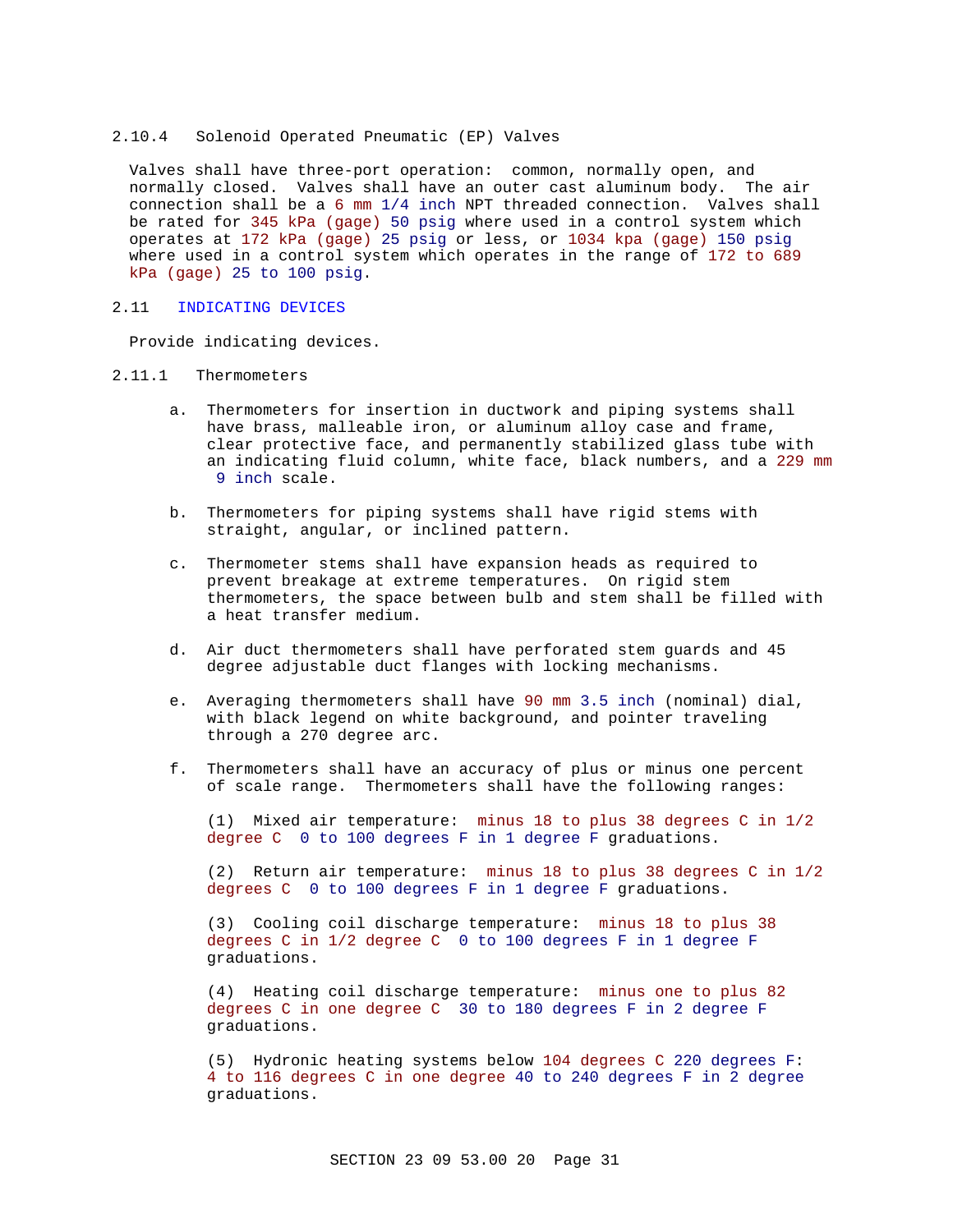(6) Chilled water temperature: minus 18 to plus 38 degrees C in 1/2 degree C 0 to 100 degrees F in one degree F graduations.

(7) Condenser water temperature: 4 to 60 degrees C in 1/2 degree C 40 to 140 degrees in one degree F graduations.

(8) Glycol temperature: minus 18 to plus 38 degrees C 0 to 100 degrees Ffor cooling service in 1/2 degree C one degree F graduations, and 4 to 116 degrees C 40 to 240 degrees F for heating service in one degree C 2 degree F graduations.

(9) High temperature hot water: 38 to 288 degrees C in 3 degree C 100 to 550 degrees F in 5 degree F graduations.

## 2.11.2 Pressure Gages

Provide pressure gages with gage cock, snubber, and syphon.

- a. ASME B40.100. Gages shall be 65 mm 2 1/2 inch (nominal) size, back-connected, suitable for field or panel mounting as required, shall have black legend on white background, and shall have a pointer traveling through a 270 degree arc. Accuracy shall be plus or minus 3 percent of scale range.
- b. Gages for indicating signal output to pneumatic actuators and main air gages shall have scale of 0 to 210 kPa (gage) in 10 kPa 0 to 30 psig in 1 psig graduations.
- c. Gages for air storage tanks and for use before and after dirt and oil filters or dryers, shall have a scale of [0 to 1100] [\_\_\_\_\_] kPa (gage) [0 to 160] [\_\_\_\_\_] psig with 15 Kpa (gage) 2 psig graduations.
- d. Gages for [hydronic] [and] [steam] system applications shall have ranges and graduations as indicated.
- e. Pneumatic transmission receiver gages shall have a range to match the respective transmitters.

# 2.12 LOW-DIFFERENTIAL PRESSURE GAGES

Gages for low-differential pressure measurements shall be 115 mm 4 1/2 inch (nominal) size with two seats of pressure taps, and shall have a diaphragm-actuated pointer, white dial with black figures, and pointer zero adjustment. Gages shall have ranges and graduations as indicated. Accuracy shall be plus or minus 2 percent of scale range.

## 2.13 CONTROLLERS

# **\*\*\*\*\*\*\*\*\*\*\*\*\*\*\*\*\*\*\*\*\*\*\*\*\*\*\*\*\*\*\*\*\*\*\*\*\*\*\*\*\*\*\*\*\*\*\*\*\*\*\*\*\*\*\*\*\*\*\*\*\*\*\*\*\*\*\*\*\*\*\*\*\*\* NOTE: Indicate which type of controller is required for each application. \*\*\*\*\*\*\*\*\*\*\*\*\*\*\*\*\*\*\*\*\*\*\*\*\*\*\*\*\*\*\*\*\*\*\*\*\*\*\*\*\*\*\*\*\*\*\*\*\*\*\*\*\*\*\*\*\*\*\*\*\*\*\*\*\*\*\*\*\*\*\*\*\*\***

## 2.13.1 Single-Loop Controllers

**\*\*\*\*\*\*\*\*\*\*\*\*\*\*\*\*\*\*\*\*\*\*\*\*\*\*\*\*\*\*\*\*\*\*\*\*\*\*\*\*\*\*\*\*\*\*\*\*\*\*\*\*\*\*\*\*\*\*\*\*\*\*\*\*\*\*\*\*\*\*\*\*\*\* NOTE: Indicate single-loop controllers for applications where proportional-integral (PI) modes**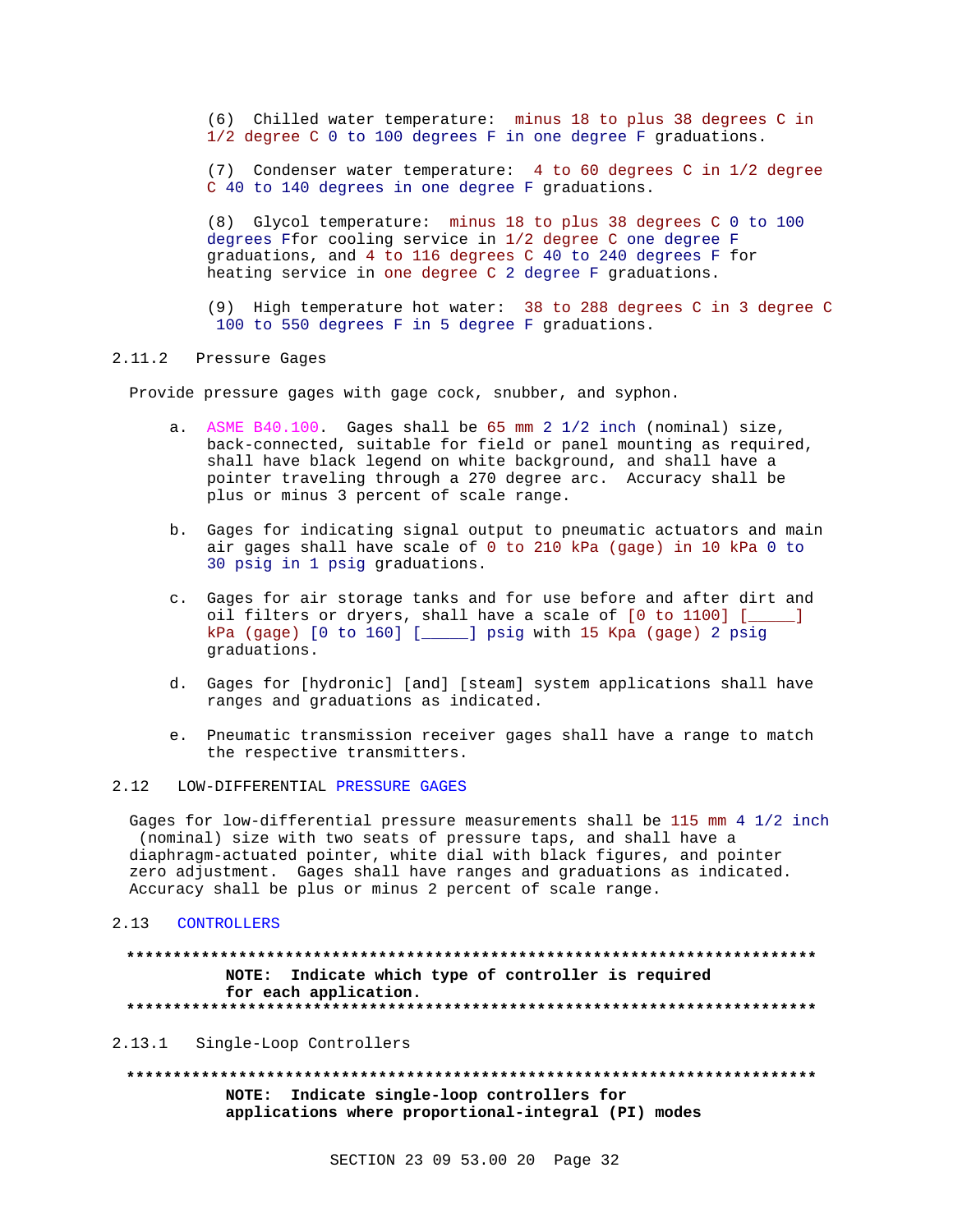**or proportional-integral-derivative (PID) modes are required or where the need for either mode is anticipated. Indicate single-loop controllers where one or two contact outputs are required to be operated in response to changes in process variable input signals for control application. \*\*\*\*\*\*\*\*\*\*\*\*\*\*\*\*\*\*\*\*\*\*\*\*\*\*\*\*\*\*\*\*\*\*\*\*\*\*\*\*\*\*\*\*\*\*\*\*\*\*\*\*\*\*\*\*\*\*\*\*\*\*\*\*\*\*\*\*\*\*\*\*\*\***

## 2.13.1.1 Controller Features

Controller shall be a microprocessor-based, single-loop device that does not require Contractor-generated software. Controller shall conform to FCC Part 15. Controller panel cutout shall be 92 by 92 mm 3.62 by 3.62 inches. Controller shall have field selectable range for process variables, a remote setpoint analog input and analog output with adjustable high and low end limits, and proportional control manual reset adjustment. Analog output shall result from PID control. Analog output shall be configurable as direct acting and reverse acting. Controller shall have keyboard, display, auto/manual selection for control of analog output, and remote setpoint adjustment/local setpoint adjustment selection. Controller shall have adjustable high-end and low-end limits, ratio, and bias adjustments on remote setpoint input; operator initiated self-tune/manual-tune selection, anti-reset wind-up feature, and two configurable independent SPDT with adjustable system contact closure outputs. Controller shall be configurable to power-up in manual with local setpoint control, in automatic with local setpoint control, and in automatic with remote setpoint control. Contact closures shall be activated by a process variable and by a process variable deviation from setpoint as configured. The range of hysteresis adjustment shall not be smaller than 1 percent to 5 percent of process variable input span. Controller shall power the analog output loop to 20 mA where connected to a load of 600 ohms. Controller shall have 5-year battery backup or shall have nonvolatile memory to store operating parameters.

## 2.13.1.2 Controller Parameter Input and Display

Control parameters shall be entered and displayed directly, in the correct engineering units, through a series of keystrokes on a front panel display with a 3 1/2-digit, seven-segment display, with decimal point and polarity indication. Use of the display shall allow manual interrogation of setpoint, mode constants, and values of process variables and outputs.

## 2.13.1.3 Controller Electrical Requirements

Controller shall be powered by 120 Vac. Controller shall provide electrical noise isolation, not less than 100 dB at 60 Hz common mode rejection ratio, and not less than 60 dB at 60 Hz normal mode rejection ratio between ac power line and process variable input, remote setpoint input, and output signals.

# 2.13.1.4 Controller Accuracy

Controller shall have an accuracy of plus or minus 0.30 percent of input span, plus or minus one digit.

2.13.1.5 Controller Self Tuning

Controller self-tuning operation shall apply proportional, integral, and derivative modes of control; mode constants shall be modified as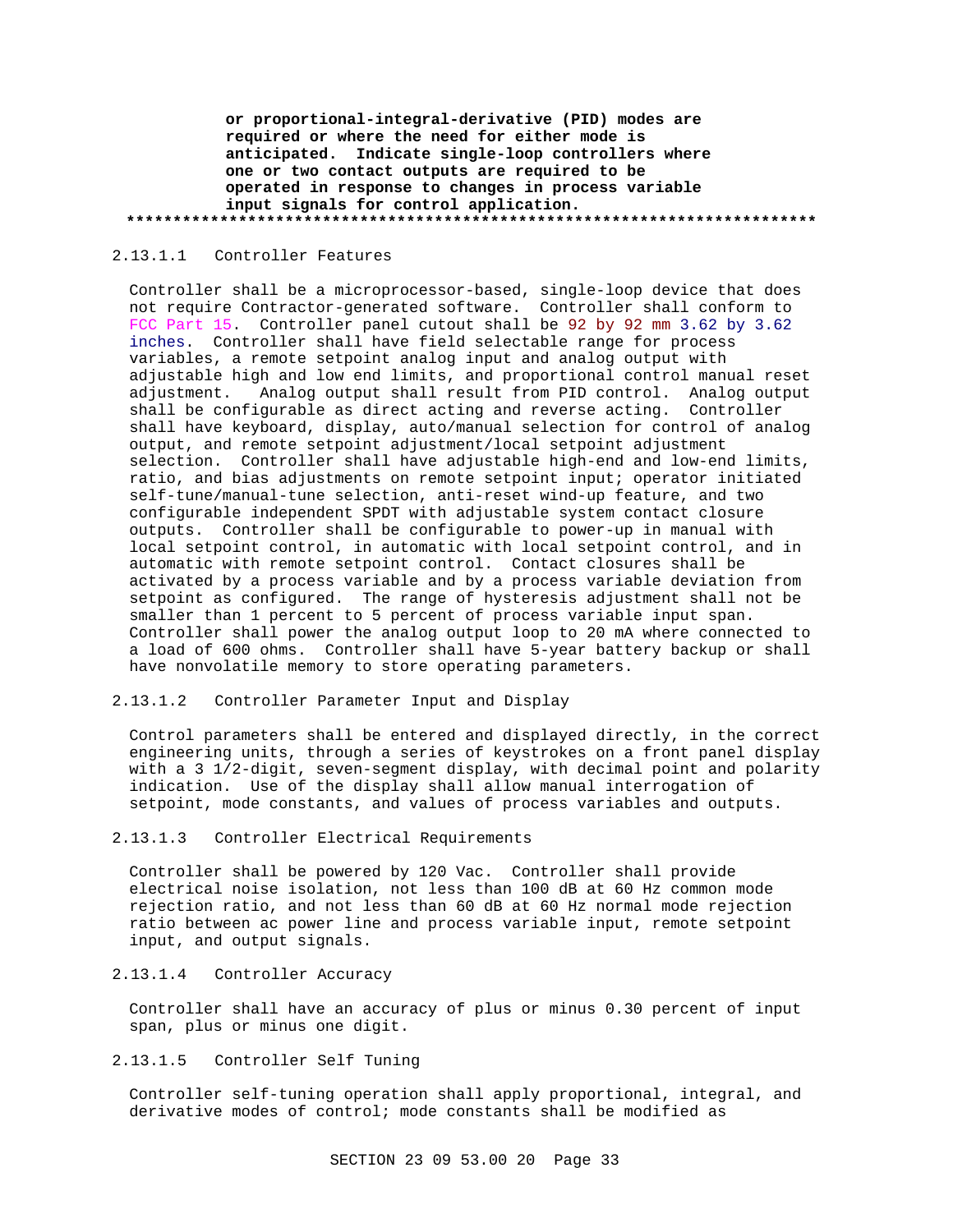required. Self tuning shall only operate when selected from the front panel.

# 2.13.1.6 Controller Manual Tuning

Controller manual tuning operation shall provide proportional, integral, and derivative control modes, or any combination thereof, by means of individual mode constant adjustments. Adjustments shall be set for the appropriate value if a particular control mode action is desired, or to zero for the particular mode not desired. The proportional mode constant shall be adjustable from 0 to 200 percent of input signal range; the integral mode constant shall be adjustable from 0 to 20 repetitions per minute; and the derivative mode constant shall be adjustable from 0 to 5 minutes.

2.13.2 Pneumatic Controllers

NOTE: Indicate on drawings in sequence of operation, the following controller characteristics:

 $1.$ Type of setpoint adjustment: local or remote. Specify "field selectable" where future provisions for remote setpoint may be foreseen, or where similar units, a portion of which requires remote adjustment, are to be used at remote job sites.

 $2.$ Type of input ports: single or dual.

Type of inputs: primary with single input  $3.$ ports, or primary and secondary with dual input ports. 

Controllers shall be two-pipe devices which use main air supplied to controller and pneumatic relay to produce the controller output signal. Controllers shall have field selectable local and remote adjustable setpoints, and an adjustable proportional band for analog (proportional) control or an adjustable differential for binary (two-position or floating) control. Controllers shall have single- or dual-input ports as required for the application and field selectable direct or reverse action for inputs. Dual input controllers shall have adjustable secondary input authority. Controllers shall have integral gage or test connections for testing or indication of input and output signals.

#### $2.13.3$ Analog Electronic Controllers

Controllers shall be solid-state electronic devices which sense the difference between input sensor analog values (resistance or voltage) and setpoint adjustment analog values (resistance or voltage), and shall amplify the difference signal to provide the output signal. Controllers shall include the following:

- a. Proportional band: 2.5 to 33 percent of input device span.
- b. Authority: minimum of 33 to 200 percent.
- c. Inputs: thermistor, resistance, transmitter, or output of other electronic controllers.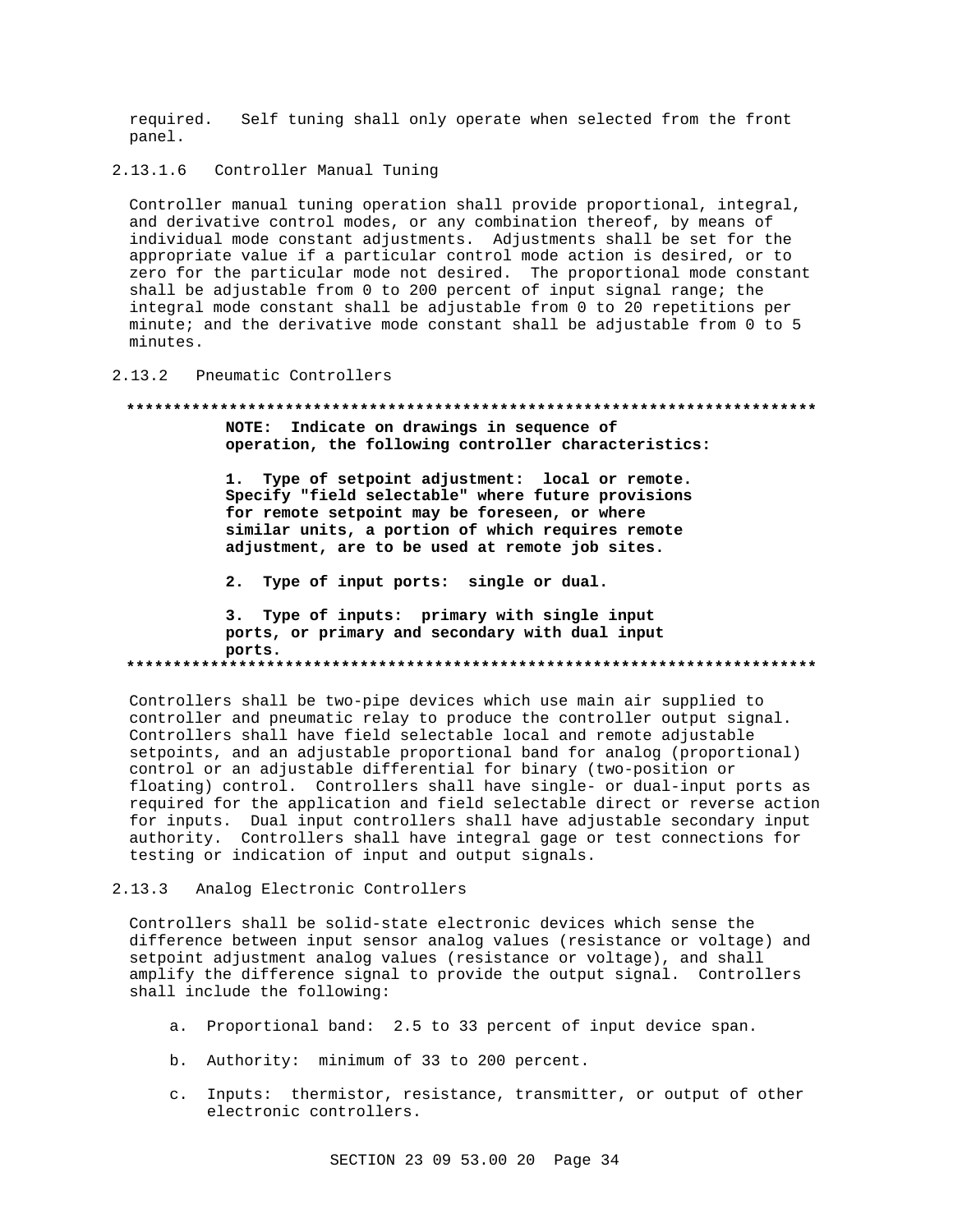- d. Outputs: within the range of minus 5 to 20 Vdc or a 4 to 20 mA dc current loop.
- e. Remote setpoint adjustment (SPA): plus or minus 10 percent of input device span.

## 2.13.4 Unitary Control Systems

### 

NOTE: Energy-efficient temperature control systems should be used for small systems as well as large systems. Systems that otherwise are not cost effective may use programmable controllers that are commercially available for HVAC applications. These are chiefly staging type controllers but some do incorporate modulating outdoor air damper control. Controllers are available to control cooling in two steps with either two or four heating steps, and in three cooling steps with three heating steps. 

Unitary control systems shall be energy-efficient, micro-processor-based temperature controllers and associated devices that do not require Contractor-generated software. Provide control systems with [integral] [or] [remote] sensor as indicated. Controllers shall operate heating, cooling, and ventilating modes with independent occupied and unoccupied settings for each of 7 consecutive days. Cooling shall be controlled in [two] [three] steps and heating shall be controlled in [two] [three] [four] steps with modulating control provided for the ventilation mode. Provide temperature changeover control to limit the ventilation mode when outdoor air temperature is not sufficiently low for "free-cooling." Provision shall be made for [automatic] [manual] changeover between heating and cooling modes, providing a one minute minimum time delay between the start and stop operation of heating and cooling stages upon startup and after power failure to prevent short cycling and power surges. Provide an optimum startup program to minimize warm-up or cool-down periods prior to the occupied mode. Outside air dampers shall be closed during the optimum startup program unless outside air is beneficial for cool-down in lieu of mechanical cooling. Fan shall operate continuously during the occupied mode and shall cycle during the unoccupied mode for heating or cooling. Provide battery backup to retain programs and maintain clock operation for 48 hours minimum during power outages. Controller shall have a self-diagnostic program to indicate errors and locking covers to prevent unauthorized program entries. Provide a convenient means to restore the occupied mode of operation for a minimum 2-hour period without removing covers. An indexing switch shall allow operation in a continuous unoccupied mode during abnormal periods without changing normal programs. [Servicing tool required to place the unitary control system in use shall be a hand-held device used to adjust and monitor setpoints, controlled device positions, input sensor values, and other control system parameters.]

#### $2.13.5$ Pneumatic Low-Range Pressure Controllers for Ductwork Applications

Controllers shall provide two-pipe, pilot-operated control with pneumatic feedback and proportional action. Sensing elements shall be differential type with pressure ranges appropriate for intended service. One element shall measure the variable while the other element measures the standard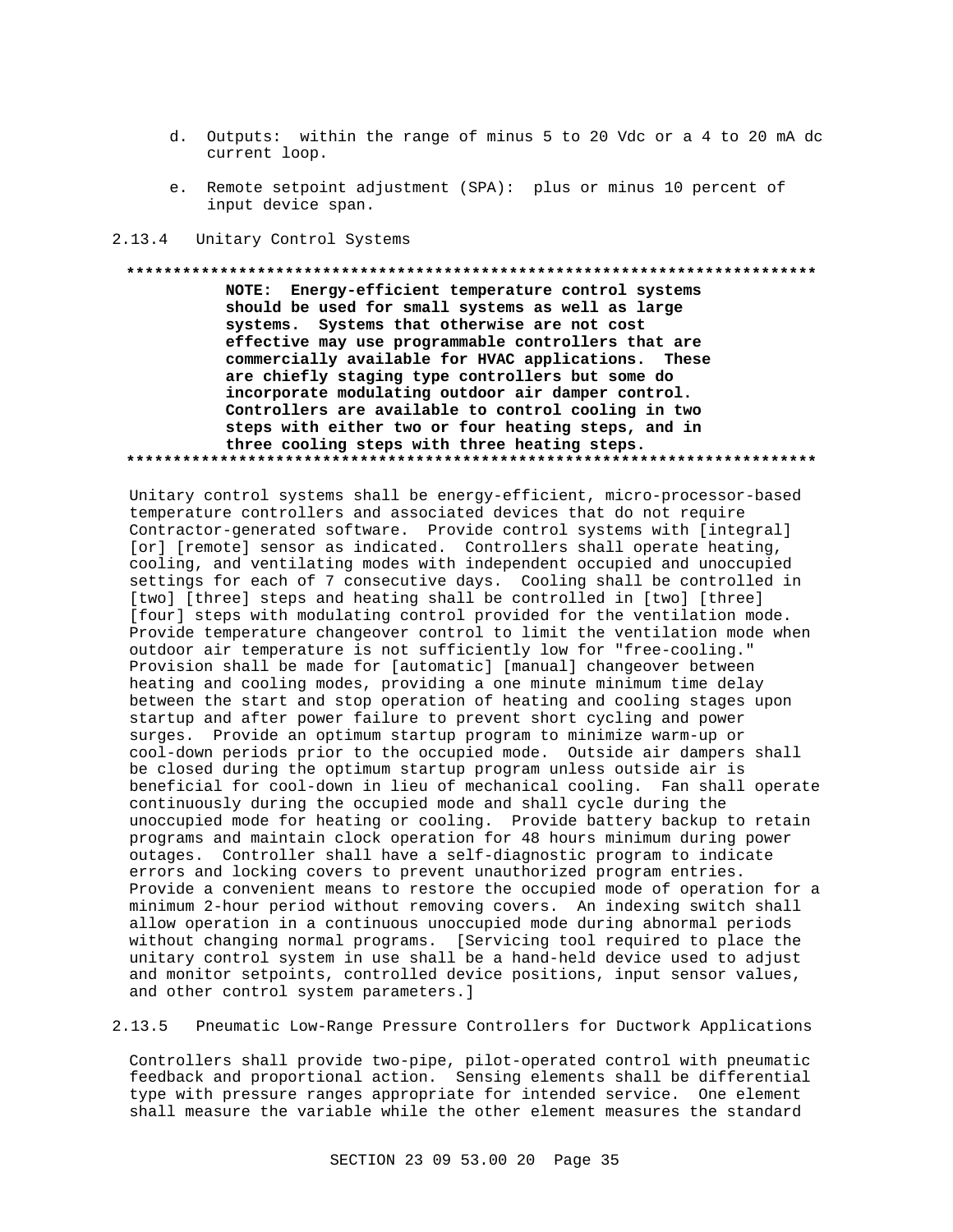reference. Static pressure controllers shall have slack diaphragms with standard ranges between 0 to 1494 Pa 0 to 6 inches water gage and an adjustable throttling range of 5 to 125 Pa 0.02 to 0.5 inch water gage. Sensing element shall be mountable in ductwork and shall measure static pressure without pulsations.

### 2.13.6 Pneumatic Differential Pressure Controllers for Liquid Applications

Differential pressure controllers shall have a minimum range of 0 to 345 kPa (gage) or 0 to 1724 kPa (gage) 0 to 50 psig or 0 to 250 psig as specified or required for the application and shall have an adjustable throttling range of 7 to 172 kPa (gage) 1 to 25 psig. Sensing element shall be filled diaphragm type with three-valve manifold for isolation and nulling. Provide syphons and pressure snubbers.

## 2.14 CONTROL DEVICES AND ACCESSORIES

Provide control devices and accessories.

2.14.1 Function Modules

Function modules shall accept mA dc analog input signals to produce analog output signals or contact output signals. Modules shall have zero and span adjustments for analog outputs, and setpoint adjustments for contact outputs.

2.14.1.1 Minimum Position Switches and Temperature Setpoint Devices

Minimum position switches and temperature setpoint devices shall accept manual input and shall produce steady analog output. Switches and devices shall be suitable for recessed wall mounting or panel mounting and shall have a graduated dial.

2.14.1.2 Signal Inverter Modules

Signal inverter modules shall accept analog input signal and produce analog output signal that linearly reverses the direction of signal change of input versus output.

2.14.1.3 High-Low Signal Selector Modules

High-low signal selector modules shall accept analog input signals and select either the highest or the lowest input signal as the output signal.

2.14.1.4 Sequencer Modules

Sequencer modules shall provide fixed time delayed sequencing of one or more contact transfers from an analog input signal. Sequencers shall return contacts to their zero input signal condition when power is interrupted.

2.14.2 Relays

Relays shall be two-pole, double-throw (DPDT) with a 10-ampere resistive rating at [120] [24] Vac, and shall have an enclosed coil. Provide with a light indicator which is lit when the coil is energized and is not lit when the coil is not energized.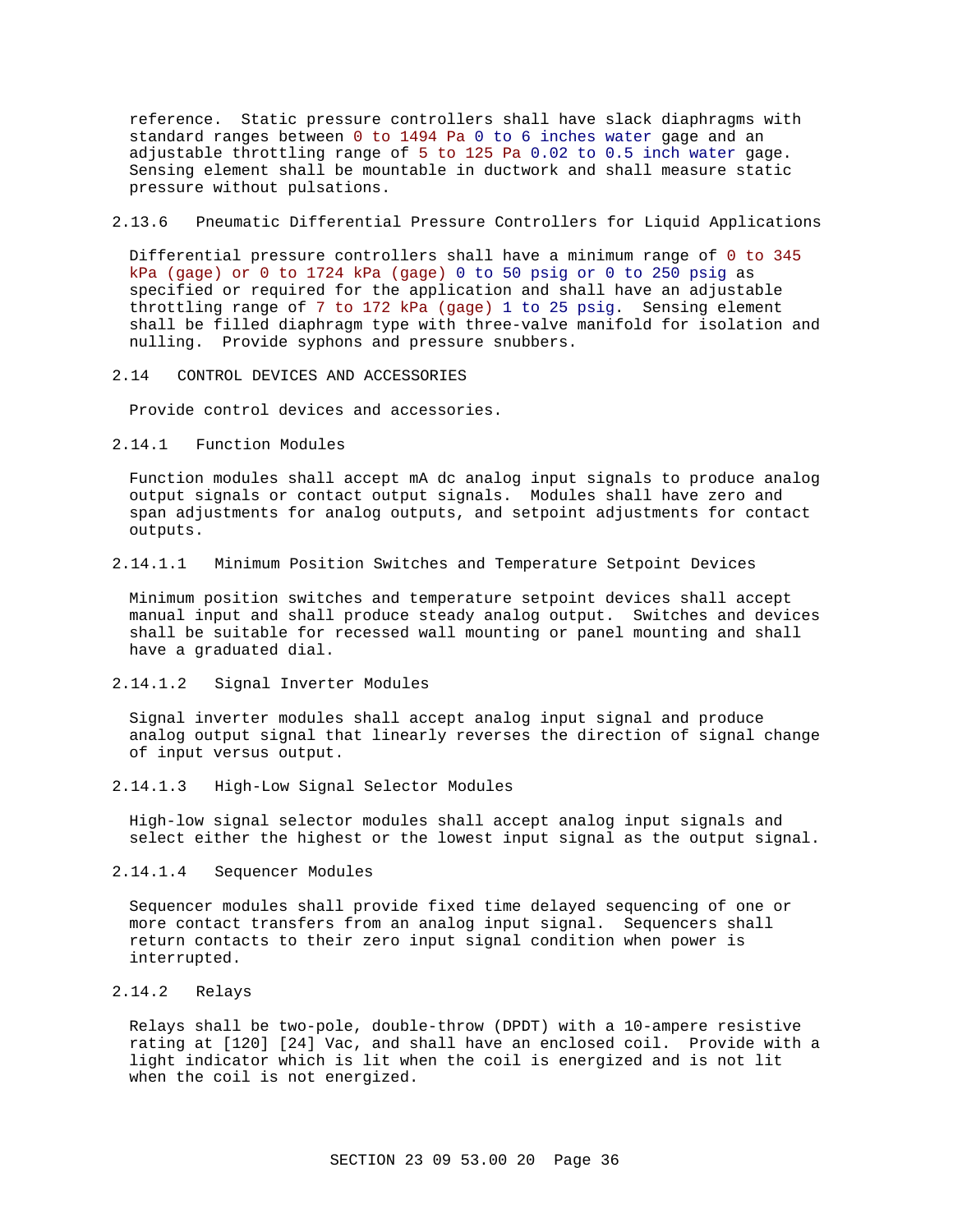#### 2.14.3 Time-Delay Relays

Time-delay relays shall be DPDT with octal connectors and dust covers. The adjustable timing range shall be  $[0 \text{ to } 3 \text{ minutes}]$   $[$  \_\_\_\_].

## 2.14.4 Time Clocks

# NOTE: Indicate time clock to automatically index to day or night thermostats; control system shall function on Saturday and Sunday as specified for night cooling and heating. The second clock circuit of the same clock that controls HVAC air delivery system timing shall be used to maintain outside air dampers closed from beginning of night period through the morning warm-up period.

Time clocks shall be a 24-hour, 365-day programmable timing device with two independently timed circuits. Clocks shall have a manual scheduling keypad and alphanumeric display of timing parameters. Timing parameters shall include Gregorian calendar date for month, day and day-of-month indication; and 24-hour time-of-day display, with one-minute resolution for programming the ON and OFF times for each circuit. Circuits shall have programmable timed override from 1 to 99 minutes. Clocks shall have capacity for programming four ON events and four OFF events for each circuit. Programmed events shall be assignable to a 365-day schedule. Clocks shall have automatic standard time and daylight saving time adjustments, keyed to input of appropriate dates. Provide clocks with 4-day battery backup.

## 2.14.5 Override Timer

# NOTE: Mechanical override timer, when activated, shall bypass the time clock and activate the day heating or cooling and ventilation controls for assigned units. Upon expiration of timer operation, the control system shall return to normal mode.

Override timers shall be manually set, mechanically driven timers, or electronic timers, without a "hold" feature. Time intervals shall be selectable for up to 12 hours of operation and shall expire unless reset.

#### $2.14.6$ Current-to-Pneumatic (IP) Transducers

Transducers shall be two-wire transmitters which convert an input signal to 21 to 103 kPa (gage) or 103 to 21 kPa (gage) 3 to 15 psig or 15 to 3 psig pneumatic output, with a conversion accuracy of plus or minus 2 percent of full scale, including linearity and hysteresis. Air consumption shall not be greater than  $0.12$  L/s  $0.25$  scfm.

#### 2.14.7 Regulated Power Supplies

Power supplies shall provide a 24-Vdc linear supply at not less than 2 amperes, with regulation to 0.05 percent of output voltage. Power supplies shall have a fused input, and shall be protected from voltage surges and power-line transients. Power supply output shall be protected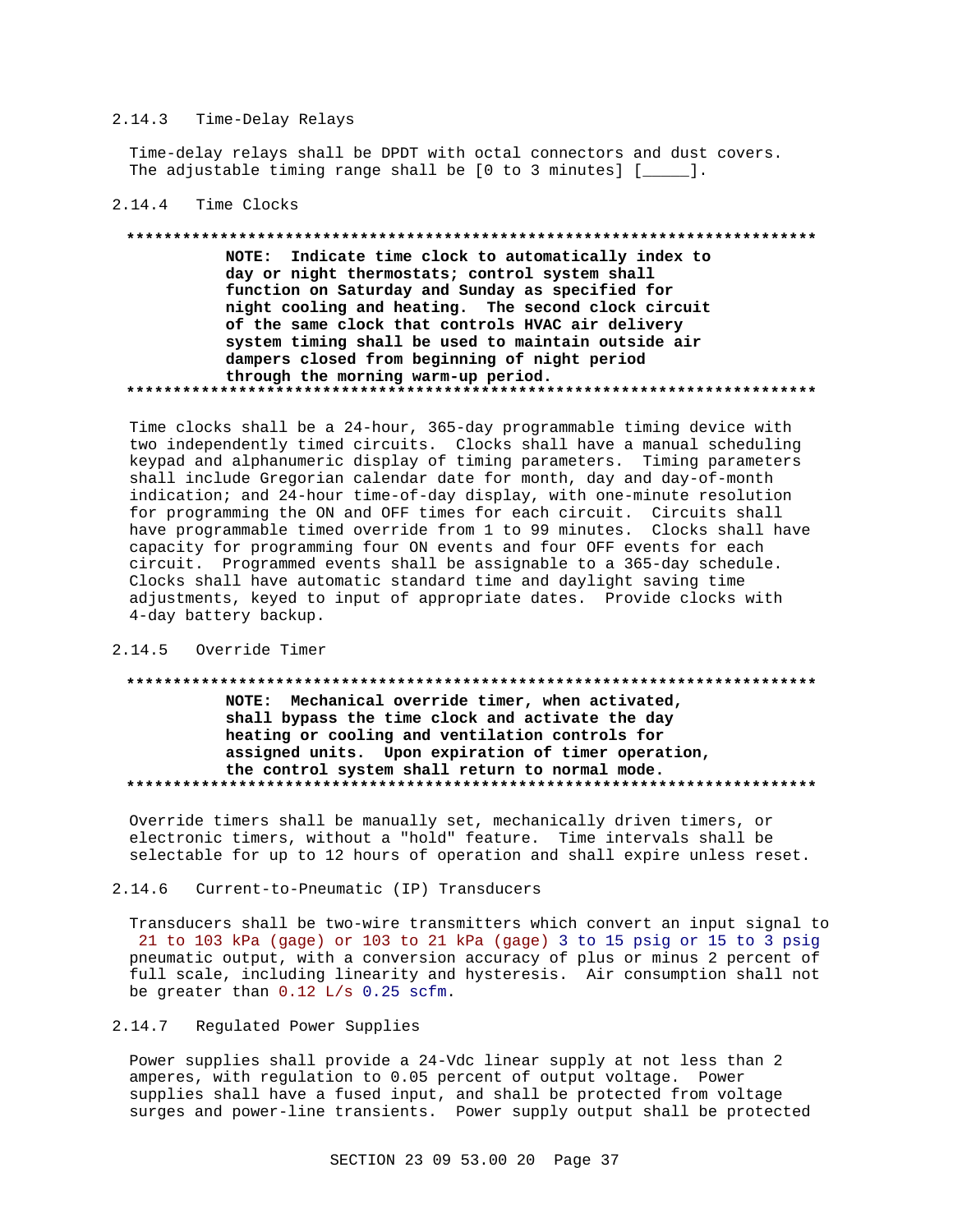against overvoltage and short circuits. Power supply loading shall not be greater than 1.2 amperes.

## 2.14.8 Transformers

## **\*\*\*\*\*\*\*\*\*\*\*\*\*\*\*\*\*\*\*\*\*\*\*\*\*\*\*\*\*\*\*\*\*\*\*\*\*\*\*\*\*\*\*\*\*\*\*\*\*\*\*\*\*\*\*\*\*\*\*\*\*\*\*\*\*\*\*\*\*\*\*\*\*\* NOTE: Indicate a backup transformer connected to an alternate voltage supply for systems connected to critical areas where continuous operation is necessary. \*\*\*\*\*\*\*\*\*\*\*\*\*\*\*\*\*\*\*\*\*\*\*\*\*\*\*\*\*\*\*\*\*\*\*\*\*\*\*\*\*\*\*\*\*\*\*\*\*\*\*\*\*\*\*\*\*\*\*\*\*\*\*\*\*\*\*\*\*\*\*\*\*\***

UL 508 and NEMA ST 1 as applicable. Transformers, other than transformers in bridge circuits, shall have primaries wound for available voltage and secondaries wound for correct control circuit voltage. Transformers shall be sized so that connected loads equal 80 percent of rated capacity. Transformers shall be enclosed in rustproof, galvanized steel cabinets with conduit connections. Disconnect switch shall be provided on the primary side, and a fuse cutout on the secondary side. [For systems serving ] [\_\_\_\_\_] [or] [as indicated], provide backup power supply including transformers connected to [the emergency power source] [\_\_\_\_\_]. [Provide for automatic switchover and alarm upon failure of primary control circuit.]

2.14.9 Pilot Lights and Manual Switches

Device illumination shall be by light-emitting diode (LED) or neon lamp. Switches shall have operating levers and index plates showing switch positions and names of apparatus controlled or other appropriate designations.

### 2.15 HVAC SYSTEM CONTROL PANELS

Provide HVAC system control panels.

## 2.15.1 Panel Assembly

Panel shall be fabricated for bottom entry connection for control system electric power, control system main air source, control system wiring, pneumatic tubing, interconnection of control systems, interconnection of starters, and external shutdown devices. Panel shall have an operating temperature rise of not greater than 11 degrees C 20 degrees F above an ambient temperature of 38 degrees C 100 degrees F.

2.15.2 Panel Electrical Requirements

Control panel shall be powered by nominal 120 Vac terminating at panel on terminal blocks. Instrument cases shall be grounded. Interior and exterior panel enclosures shall be grounded.

# 2.15.3 Enclosures

# **\*\*\*\*\*\*\*\*\*\*\*\*\*\*\*\*\*\*\*\*\*\*\*\*\*\*\*\*\*\*\*\*\*\*\*\*\*\*\*\*\*\*\*\*\*\*\*\*\*\*\*\*\*\*\*\*\*\*\*\*\*\*\*\*\*\*\*\*\*\*\*\*\*\* NOTE: Indicate NEMA class for each panel. \*\*\*\*\*\*\*\*\*\*\*\*\*\*\*\*\*\*\*\*\*\*\*\*\*\*\*\*\*\*\*\*\*\*\*\*\*\*\*\*\*\*\*\*\*\*\*\*\*\*\*\*\*\*\*\*\*\*\*\*\*\*\*\*\*\*\*\*\*\*\*\*\*\***

Enclosures for each panel shall be a single door, wall-mounted box conforming to NEMA 250 with a continuous hinged and gasketed exterior door with a print pocket, key lock, and interior back panel. Inside finish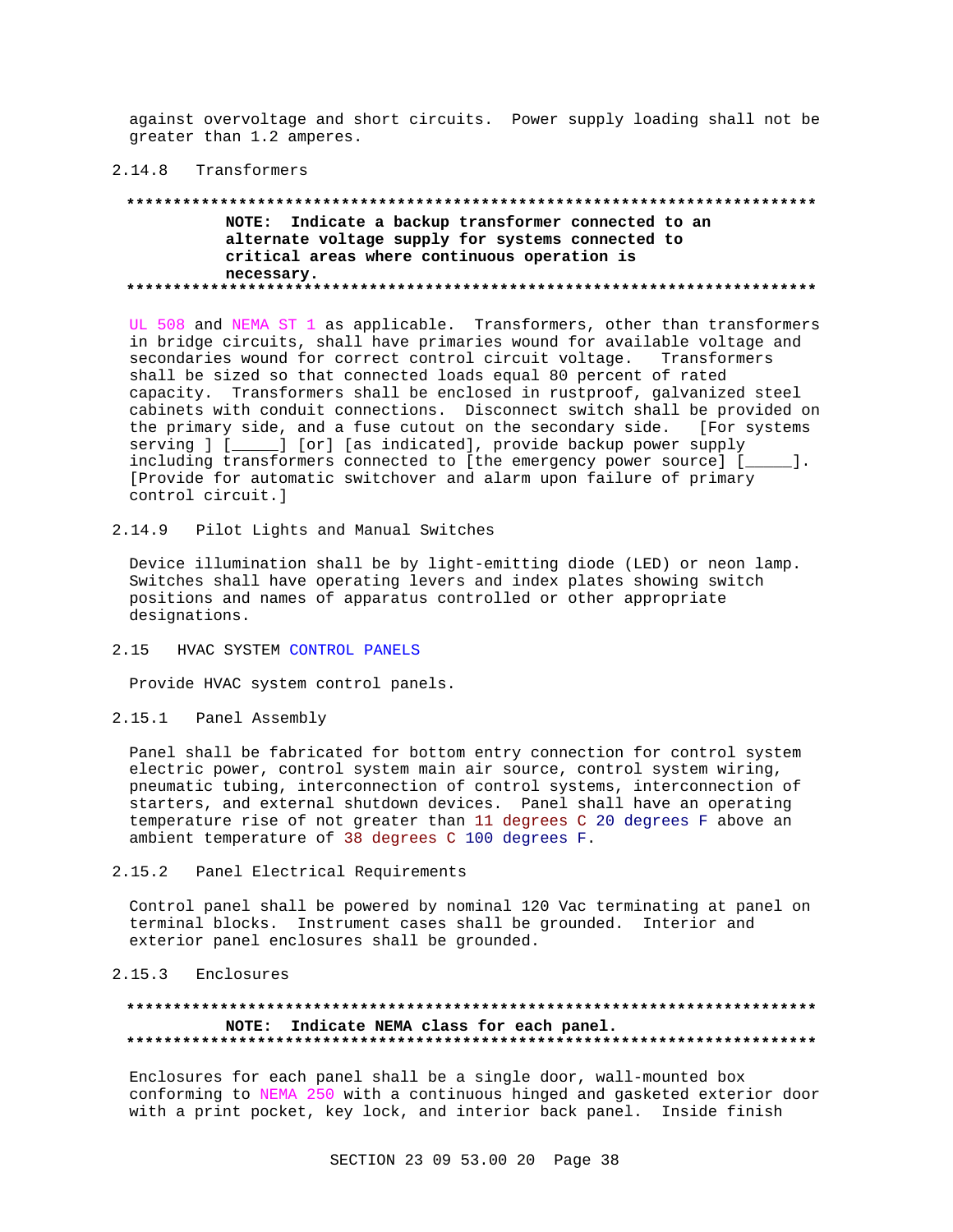shall be white enamel, and outside finish shall be gray primer over phosphatized surfaces.

# 2.15.4 Mounting and Labeling

Provide pilot lights, switches, panel-mounted control devices, and pressure gages shall be mounted on the door. Power conditioners, fuses, and duplex outlets shall be mounted on the interior of the cabinet. Other components housed in the panel shall be mounted on the interior back panel surface of the enclosure and shall be identified by plastic or metal nameplates which are mechanically attached to the panel. Lettering shall be cut or stamped into the nameplate to a depth of not less than 0.4 mm 1/64 inch, and shall have contrasting color, produced by filling with enamel or lacquer or by use of laminated material. Painting of lettering directly on the surface of the door or interior back panel is not permitted.

## 2.15.5 Wiring and Tubing

- a. Pneumatic device inputs and outputs shall be piped to bulkhead fittings in the bottom of the panel with a 50 mm 2 inch loop to facilitate replacement. Electric, electronic, and electropneumatic device signals entering and leaving the panel shall be wired to identified terminal blocks.
- b. Wiring shall be installed in wiring ducts so that devices can be added or replaced without disturbing existing wiring that is not affected by the change. Wiring to single-loop controllers shall have a 100 mm 4 inch wiring loop in the horizontal wiring duct at each wiring connection. There shall be no wiring splices within the control panel. Interconnections required for power or signals shall be made on device terminals, if available, or panel terminal blocks, with not more than two wires connected to each terminal.
- c. Instrument signal grounds at the same reference level shall end at a grounding terminal connected to a common ground point for that level. Wiring shield grounds at the same reference level shall end at a grounding terminal connected to a common ground point for that level. Grounding terminal blocks shall be identified by reference level.
- d. Wiring connected to controllers shall be identified by function and polarity, e.g., process variable input and remote setpoint input and output.

### 2.16 COMPRESSED AIR STATIONS

Provide compressed air stations.

## 2.16.1 Air Compressor Assembly

### **\*\*\*\*\*\*\*\*\*\*\*\*\*\*\*\*\*\*\*\*\*\*\*\*\*\*\*\*\*\*\*\*\*\*\*\*\*\*\*\*\*\*\*\*\*\*\*\*\*\*\*\*\*\*\*\*\*\*\*\*\*\*\*\*\*\*\*\*\*\*\*\*\*\***

**NOTE: In that are additions to existing control systems, do not add additional loads or reuse existing control compressor unless it is verified by the designer that it has ample capacity and is dependable. If existing compressor is to be reused, so specify and indicate its location on drawings. \*\*\*\*\*\*\*\*\*\*\*\*\*\*\*\*\*\*\*\*\*\*\*\*\*\*\*\*\*\*\*\*\*\*\*\*\*\*\*\*\*\*\*\*\*\*\*\*\*\*\*\*\*\*\*\*\*\*\*\*\*\*\*\*\*\*\*\*\*\*\*\*\*\***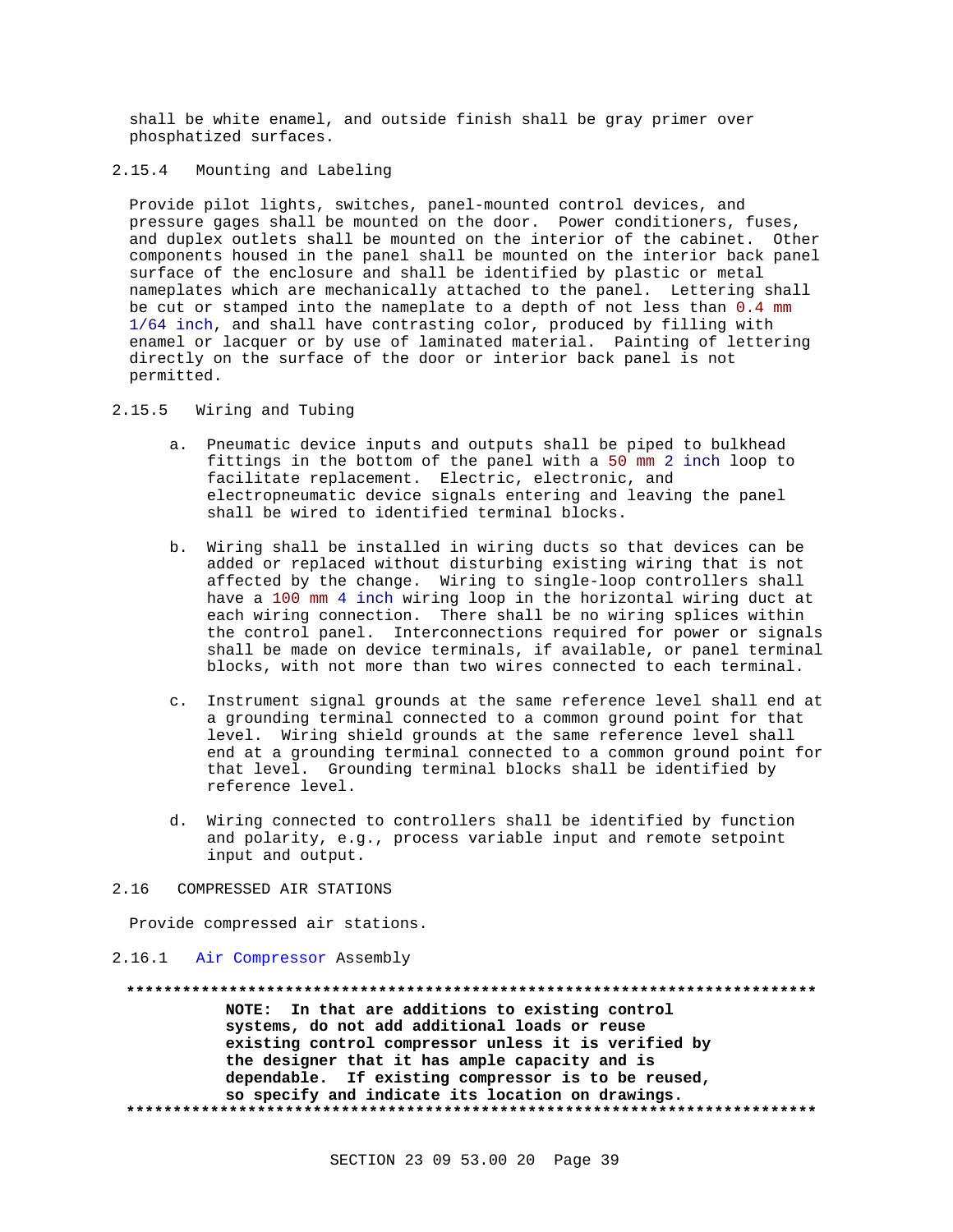- $\mathbb{R}$ a. Compressor shall be equipped with an electric motor with a totally enclosed belt guard, operating pressure switch, safety relief valves, gages, intake filter, and intake silencer. Compressor shall have combination type magnetic starter with undervoltage protection and thermal overload protection for each phase. Compressor shall be supported by a steel base mounted on an air storage tank. Air compressor shall be sized to supply compressed air required by the control system while operating not more than one-third of the time.
- NOTE: Regarding the text below, provide duplex air compressors for systems having greater than 50 control air users or greater than 0.71 L/s 1.5 cubic feet per minute of free air.
- $\Gamma$ b. Compressor shall be a duplex machine. Compressor shall be equipped with an electric motor with a totally enclosed belt guard, operating pressure switch, safety relief valve, cylinder unloader or solenoid unloader, intake filter, and intake silencer. Provide an alternator and two magnetic starters with undervoltage protection and thermal overload protection for each phase. Compressors shall be supported on a steel base mounted on an air storage tank. Compressor shall be sized to the control system compressed air requirement while operating not more than one-half of the time.
- $\mathbf{I}$ c. Compressed air storage tank shall be fabricated for working pressure of not less than 1379 kPa (gage) 200 psig, and constructed and certified in accordance with ASME BPVC. Tank shall be of sufficient volume so that no more than six compressor starts per hour are required with the starting pressure switch differential set at 138 kPa 20 psi differential. Tank shall be provided with an automatic condensate drain trap with a manual override feature.

## 2.16.2 Compressed Air Station Specialties

 $\mathbb{I}$ 

- a. Pressure regulator and refrigerated air dryer shall be provided in the air outlet line of the air storage tank. Dryer shall be sized for full air delivery capacity of compressor. Air shall be dried at a pressure of not less than 483 kPa (gage) 70 psig to a temperature not greater than 2 degrees C 35 degrees F. Dryer shall be provided with an automatic condensate drain trap with a manual override feature.
- b. Two parallel combination dirt and coalescing type oil filters with shutoff valves and pressure regulators shall be provided in the dryer discharge. Air filtration system shall be rated for full delivery capacity of compressor. Filter shall be 100 percent efficient for particle diameters down to 0.3 microns. Filter bowl shall be rated for 1034 kPa (gage) 150 psig maximum working pressure. One of the filters shall serve as a standby. Pressure regulator and safety valve shall be provided downstream of the filter.
- c. Flexible pipe connectors shall be designed for 1034 kPa (gage) and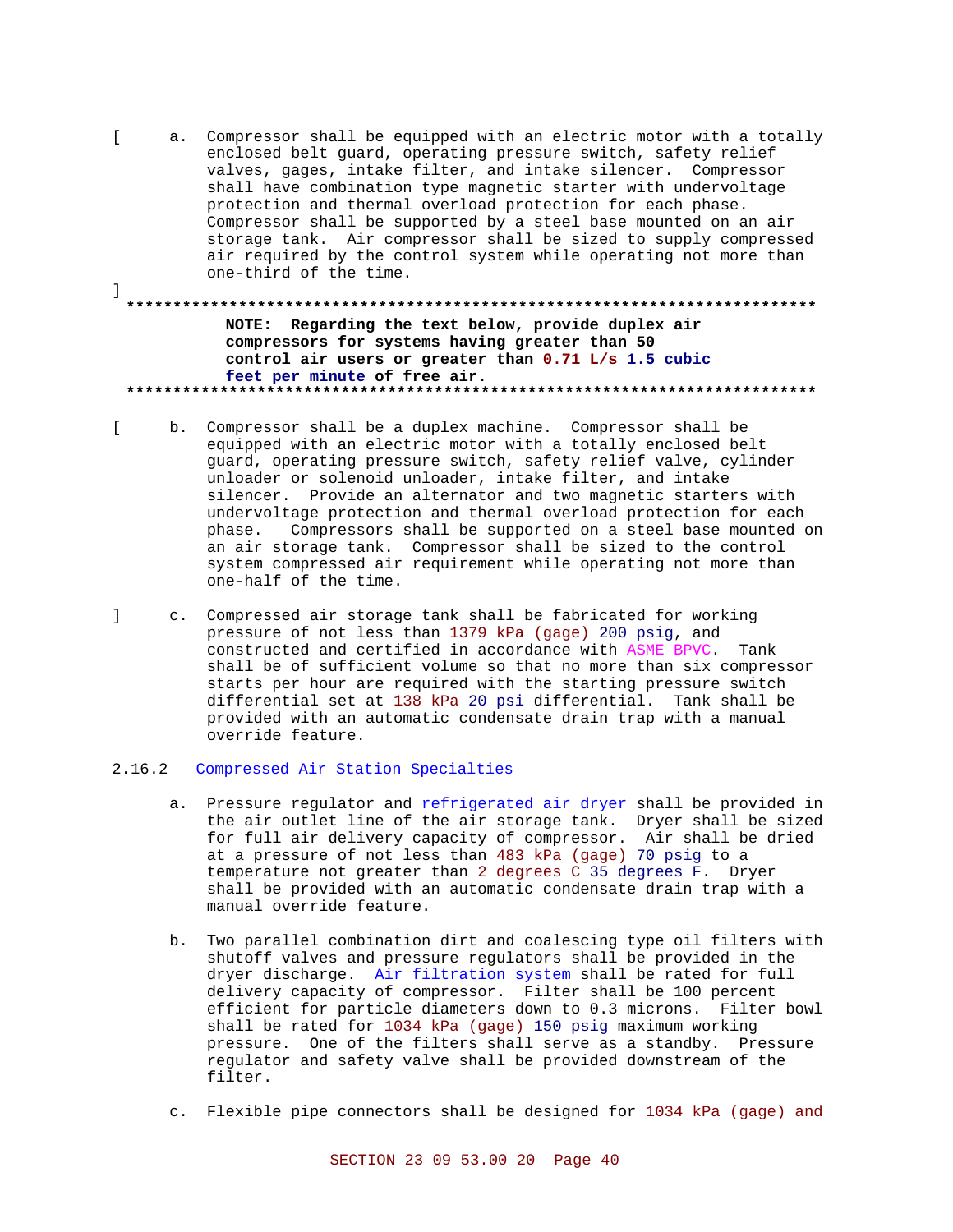121 degrees C 150 psi and 250 degrees F service, and shall be constructed of rubber, tetrafluoroethylene resin, or braided corrosion-resistant steel, bronze, monel, or galvanized steel. Connectors shall be suitable for service intended and may have threaded or soldered ends. Length of connectors shall be as recommended by the manufacturer for service intended.

d. Vibration isolation units shall be standard products with published loading ratings, and shall be single rubber-in-shear, double rubber-in-shear, or spring type.

#### 2.17 ELECTRONIC VARIABLE AIR VOLUME VAV TERMINAL UNIT CONTROLS

Provide electronic VAV terminal unit controls.

2.17.1 VAV Terminal Units

# NOTE: For NAVFAC LANT projects that use the regional specifications, refer to NAVFAC LANT regional specification NFGS 23 73 33.00 22 HEATING, VENTILATING AND COOLING SYSTEMS.

VAV terminal units shall be as specified in Section 23 30 00 HVAC AIR DISTRIBUTION.

- 2 1 7 2 Terminal Unit Controls
	- a. UL 916 and FCC Part 15. Controls for pressure independent boxes shall consist of a velocity sensing device in the primary air entering box, a room temperature sensing element, a damper actuator, and an adjustable microprocessor-based VAV box controller. Controls shall operate a damper for cooling [and a duct coil for heating]. Actuator shall open or close the device to which it is applied within 6 minutes.
	- b. Controls for pressure independent boxes with recirculating fans shall consist of a velocity sensing device in the primary air entering the box, a room temperature sensing element, an adjustable microprocessor-based VAV box controller, a damper with actuator, and a duct pressure switch to operate the recirculation Controller shall operate the damper for cooling and the  $f$ an recirculating fan [and duct coil] for heating.
	- c. One hand-held communication and programming device with an instruction manual, plus one additional hand-held communication device and instruction manual per 100 terminal units, shall be provided. Communication and programming device shall connect directly to the controller or to a jack at the room temperature sensing element location. Communication and programming device shall be used to read and set minimum velocity, maximum velocity, heating setpoint, and cooling setpoint, and to read air velocity and space temperature.

# 2.18 CONTROL TUBING AND WIRING

Provide HVAC control tubing and wiring.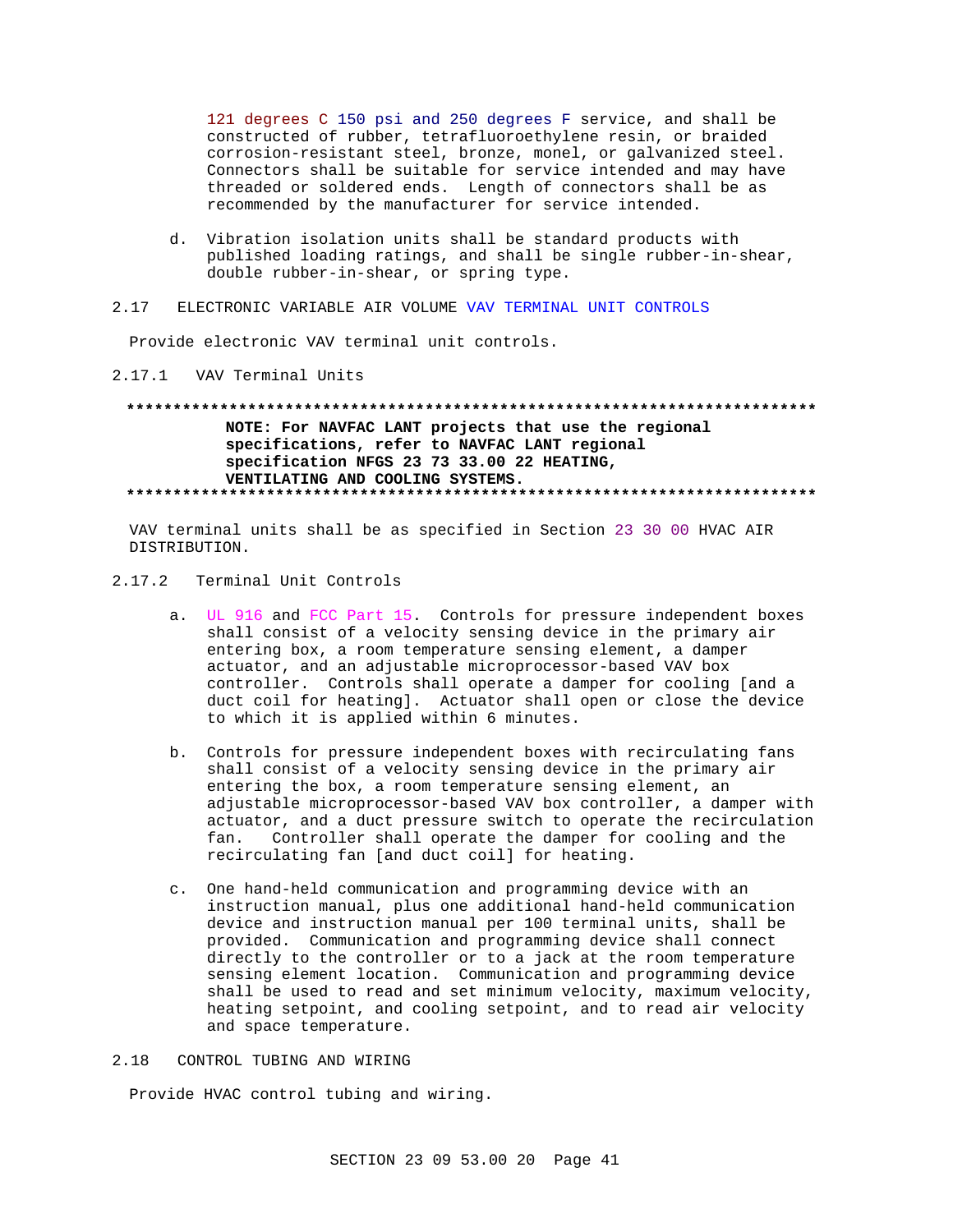## 2.18.1 Tube and Fittings

# NOTE: Systems that are critical and required for smoke removal operation shall have tubing of noncombustible material only.

## 2.18.1.1 Copper Tubing

ASTM B75/B75M or ASTM B88M ASTM B88. Tubing 10 mm 0.375 inch outside diameter and larger shall have a minimum wall thickness equal to ASTM B88M ASTM B88, Type M. Tubing less than 10 mm 0.375 inch outside diameter shall have a minimum wall thickness of 0.64 mm 0.025 inch. Concealed tubing shall be hard or soft copper; multiple tubing shall be racked or bundled. Exposed tubing shall be hard copper; rack multiple tubing. Tubing for working pressures greater than 206 kPa (gage) 30 psig shall be hard copper. Bundled tubing shall have each tube numbered each 2.0 meters six feet minimum. Racked and individual tubes shall be permanently identified at each end. Fittings shall be solder type ASME B16.18 or ASME B16.22, using ASTM B32, Plumbing Code approved lead-free solder, or compression type ASME B16.26.

#### $2.18.1.2$ Polyethylene Tubing

# NOTE: If the building has crawl spaces or ceilings with openings to the outside, such as vent louvers, prohibit use of bare polyethylene tubing in these areas.

Polyethylene tubing shall be provided only for systems with working pressure of 206 kPa (gage) 30 psig or less. Provide flame-resistant, multiple polyethylene tubing in flame-resistant protective sheath with Mylar barrier, or unsheathed flame-resistant polyethylene tubing in rigid metal, intermediate metal, or electrical metallic tubing conduit for areas where tubing is exposed. Single, unsheathed, flame-resistant polyethylene tubing may be used where concealed in walls or above ceilings and within control panels, except prohibited in crawl spaces, attics, and above-ceiling spaces that are vented to the outdoors. Do not provide polyethylene tubing for [systems indicated as critical and] smoke removal systems. Number each tube in sheathing each two feet minimum. Permanently identify unsheathed tubing at each end. Provide compression or barbed push-on type fittings. Extruded seamless polyethylene tubing shall conform to the following:

- a. Minimum burst pressure requirements: 690 kPa (gage) at 24 degrees C to 172 kPa (gage) at 66 degrees C 100 psig at 75 degrees F to 25 psig at 150 degrees F.
- b. Stress crack resistance: ASTM D1693, 200 hours minimum.
- c. Tensile strength (minimum): ASTM D638, ASTM D638, 7583 kPa 1100 psi.
- d. Flow rate (average): ASTM D1238, 0.30 decigram per minute.
- e. Density (average): ASTM D792, 920 kg/m3 57.5 pounds per cubic feet.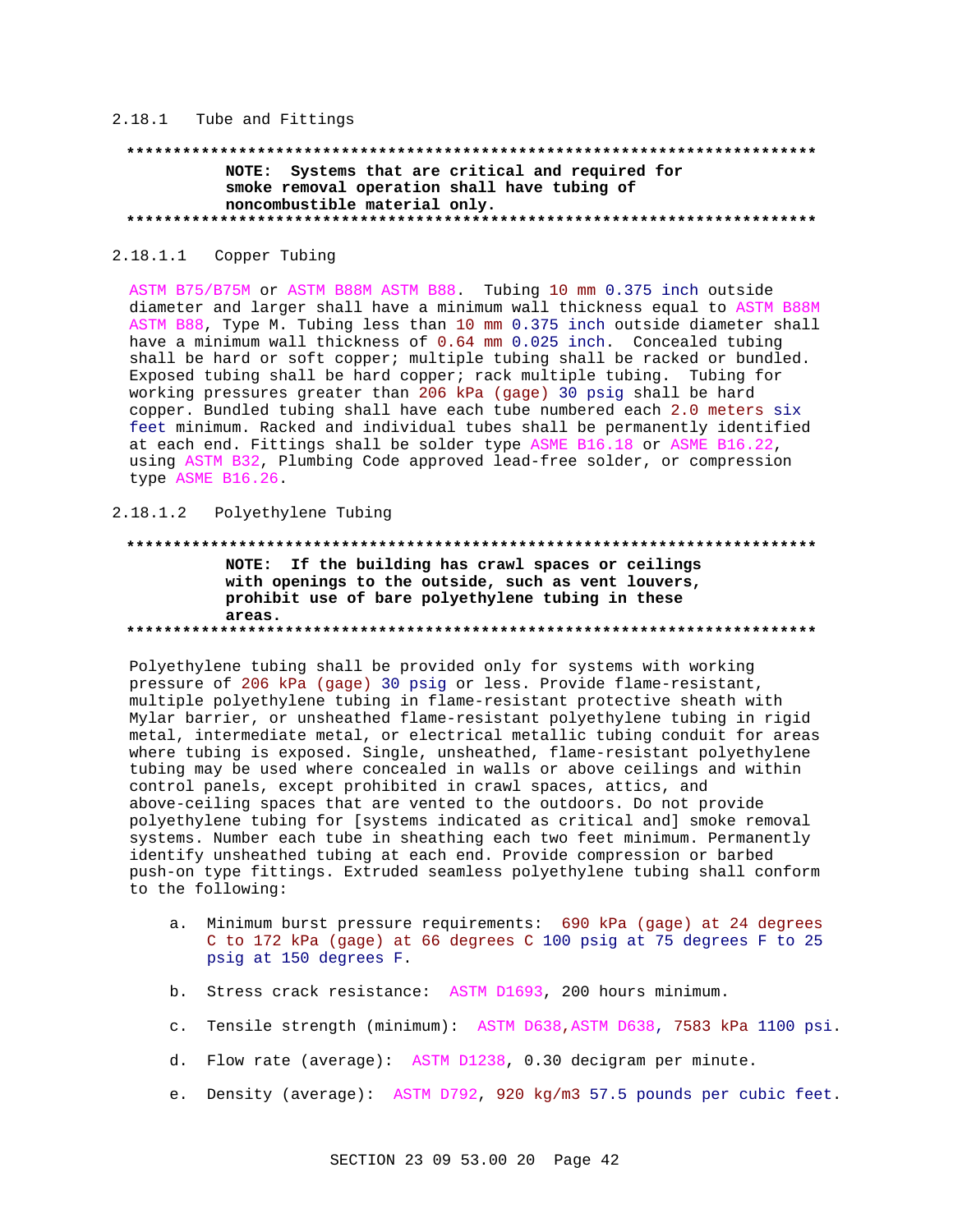f. Burn rate: ASTM D635.

# 2.18.2 Wiring

- a. Terminal blocks shall be insulated, modular, feed-through, clamp style with recessed captive screw-type clamping mechanisms. Terminal blocks shall be rail mounted, and shall have end plates, partition plates or enclosed sides for separation.
- b. Control wiring for 24-V circuits shall be 18 AWG minimum and shall be rated for 300-V service.
- c. Wiring for circuits operating at more than 100 V shall be 14 AWG minimum and shall be rated for 600-V service.
- d. Analog signal wiring circuits within control panels shall not be less than 20 AWG and shall be rated for 300-V service.
- Instrumentation cable shall be 18 AWG, stranded copper, single or e. multiple twisted, minimum 2-inch lay of twist, 100 percent shielded pairs, and shall have 300-V insulation. Each pair shall have a 20-AWG tinned copper drain wire, individual pair, and overall insulation. Cables shall have an overall aluminum polyester or tinned overall copper cable shield tape, 20-AWG tinned-copper cable drain wire, and overall cable insulation.
- f. Nonconducting wiring ducts in control panels shall have slotted side snap-on covers, fittings for connecting ducts, mounting clips for securing ducts, and wire retaining clips.

### PART 3 EXECUTION

## 3.1 INSTALLATION

## NOTE: Indicate access doors where required for servicing mounted devices.

Perform installation under the supervision of competent technicians regularly employed in the installation of control systems. Provide components for a complete and operational control system. Provide control system complete and ready for operation, as specified and indicated. Provide dielectric isolation where dissimilar metals are used for connection and support. Penetrations through and mounting holes in the building exterior shall be watertight. Control system installation shall provide adequate clearance for control system maintenance by maintaining access spaces between coils, to mixed-air plenums, and as required to calibrate, remove, repair, or replace control system devices. Control system installation shall not interfere with the clearance requirements for mechanical and electrical system maintenance. Install devices mounted in or on piping or ductwork, on building surfaces, in mechanical and electrical spaces, or in occupied space ceilings in accordance with manufacturer's recommendations and as indicated on contract documents. Provide control devices to be installed in piping and ductwork with required gaskets, flanges, thermal compounds, insulation, piping, fittings, and manual valves for shutoff, equalization, purging, and calibration. Certify that installation of control system is complete and technical requirements of this section have been met.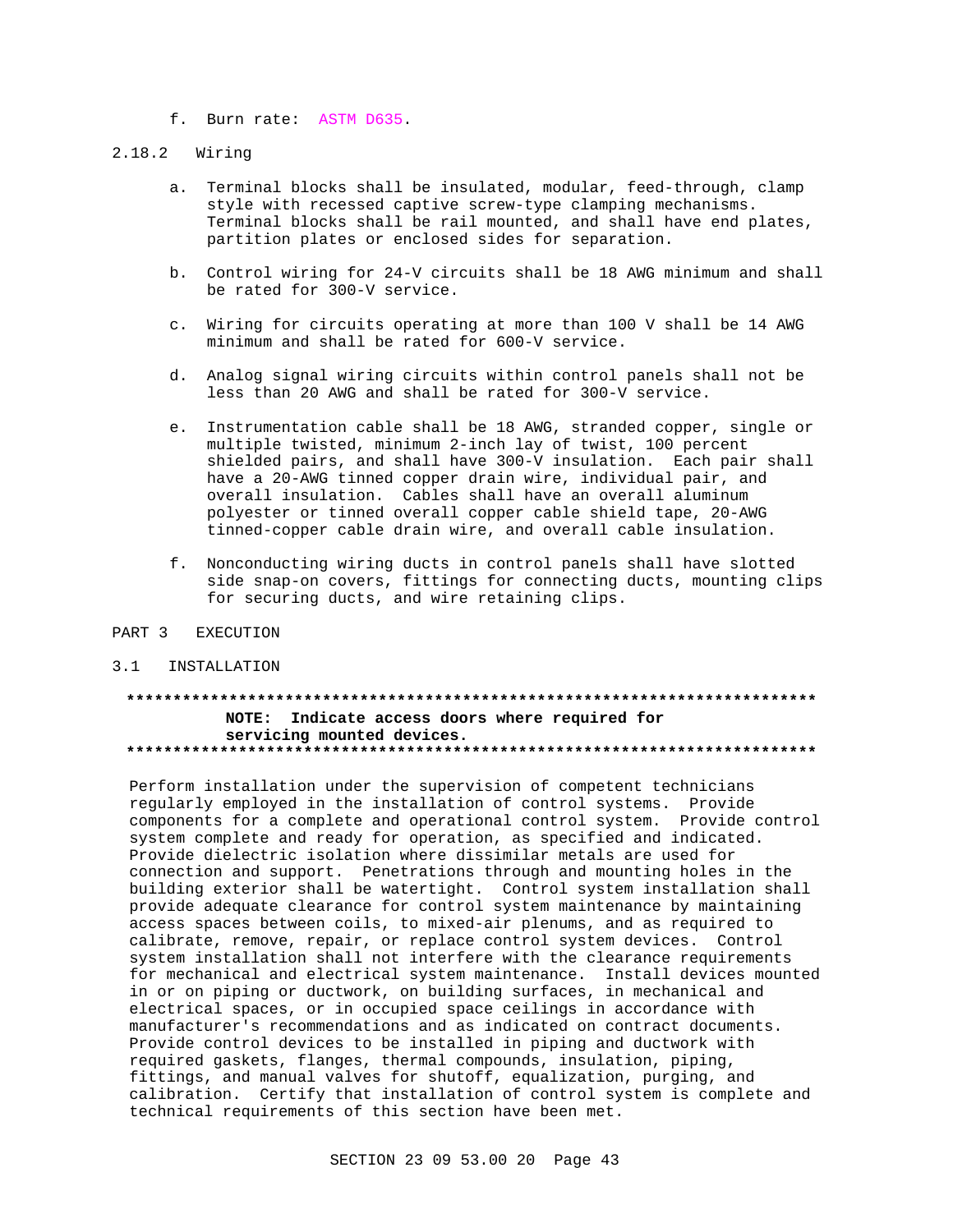### $3.1.1$  Sensors

Provide sensors in locations to sense the appropriate condition. Install sensor and transmitter where easily accessible and serviceable without special tools. Sensors shall be calibrated to the accuracy specified in the contract, and operate correctly when installed. Do not install sensors designed for one application in the place of another application (e.g., replacing a duct sensor with a room sensor).

#### $3.1.1.1$ Room Sensors

Provide on interior walls to sense average room conditions. Avoid locations which may be covered by office furniture. Do not mount room sensors on exterior walls if other locations are available. Mount centerline of sensor 1 1/2 meters 5 feet above finished floor.

#### $3.1.1.2$ Duct Temperature Sensors

Provide sensors in ductwork in general locations as indicated. Select specific sensor location within duct to accurately sense appropriate air temperatures. Locate sensor connection boxes in position not obstructed by ducts or equipment. Install gaskets between sensor housing and duct Seal duct and insulation penetrations. Install duct averaging wall. sensors between two rigid supports in serpentine position to sense average conditions. Sensor shall have a total minimum length of 825 mm per square meter one linear foot per 4 square feet of duct area. Sensor shall be mounted a minimum of 80 mm 3 inches from outside wall surface. Thermally isolate temperature sensing elements from supports. Provide duct access doors to averaging sensors.

#### $3.1.1.3$ Immersion Temperature Sensors

## NOTE: Indicate pipe size increases for thermowells in small diameter piping.

Provide thermowells for sensors measuring temperatures in liquid applications or pressure vessels. Locate wells to sense continuous flow conditions. Do not install wells using extension couplings. Where piping diameters are smaller than the length of the wells, provide wells in piping at elbows to effect proper flow across entire area of the well. Wells shall not restrict flow area to less than 70 percent of pipe area. Increase piping size as required to avoid restriction. Temperature sensors shall be installed in thermowells with thermal transmission material to speed the response of temperature measurement. Provide thermowells with sealing nuts to contain thermal transmission material.

#### $3.1.1.4$ Strap-on Temperature Sensors

Strap-on temperature sensors, using helical screw stainless steel clamps, shall be permitted on new hot water piping for on-off operation, and for existing hot water piping sizes not greater than 80 mm 3 inches. Clean the pipe to bright metal. Insulate strap-on bulb and pipe after installation. Provide other liquid temperature sensors with thermowells. Provide NEMA 250 Type 4 enclosures for outdoor installations. Provide brushed aluminum or brushed stainless steel enclosures for sensors located in finished spaces.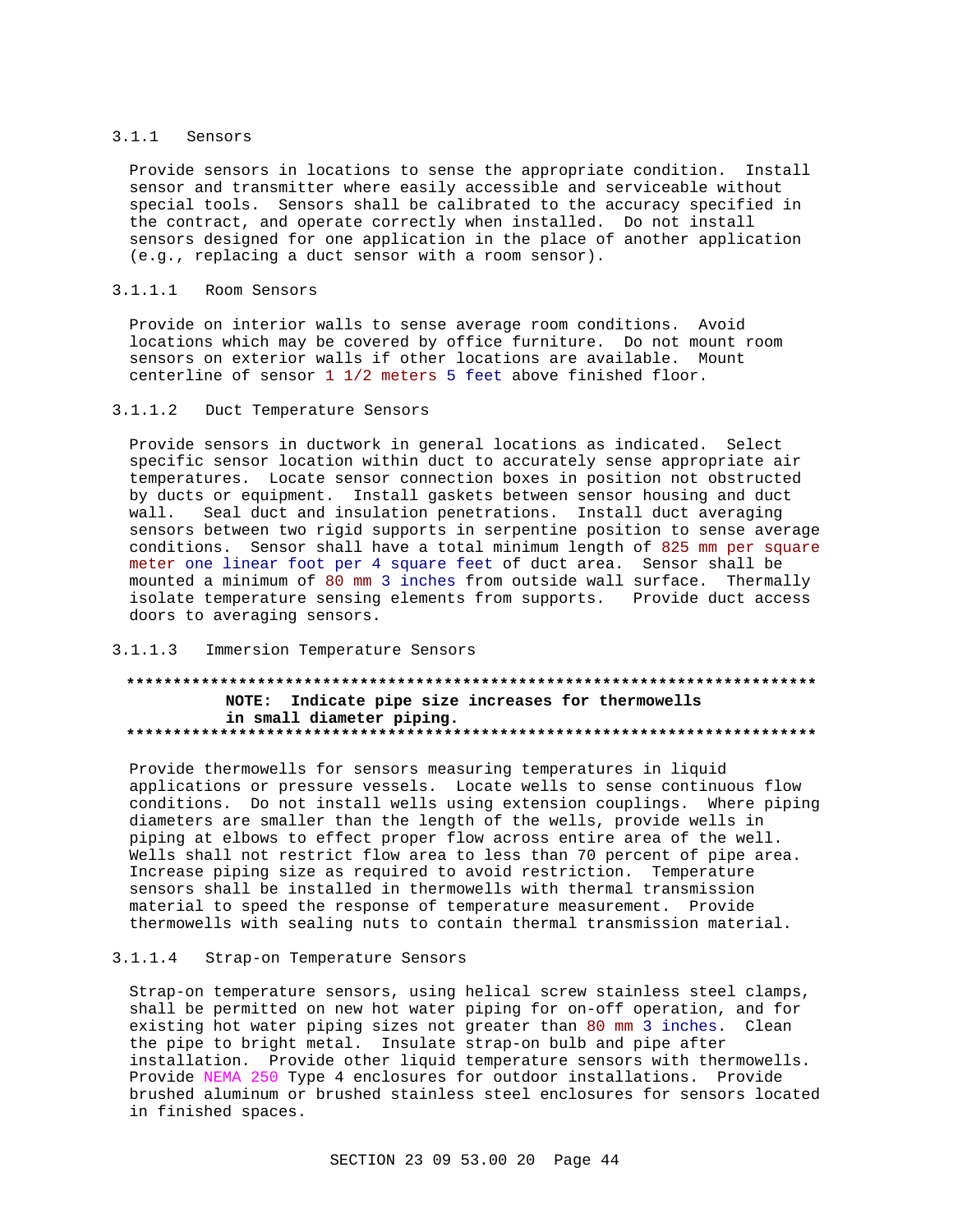### 3.1.1.5 Outside Air Temperature Sensors

Provide outside air temperature sensor on north side of building, away from exhaust hoods, air intakes, and other areas which may affect temperature readings. Install sunshields to protect outside air temperature sensor from direct sunlight.

## 3.1.1.6 Low-Temperature Protection Thermostats (Freezestats)

Provide thermostat for each [7.5 square meter] [80 square feet] [\_\_\_\_\_] of coil-face area to sense the temperature at location indicated. Install thermostat sensing element in serpentine pattern.

## 3.1.2 Thermometers

Provide thermometers which are installed in liquid systems in thermowells with thermal transmitting materials within the well to speed the response of temperature measurement.

## 3.1.3 Pressure Sensors

## 3.1.3.1 Duct Static Pressure

Duct static pressure sensor shall be located where indicated on drawings. If no location is indicated, it should be located approximately two-thirds of distance from supply fan to the end of duct with greatest pressure drop.

## 3.1.3.2 Steam Pressure

Provide snubbers and isolation valves on steam pressure sensing applications.

# 3.1.4 Pressure Gages

Provide snubbers for gages in piping systems subject to pulsation. Gages for steam service shall have pigtail fittings with cocks. Install pressure gages at locations indicated. Pneumatic output lines shall have pressure gages mounted near the control panel.

## 3.1.5 Valves

Provide valve with stems upright where possible but with stems not lower than horizontal. Provide positioners where indicated and where necessary to prevent overlap of heating and cooling where one controller operates more than one pneumatic device and to maintain the proper dead band between heating and cooling.

## 3.1.6 Damper Actuators

Provide damper actuators so that the damper sealing action is smooth and sufficient to maintain leakage at or below specified leakage rate. Multiple actuators operating a common damper shall be connected to a common drive shaft. Provide positioners where indicated and where necessary to prevent overlap of heating and cooling where one controller operates more than one pneumatic device and to maintain the proper dead band between heating and cooling.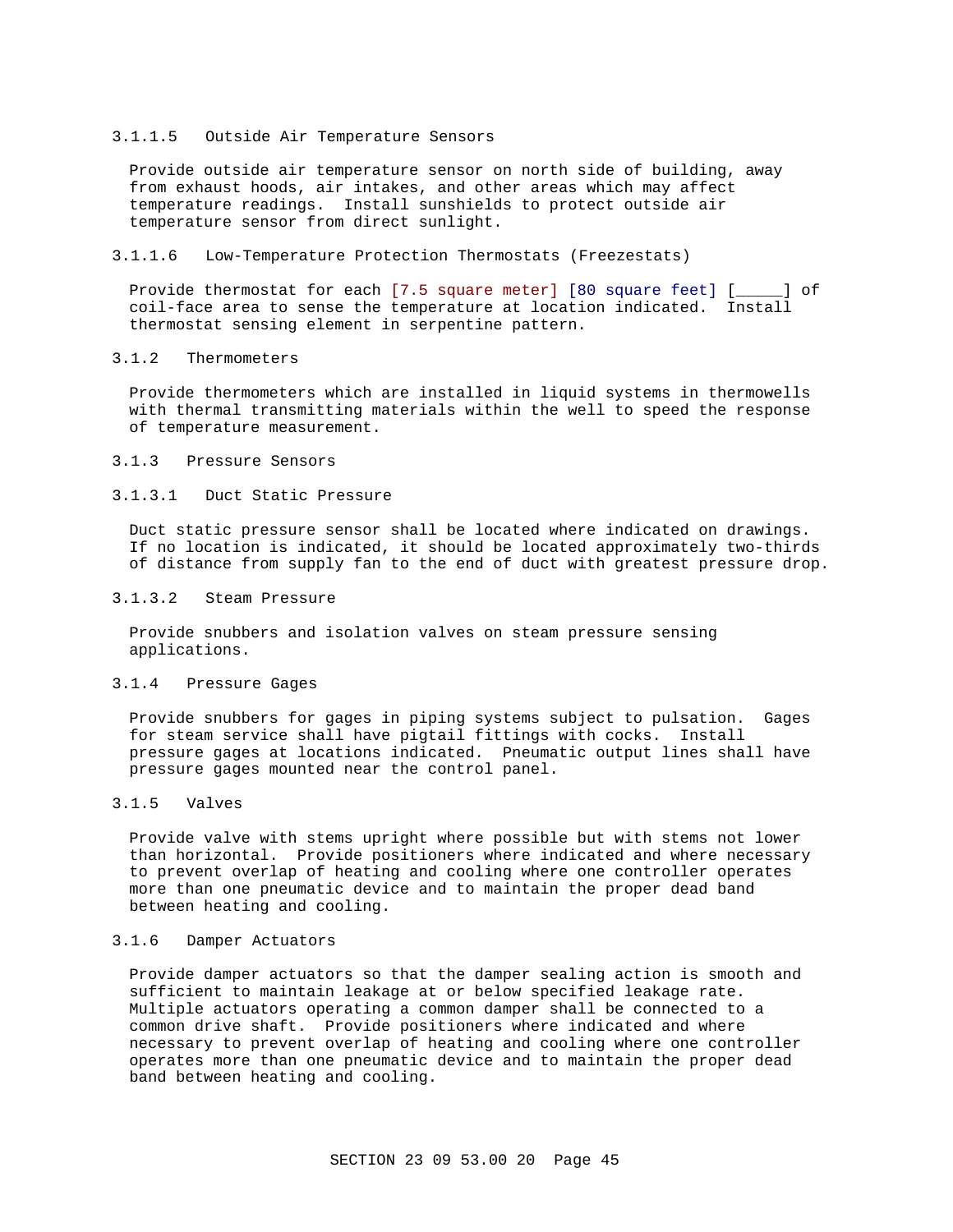## 3.1.7 Access Doors

Provide access doors in ductwork to service airflow monitoring devices, devices with averaging elements, and low-temperature protection thermostats (freezestats).

- 3.1.8 Tubing
	- a. Provide control system so that pneumatic lines are not exposed to air temperatures below minus 4 degrees C 25 degrees F. Install tubes and tube bundles exposed to view neatly in lines parallel to lines of the building. Route tubing between panels and actuators in mechanical and electrical spaces so that lines are easily traceable. Tubes shall be permanently tagged on both ends with an identifier indicated on shop drawings. Install concealed tubing in finished areas, and install exposed tubing in unfinished areas such as mechanical equipment rooms.
	- b. Pneumatic lines in mechanical and electrical spaces shall be plastic tubing or copper tubing. Install horizontal and vertical runs of plastic tubes or soft copper tubing in raceways dedicated to tubing. Dedicated raceways shall be supported every 2 meters 6 feet of horizontal run and every 2.44 meter 8 feet for vertical runs. Tubing not installed in raceways shall be hard-drawn copper tubing with sweat fittings and valves, supported every 2 meter 6 feet of horizontal run and every 2.44 meters 8 feet for vertical runs.
	- c. Tubing for connecting sensing elements and transmitters to liquid and steam lines shall be [copper] [Series 300 stainless steel] with [brass compression] [stainless steel compression] fittings.
	- d. Tubing for final connection of sensing elements and transmitters to ductwork shall be plastic with a maximum length of 305 mm 12 inches.
	- e. Tubing external to mechanical and electrical spaces, where run in plenum ceilings, shall be soft copper with sweat fittings, supported every 2.44 meters 8 feet. Tubing not in plenum spaces shall be soft copper with sweat fittings supported every 2.44 meters 8 feet or shall be plastic tubing in raceways dedicated to tubing.
	- f. Provide tubing in concrete in rigid conduit. Install tubing in walls containing insulation, fill, or other packing materials in raceways dedicated to tubing.
	- g. Final connections to actuators shall be plastic tubing, a maximum of 305 mm 12 inches long and unsupported at the actuator.
	- h. Provide a manual valve at each HVAC control panel to allow shutoff of main air. Pneumatic connections to HVAC control panels shall be made using bulkhead fittings except where bundled tubing is being used.
	- i. Final connections to HVAC control panel bulkhead fittings shall be exposed tubing approximately 305 mm 12 inches long.
	- j. Tubing and two insulated copper phone wires for installation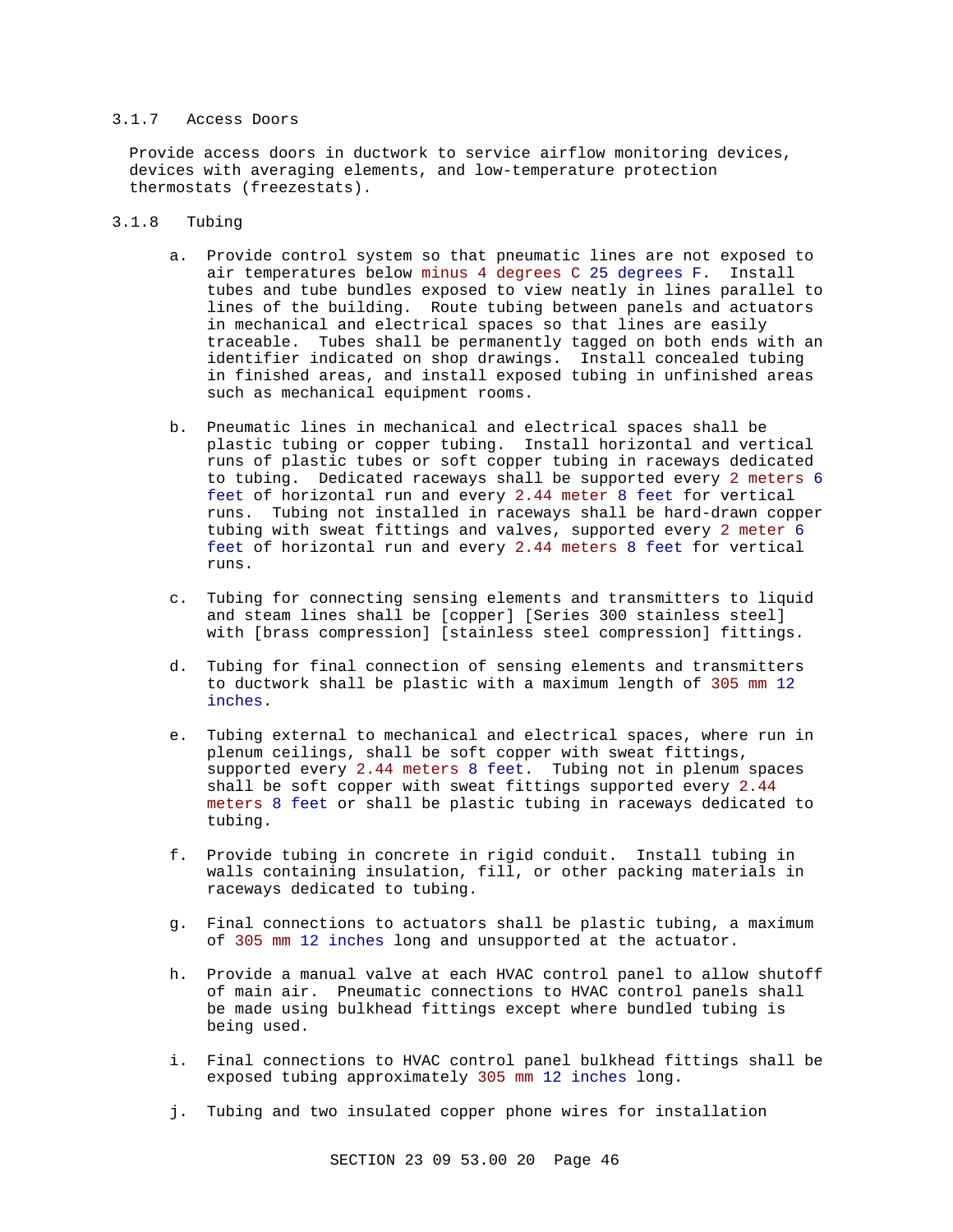checkout may be run in the same conduit. Tubing and electrical power conductors shall not be run in the same conduit. Control circuit conductors, 24 V or less, may be run in the same conduit as polyethylene tubing.

## 3.1.9 Wiring

- a. Provide wiring external to control panels, including low-voltage wiring, in metallic raceways. Install wiring without splices between sensors, transmitters, control devices, and HVAC control panels. Install instrumentation grounding as necessary to prevent ground loops, noise, and surges adversely affecting operation of the system. Tag cables, conductors, and wires at both ends, with identifiers indicated on shop drawings.
- b. Other electrical work shall be specified in Section 26 20 00 INTERIOR DISTRIBUTION SYSTEM. Provide step-down transformers where control equipment operates at lower than line circuit voltages. Transformers serving individual heating, ventilating, and air-conditioning units shall be fed from fan motor leads, or fed from the nearest distribution panelboard or motor control center, using circuits provided for that purpose.
- c. Ground control panels and cabinets as specified in Section 26 20 00 INTERIOR DISTRIBUTION SYSTEM. Grounding of the green ac ground wire at the breaker panel alone is not adequate. Install ground wire from each control panel to adequate building ground.

## 3.1.10 Foundations and Housekeeping Pads

Provide 80 mm 3 inch high concrete foundations and housekeeping pads for the HVAC control system air compressors.

## 3.1.11 Compressed Air Stations

Mount air compressor assembly on vibration eliminators, in accordance with ASME BPVC for tank clearance. Connect air line to the tank with a flexible pipe connector. Install compressed air station specialties with required tubing, including condensate tubing to a floor drain.

## 3.1.12 Control Drawings

Post laminated copies of as-built control system drawings in each mechanical room.

## 3.2 ADJUSTMENTS

Calibrate instrumentation and controls, and verify specified accuracy using test equipment traceable to National Institute for Science and Technology (NIST) standards. Adjust controls and equipment to maintain conditions indicated, to perform the functions indicated, and to operate in the sequence specified.

## 3.3 FIELD QUALITY CONTROL

## **\*\*\*\*\*\*\*\*\*\*\*\*\*\*\*\*\*\*\*\*\*\*\*\*\*\*\*\*\*\*\*\*\*\*\*\*\*\*\*\*\*\*\*\*\*\*\*\*\*\*\*\*\*\*\*\*\*\*\*\*\*\*\*\*\*\*\*\*\*\*\*\*\*\* NOTE: Include Section 23 05 93 TESTING, ADJUSTING AND BALANCING. \*\*\*\*\*\*\*\*\*\*\*\*\*\*\*\*\*\*\*\*\*\*\*\*\*\*\*\*\*\*\*\*\*\*\*\*\*\*\*\*\*\*\*\*\*\*\*\*\*\*\*\*\*\*\*\*\*\*\*\*\*\*\*\*\*\*\*\*\*\*\*\*\*\***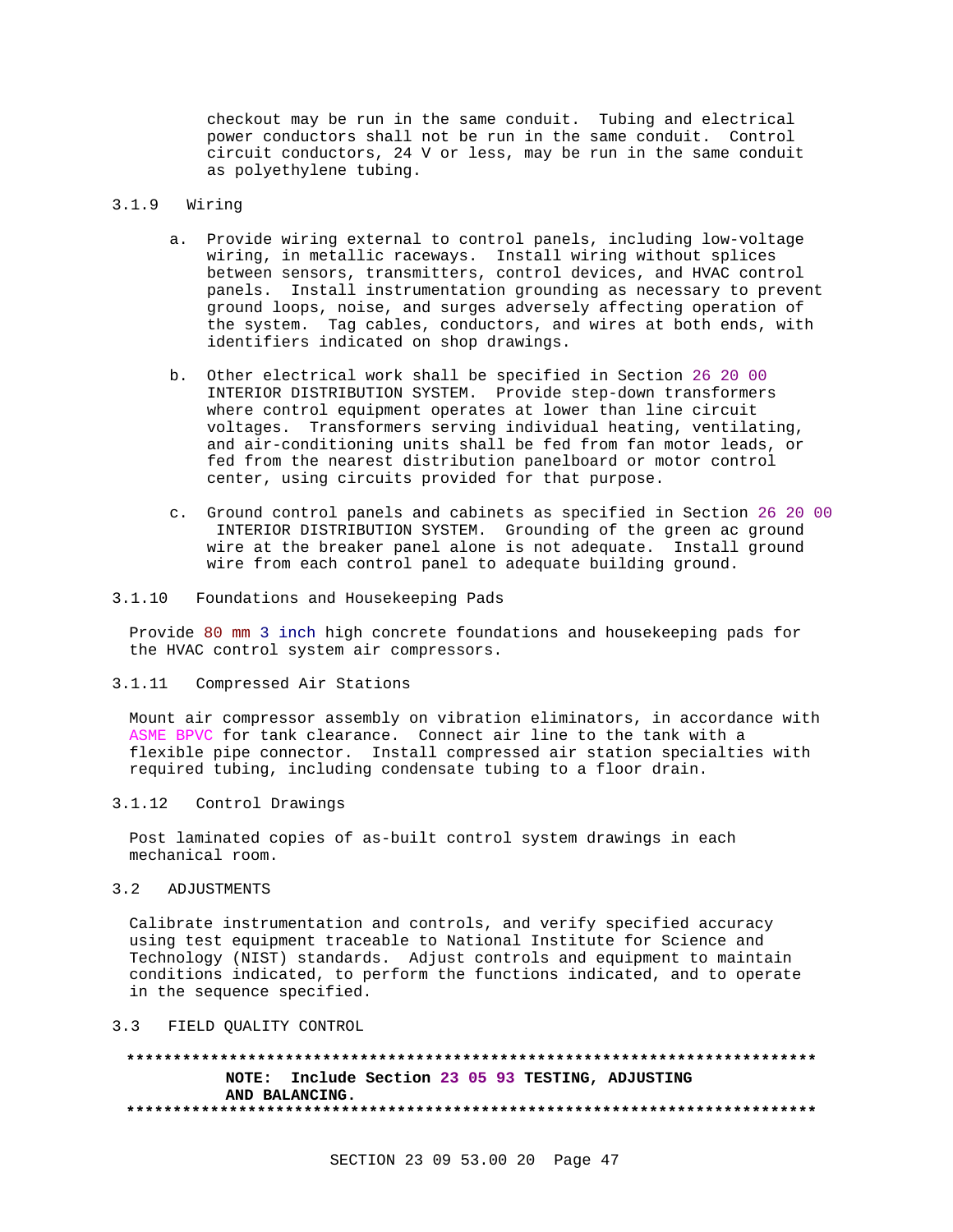- a. Demonstrate compliance of HVAC control systems. Furnish personnel, equipment, instrumentation, and supplies necessary to perform calibration and site testing. Calibrate test equipment in accordance with NIST standards. Ensure that tests are performed or supervised by competent employees of the control system installer or the control system manufacturer regularly employed in testing and calibration of control systems.
- b. Testing shall include field tests and the performance verification test. Field tests shall demonstrate proper calibration of instrumentation, input and output devices, and operation of specific equipment. The performance verification test shall ensure proper execution of sequence of operation and proper tuning of control loops.
- c. The plan for each phase of field acceptance testing shall be approved in writing before beginning that phase of testing. Furnish written notification of planned testing to Contracting Officer at least 21 days prior to testing. Include proposed test procedures with notification. The Contractor will not be allowed to start testing without written Government approval of test procedures. Test procedures shall consist of detailed instructions for complete testing to prove the performance of heating, ventilating, and air-conditioning system and control system. Include the following tests in test procedures.
- d. Submit original copies of data produced, including results of each test procedure, to the Government at the conclusion of each phase of testing. Tests are subject to supervision and approval by Contracting Officer. Do not perform testing during scheduled seasonal off-periods of heating and cooling systems.

# 3.3.1 Test Reporting

After completion or termination of field tests and again after the performance verification test, identify, determine causes, replace, repair, or calibrate equipment which fails to meet the specification; and deliver a written report to the Government. The report shall document test results, explain in detail the nature of each failure, and corrective action taken. After delivering the performance verification test report, the Contractor shall convene a test review meeting at the job site to present results and recommendations to the Government. As a part of the test review meeting, the Contractor shall demonstrate by performing appropriate portions of field tests or the performance verification test that failures have been corrected. Based on Contractor's report and test review meeting, the Government will determine either the restart point or successful completion of testing. Do not commence required retesting until after receipt of written notification by the Government. At the conclusion of retesting, repeat the assessment.

# 3.3.2 Contractor's Field Testing

Calibrate field equipment and verify equipment and system operation before system is placed on-line. Include the following tests in field testing.

3.3.2.1 Tubing and Wiring Integrity Tests

Test tubing system pneumatically at 1.5 times the design working pressure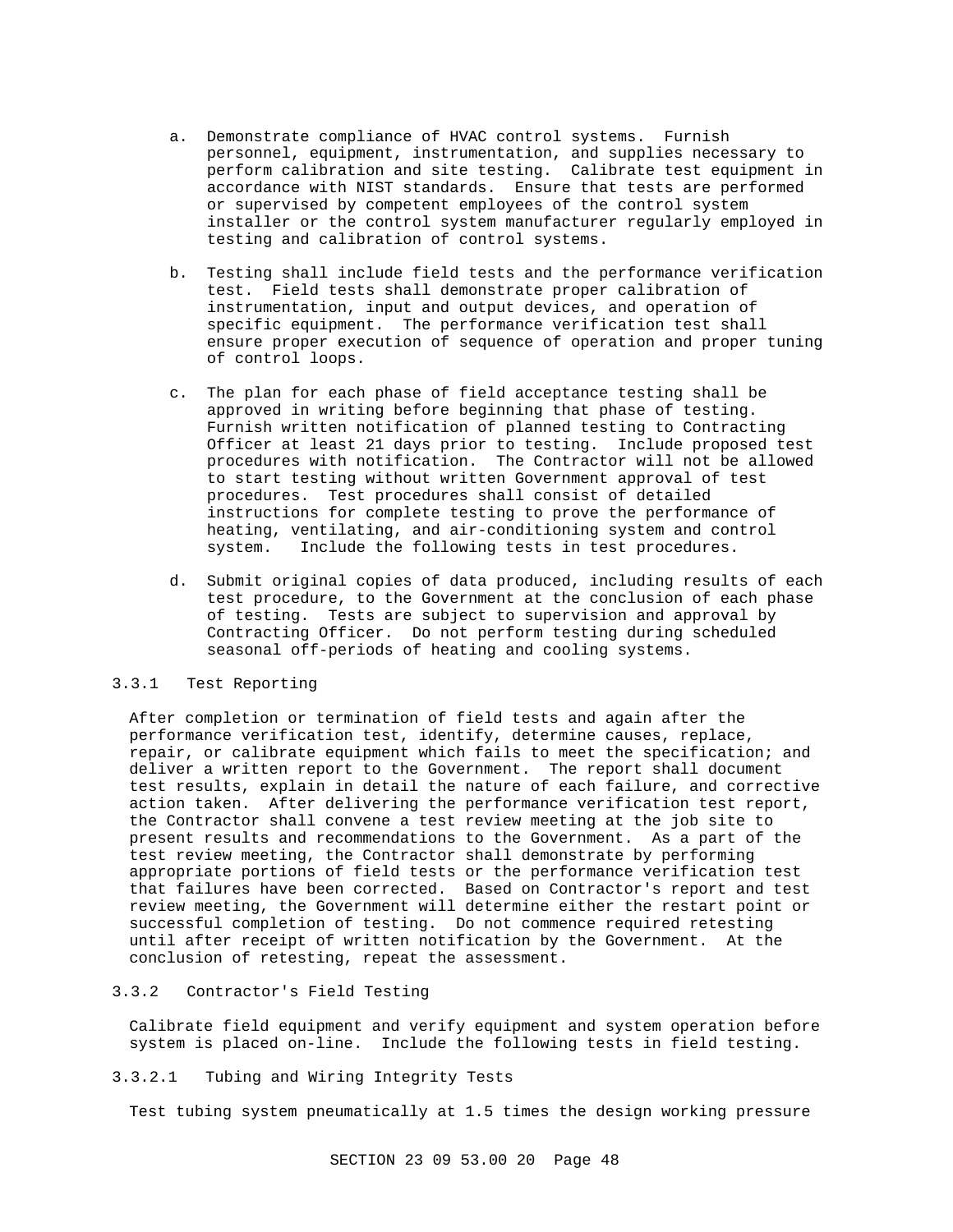for 24 hours. Allowable leakage rate is that which produces a pressure drop 7 kPa (gage) 1 psig in 24 hours with compressed air supply turned off. Test wiring for continuity, ground faults, and open and short circuits.

## 3.3.2.2 System Inspection

Observe HVAC control system in shutdown condition. Check dampers and valves for proper normal positions. Document positions for the performance verification test report.

3.3.2.3 Calibration Accuracy and Operation of Input Test

Verify correct calibration and operation of input instrument. For each sensor and transmitter, including for temperature, pressure, relative humidity, and dew point inputs, record the reading at the sensor or transmitter location using calibrated test equipment. Record the output reading provided by that sensor or transmitter. Document each of these location and output readings for the performance verification test report. The test equipment shall have been calibrated within one year of the date of use in the field. Test equipment calibration shall be traceable to the measurement standard of the National Institute of Standards and Technology.

3.3.2.4 Operation of Output Test

Check the operation of output to verify correct operation. Operate analog device to minimum range (e.g., 4 mA) and maximum range (e.g., 20 mA), and measure and record actual output values.

3.3.2.5 Actuator Range Adjustment

With the controller, apply a control signal to each actuator and verify that the actuator operates properly from its normal position through to the full range of stroke position. Record actual spring ranges and normal positions for modulating control valves and dampers.

3.3.3 Coordination With HVAC System Balancing

Tune the control system after air and hydronic systems have been balanced, minimum damper positions have been set, and a report has been issued.

3.3.4 Field Test Documentation

Before scheduling the performance verification test, provide field test documentation and written certification of completion to Contracting Officer and the Naval Energy and Environmental Support Activity (NEESA), that the installed system has been calibrated, tested, and is ready to begin the performance verification test. Do not start the performance verification test prior to receiving written permission from the Government.

## 3.3.5 Performance Verification Test

Conduct the performance verification tests to demonstrate that the control system maintains setpoints and that the control loops are tuned for the correct sequence of operation. Conduct the performance verification test during one week of continuous HVAC and control systems operation and before final acceptance of work. Specifically, the performance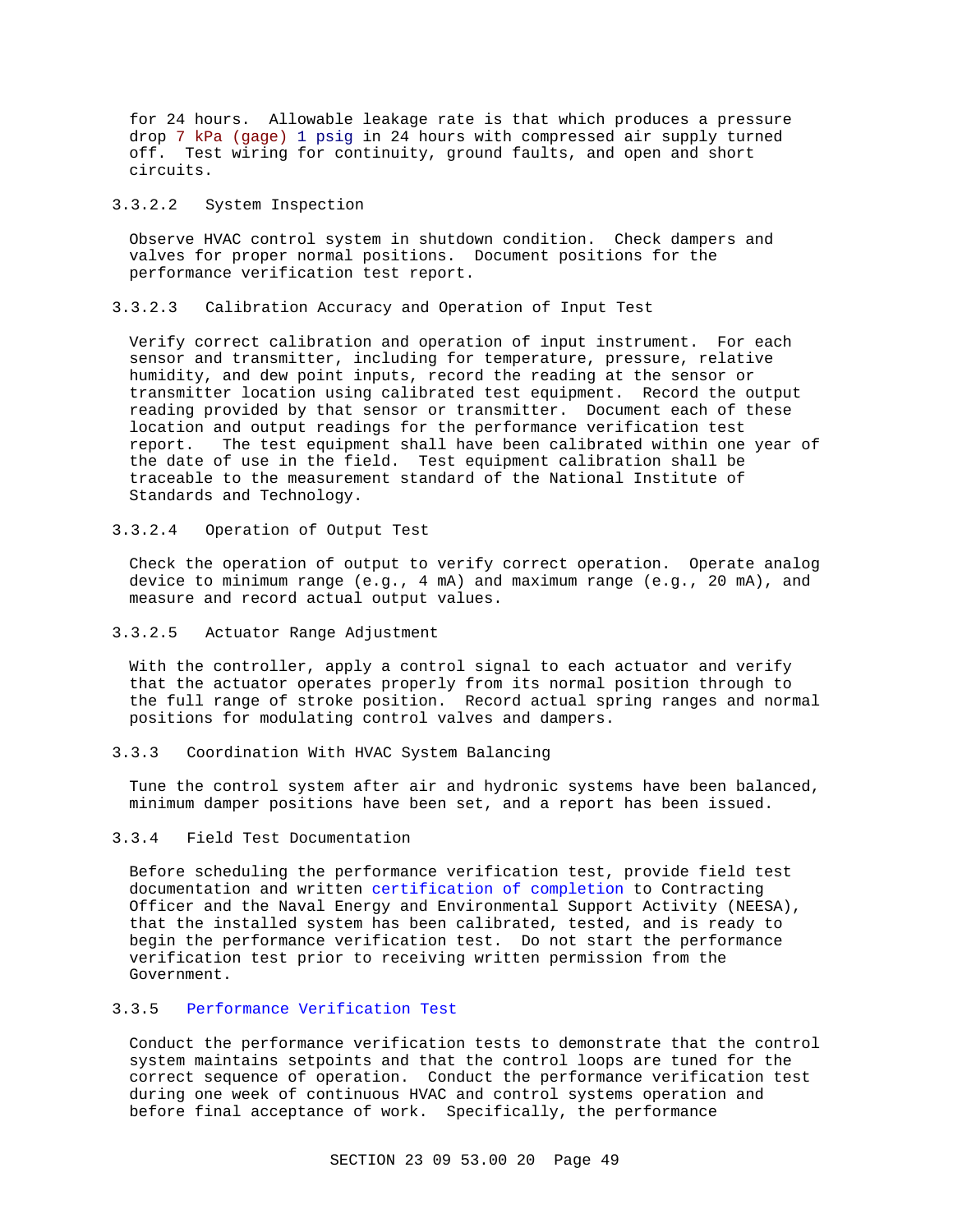verification test shall demonstrate that the HVAC system operates properly through the complete sequence of operation (e.g., seasonal, occupied and unoccupied, warm up, etc.), for specified control sequences. Demonstrate proper control system response for abnormal conditions for which there is a specified system or controls response by simulating these conditions. Demonstrate that hardware interlocks and safety devices work as designed. Demonstrate that the control system performs the correct sequence of control.

# 3.3.6 Opposite Season Test

Repeat the performance verification test during an opposite season to the first performance verification test.

# 3.4 TRAINING

Provide a qualified instructor to conduct training courses for designated personnel in maintenance and operation of HVAC and control systems. Orientate training to the specific system being installed under the contract. Furnish audiovisual equipment and other training materials and supplies. A training day is defined as 8 hours of classroom or lab instruction, including two 15-minute breaks and excluding lunch time, Monday through Friday, during the daytime shift in effect at the training facility. For guidance, assume that the attendees have a high school education and are familiar with HVAC systems. Submit planned training schedule, agenda, and class materials to the Government at least 45 days prior to training.

## 3.4.1 Training Course Documentation

Training shall be based on the operation and maintenance manuals and control system training manual. Deliver manuals for each trainee with two additional sets for archiving at the project site. Include an agenda, defined objectives, and a detailed description of subject matter for each lesson.

## 3.4.2 Operator Training I

The first class shall be taught for a period of 5 consecutive training days at least 1 month prior to the scheduled performance verification test. The first course shall be taught in a Government-provided facility on base. Training shall be classroom instruction, but have hands-on operation of similar digital controllers. Maximum of [5] [\_\_\_\_\_] personnel shall attend the course. Upon completion of course, each student, using appropriate documentation, shall be able to perform elementary operations, with guidance, and describe general hardware and functionality of the system. Course shall include but not be limited to description of hardware and operation of the system.

## 3.4.3 Operator Training II

The second course shall be taught in the field, using the operating equipment at project sites for a total of 16 hours of instruction per student, in blocks of 4 hours. Maximum of [5] [\_\_\_\_\_] personnel shall attend the course. Include hands-on training under constant monitoring of instructor. Course content shall duplicate the Operator Training I course as applied to the installed system. Instructor shall determine the level of the password to be issued to each student before each session. Upon completion of the course, students shall be proficient in system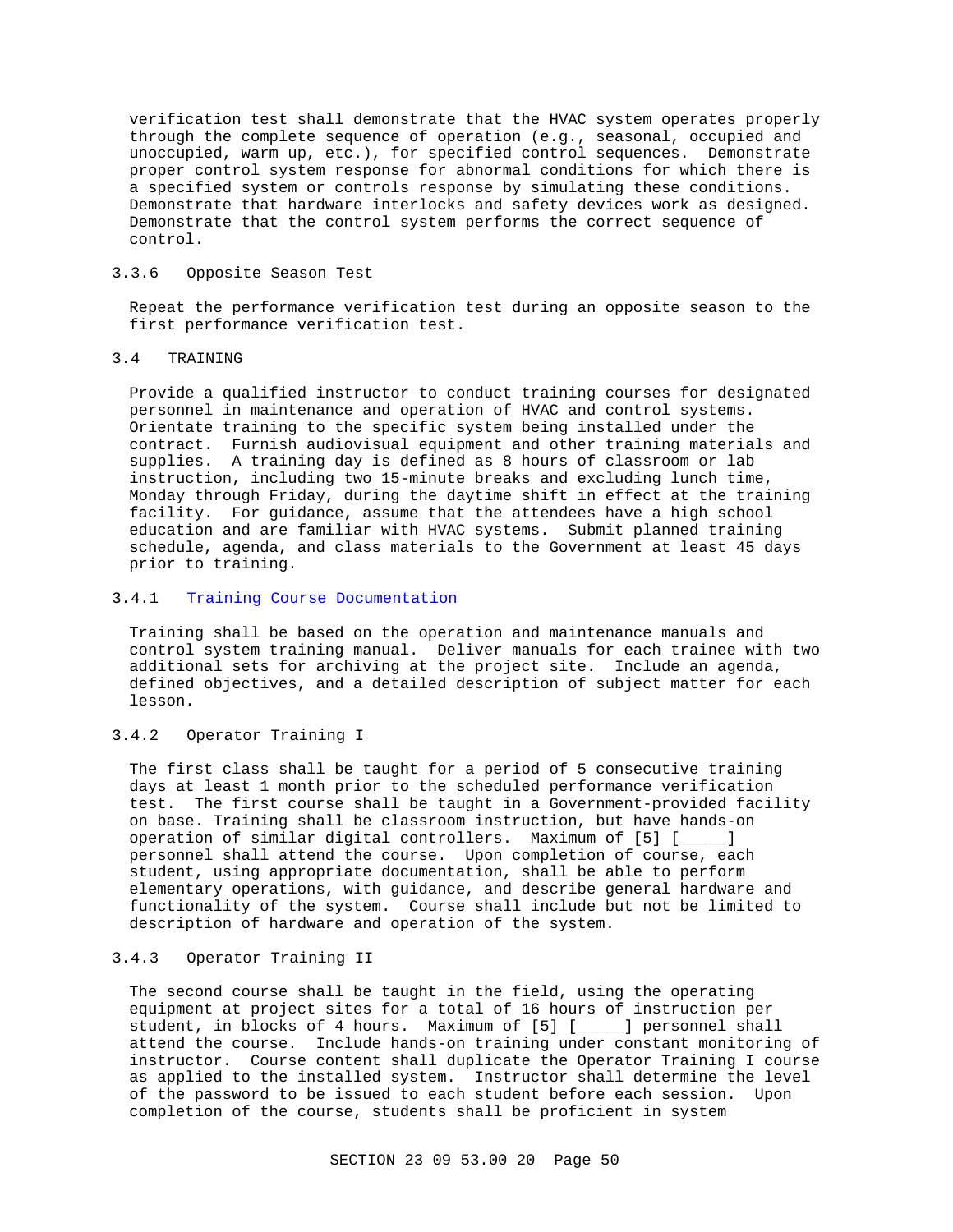operation. Prepare a written report describing the skill level of each student at the end of the course.

#### $3.4.4$ Operator Training III

The third course shall be taught in the field, at the project site, for a period of 3 training days no later than 6 months after completion of endurance test. Maximum of [5] [\_\_\_\_\_] personnel shall attend the course. Course shall be structured to address specific topics that the students need to discuss and to answer questions concerning operation of the system. Upon completion of the course, students shall be proficient in system operation and shall have no unanswered questions regarding operation of the installed system.

#### $3.4.5$ System Maintenance Training

Course shall be taught at the project site within one month after completion of endurance test for a period of 2 training days. Maximum of [\_\_\_\_\_] personnel shall attend the course. Course shall include but not be limited to the following:

- a. Physical layout for each piece of hardware
- b. Troubleshooting and diagnostics procedures
- c. Repair instructions
- d. Preventive maintenance procedures and schedule
- e. Calibration procedures

#### $3.5$ QUALIFIED SERVICE ORGANIZATION LIST

The qualified service organization list shall include names and telephone numbers of organizations qualified to service HVAC control systems.

#### $3.6$ COMMISSIONING

# NOTE: If commissioning procedures are required beyond the scope of those described in Section 23 05 93 TESTING, ADJUSTING AND BALANCING, include procedures in this paragraph.

Commissioning of control systems is specified in the pre-field TAB engineering report described in Section 23 05 93 TESTING, ADJUSTING AND BALANCING.

#### $3.7$ **SCHEDULE**

Some metric measurements in this section are based on mathematical